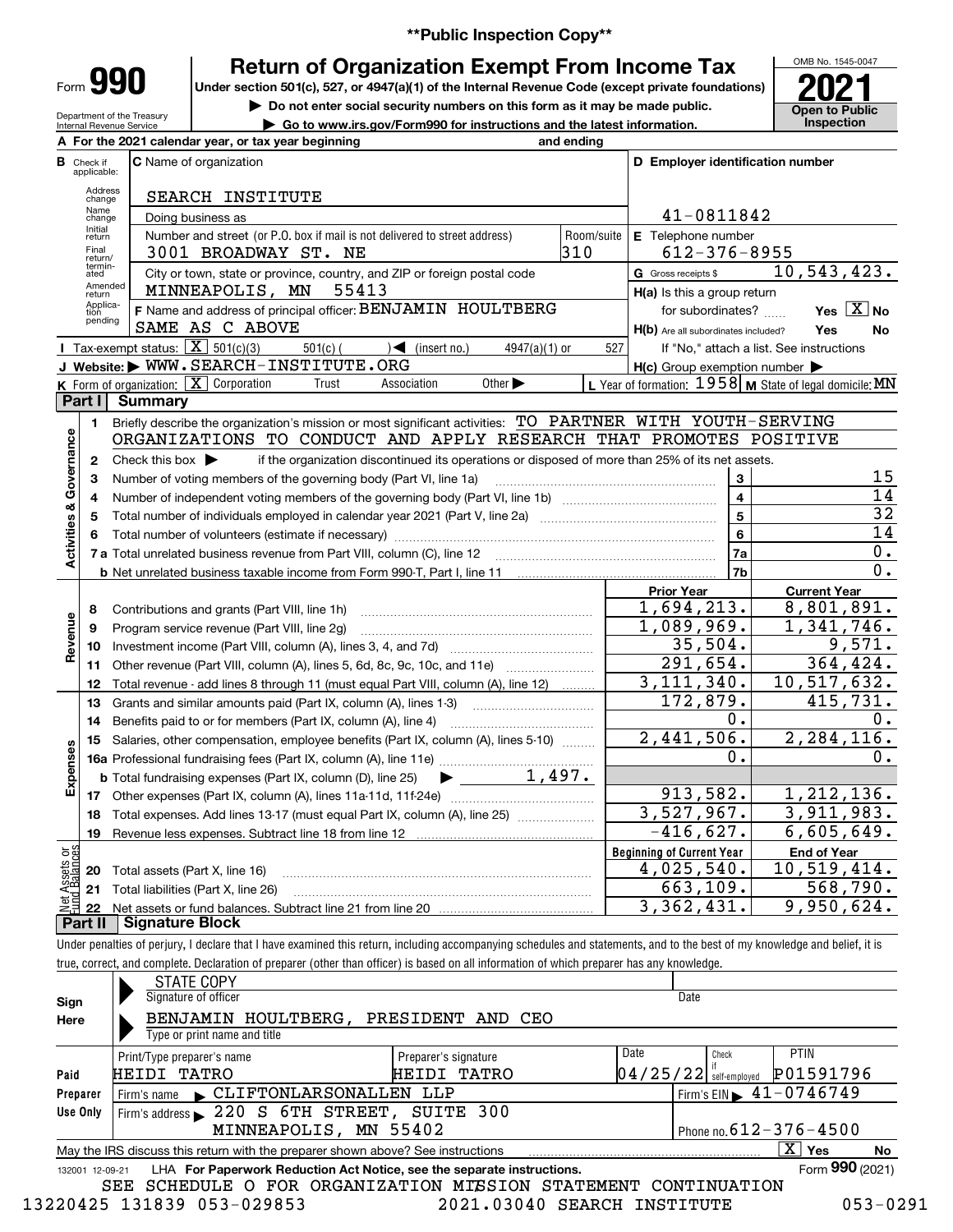|              | SEARCH INSTITUTE<br>Form 990 (2021)<br><b>Part III Statement of Program Service Accomplishments</b>                                                                                         | 41-0811842 | Page <sup>2</sup>                                                  |
|--------------|---------------------------------------------------------------------------------------------------------------------------------------------------------------------------------------------|------------|--------------------------------------------------------------------|
|              |                                                                                                                                                                                             |            | $\overline{\mathbf{x}}$                                            |
|              |                                                                                                                                                                                             |            |                                                                    |
| $\mathbf{1}$ | Briefly describe the organization's mission:<br>SEARCH INSTITUTE BRIDGES RESEARCH AND PRACTICE TO HELP YOUNG PEOPLE BE                                                                      |            |                                                                    |
|              | AND BECOME THEIR BEST SELVES. SEARCH INSTITUTE WORKS TO ACHIEVE THAT                                                                                                                        |            |                                                                    |
|              | OBJECTIVE IN THREE PRIMARY WAYS:<br>(1) CONDUCTING AND COMMUNICATING                                                                                                                        |            |                                                                    |
|              | FINDINGS FROM QUANTITATIVE AND QUALITATIVE STUDIES TO DEEPEN                                                                                                                                |            |                                                                    |
| $\mathbf{2}$ | Did the organization undertake any significant program services during the year which were not listed on the                                                                                |            |                                                                    |
|              | prior Form 990 or 990-EZ?                                                                                                                                                                   |            | $\sqrt{}$ Yes $\sqrt{X}$ No                                        |
|              | If "Yes," describe these new services on Schedule O.                                                                                                                                        |            |                                                                    |
| 3            | Did the organization cease conducting, or make significant changes in how it conducts, any program services?<br>If "Yes," describe these changes on Schedule O.                             |            | $\overline{\mathsf{Yes} \mathrel{\;\;\overline{\mathbf{X}}\;}}$ No |
| 4            | Describe the organization's program service accomplishments for each of its three largest program services, as measured by expenses.                                                        |            |                                                                    |
|              | Section 501(c)(3) and 501(c)(4) organizations are required to report the amount of grants and allocations to others, the total expenses, and                                                |            |                                                                    |
|              | revenue, if any, for each program service reported.                                                                                                                                         |            |                                                                    |
| 4a           | $\overline{415}$ , $\overline{731}$ . ) (Revenue \$<br>3,214,634.<br>(Expenses \$<br>including grants of \$<br>(Code:<br>SEARCH INSTITUTE STUDIES AND WORKS TO STRENGTHEN YOUTH OUTCOMES IN | 1,699,647. |                                                                    |
|              | SCHOOLS, YOUTH PROGRAMS, FAMILIES, AND COMMUNITIES. FOUNDED IN 1958,                                                                                                                        |            |                                                                    |
|              | SEARCH INSTITUTE WAS A PIONEER IN USING SOCIAL SCIENCE TO UNDERSTAND                                                                                                                        |            |                                                                    |
|              | THE LIVES, BELIEFS, AND VALUES OF YOUNG PEOPLE. SINCE THAT TIME, MORE                                                                                                                       |            |                                                                    |
|              | THAN 5 MILLION CHILDREN AND ADOLESCENTS HAVE PARTICIPATED IN SEARCH                                                                                                                         |            |                                                                    |
|              | INSTITUTE STUDIES AND PROJECTS, AND SEARCH INSTITUTE HAS PUBLISHED MORE                                                                                                                     |            |                                                                    |
|              | THAN 30 BOOKS AND NEARLY 150 JOURNAL ARTICLES AND CHAPTERS.                                                                                                                                 | IN         |                                                                    |
|              | ADDITION, MORE THAN 10,000 YOUTH-SERVING ORGANIZATIONS HAVE UTILIZED                                                                                                                        |            |                                                                    |
|              | THE PRACTICAL RESOURCES THAT SEARCH INSTITUTE HAS CREATED TO HELP YOUNG                                                                                                                     |            |                                                                    |
|              | PEOPLE THRIVE. FORMER SECRETARY OF STATE AND FOUNDING CHAIRMAN OF                                                                                                                           |            |                                                                    |
|              | AMERICA'S PROMISE COLIN POWELL SUMMARIZED SEARCH INSTITUTE'S PLACE IN                                                                                                                       |            |                                                                    |
|              | THE FIELDS OF EDUCATION AND YOUTH DEVELOPMENT IN THIS WAY:                                                                                                                                  | "SEARCH    |                                                                    |
| 4b           | including grants of \$<br>Revenue \$<br>) (Expenses \$<br>(Code:                                                                                                                            |            |                                                                    |
|              |                                                                                                                                                                                             |            |                                                                    |
|              |                                                                                                                                                                                             |            |                                                                    |
|              |                                                                                                                                                                                             |            |                                                                    |
|              |                                                                                                                                                                                             |            |                                                                    |
|              |                                                                                                                                                                                             |            |                                                                    |
|              |                                                                                                                                                                                             |            |                                                                    |
|              |                                                                                                                                                                                             |            |                                                                    |
|              |                                                                                                                                                                                             |            |                                                                    |
| 4с           | including grants of \$<br>(Code: ) (Expenses \$<br>) (Revenue \$                                                                                                                            |            |                                                                    |
|              |                                                                                                                                                                                             |            |                                                                    |
|              |                                                                                                                                                                                             |            |                                                                    |
|              |                                                                                                                                                                                             |            |                                                                    |
|              |                                                                                                                                                                                             |            |                                                                    |
|              |                                                                                                                                                                                             |            |                                                                    |
|              |                                                                                                                                                                                             |            |                                                                    |
|              |                                                                                                                                                                                             |            |                                                                    |
|              |                                                                                                                                                                                             |            |                                                                    |
| 4d           | Other program services (Describe on Schedule O.)                                                                                                                                            |            |                                                                    |
|              | (Expenses \$<br>(Revenue \$<br>including grants of \$                                                                                                                                       |            |                                                                    |
|              | 3,214,634.<br>Total program service expenses                                                                                                                                                |            | Form 990 (2021)                                                    |
|              | SCHEDULE O FOR CONTINUATION(S)<br>SEE<br>132002 12-09-21                                                                                                                                    |            |                                                                    |
|              | 8                                                                                                                                                                                           |            |                                                                    |
|              | 13220425 131839 053-029853<br>2021.03040 SEARCH INSTITUTE                                                                                                                                   |            | $053 - 0291$                                                       |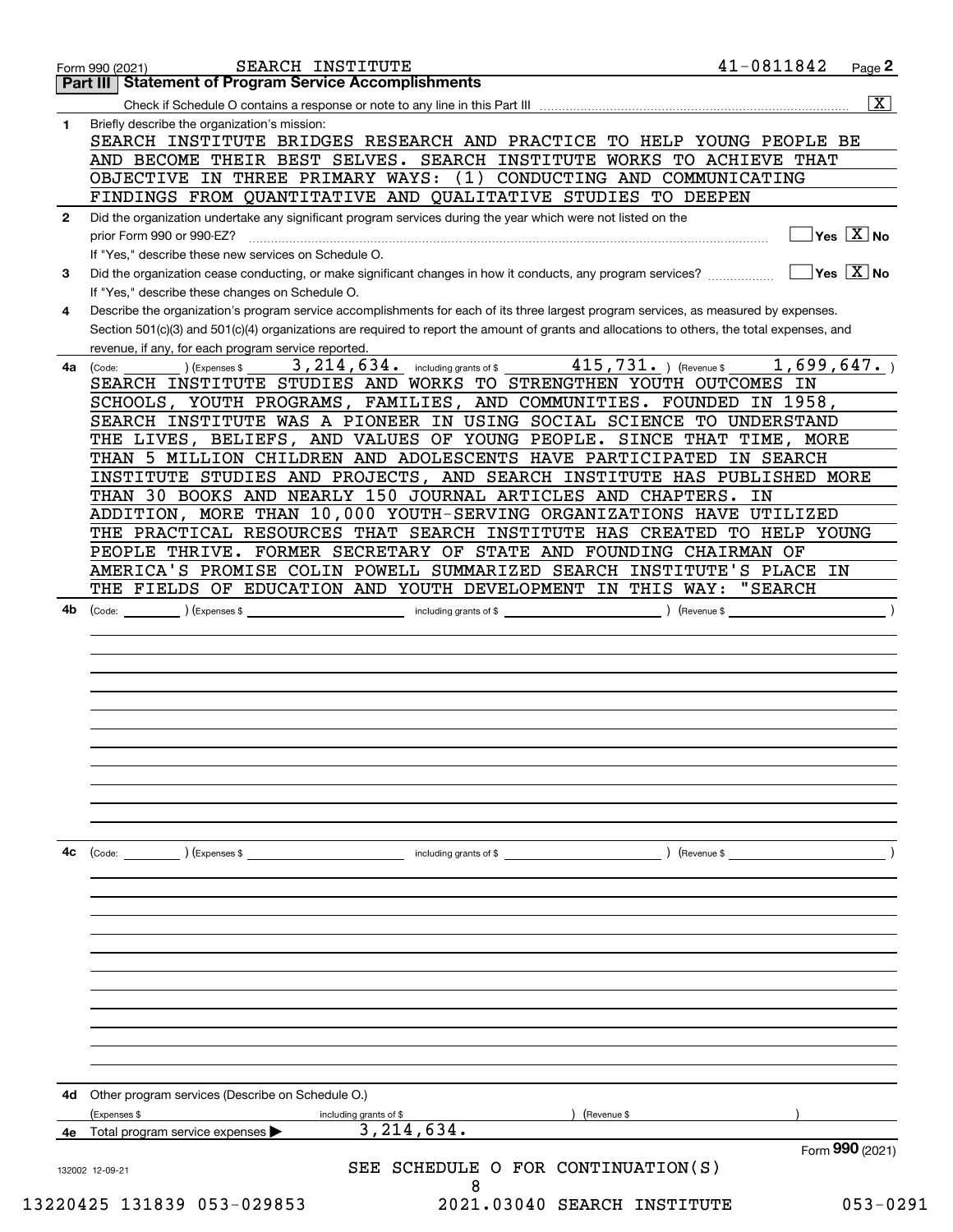|  | Form 990 (2021) |
|--|-----------------|

|     |                                                                                                                                       |                 | Yes                | No |
|-----|---------------------------------------------------------------------------------------------------------------------------------------|-----------------|--------------------|----|
| 1.  | Is the organization described in section 501(c)(3) or 4947(a)(1) (other than a private foundation)?                                   |                 |                    |    |
|     |                                                                                                                                       | 1               | x                  |    |
| 2   |                                                                                                                                       | $\mathbf{2}$    | X                  |    |
| 3   | Did the organization engage in direct or indirect political campaign activities on behalf of or in opposition to candidates for       |                 |                    |    |
|     |                                                                                                                                       | 3               |                    | X. |
| 4   | Section 501(c)(3) organizations. Did the organization engage in lobbying activities, or have a section 501(h) election in effect      |                 |                    |    |
|     |                                                                                                                                       | 4               |                    | X. |
| 5   | Is the organization a section 501(c)(4), 501(c)(5), or 501(c)(6) organization that receives membership dues, assessments, or          |                 |                    |    |
|     |                                                                                                                                       | 5               |                    | x  |
| 6   | Did the organization maintain any donor advised funds or any similar funds or accounts for which donors have the right to             |                 |                    |    |
|     | provide advice on the distribution or investment of amounts in such funds or accounts? If "Yes," complete Schedule D, Part I          | 6               |                    | X. |
| 7   | Did the organization receive or hold a conservation easement, including easements to preserve open space,                             |                 |                    |    |
|     |                                                                                                                                       | $\overline{7}$  |                    | x  |
| 8   | Did the organization maintain collections of works of art, historical treasures, or other similar assets? If "Yes," complete          |                 |                    |    |
|     |                                                                                                                                       | 8               |                    | X. |
| 9   | Did the organization report an amount in Part X, line 21, for escrow or custodial account liability, serve as a custodian for         |                 |                    |    |
|     | amounts not listed in Part X; or provide credit counseling, debt management, credit repair, or debt negotiation services?             |                 |                    |    |
|     |                                                                                                                                       | 9               |                    | x  |
| 10  | Did the organization, directly or through a related organization, hold assets in donor-restricted endowments                          |                 |                    |    |
|     |                                                                                                                                       | 10              |                    | x  |
| 11  | If the organization's answer to any of the following questions is "Yes," then complete Schedule D, Parts VI, VII, VIII, IX, or X,     |                 |                    |    |
|     | as applicable.                                                                                                                        |                 |                    |    |
|     | a Did the organization report an amount for land, buildings, and equipment in Part X, line 10? If "Yes," complete Schedule D,         |                 |                    |    |
|     |                                                                                                                                       | 11a             | х                  |    |
|     | <b>b</b> Did the organization report an amount for investments - other securities in Part X, line 12, that is 5% or more of its total |                 |                    |    |
|     |                                                                                                                                       | 11 <sub>b</sub> |                    | x  |
|     | c Did the organization report an amount for investments - program related in Part X, line 13, that is 5% or more of its total         |                 |                    |    |
|     |                                                                                                                                       | 11c             |                    | x  |
|     | d Did the organization report an amount for other assets in Part X, line 15, that is 5% or more of its total assets reported in       |                 |                    |    |
|     |                                                                                                                                       | 11d             |                    | x  |
|     | e Did the organization report an amount for other liabilities in Part X, line 25? If "Yes," complete Schedule D, Part X               | <b>11e</b>      |                    | X  |
| f   | Did the organization's separate or consolidated financial statements for the tax year include a footnote that addresses               |                 |                    |    |
|     | the organization's liability for uncertain tax positions under FIN 48 (ASC 740)? If "Yes," complete Schedule D, Part X                | 11f             | x                  |    |
|     | 12a Did the organization obtain separate, independent audited financial statements for the tax year? If "Yes," complete               |                 |                    |    |
|     |                                                                                                                                       | 12a             | x                  |    |
|     | <b>b</b> Was the organization included in consolidated, independent audited financial statements for the tax year?                    |                 |                    |    |
|     | If "Yes," and if the organization answered "No" to line 12a, then completing Schedule D, Parts XI and XII is optional                 | 12 <sub>b</sub> |                    |    |
| 13  |                                                                                                                                       | 13              |                    | X  |
| 14a | Did the organization maintain an office, employees, or agents outside of the United States?                                           | 14a             |                    | x  |
|     | <b>b</b> Did the organization have aggregate revenues or expenses of more than \$10,000 from grantmaking, fundraising, business,      |                 |                    |    |
|     | investment, and program service activities outside the United States, or aggregate foreign investments valued at \$100,000            |                 |                    |    |
|     |                                                                                                                                       | 14b             |                    | x  |
| 15  | Did the organization report on Part IX, column (A), line 3, more than \$5,000 of grants or other assistance to or for any             |                 |                    |    |
|     |                                                                                                                                       | 15              |                    | x  |
| 16  | Did the organization report on Part IX, column (A), line 3, more than \$5,000 of aggregate grants or other assistance to              |                 |                    |    |
|     |                                                                                                                                       | 16              |                    | x  |
| 17  | Did the organization report a total of more than \$15,000 of expenses for professional fundraising services on Part IX,               |                 |                    |    |
|     |                                                                                                                                       | 17              |                    | X  |
| 18  | Did the organization report more than \$15,000 total of fundraising event gross income and contributions on Part VIII, lines          |                 |                    |    |
|     |                                                                                                                                       | 18              |                    | x  |
| 19  | Did the organization report more than \$15,000 of gross income from gaming activities on Part VIII, line 9a? If "Yes."                |                 |                    |    |
|     |                                                                                                                                       | 19              |                    | x  |
| 20a |                                                                                                                                       | 20a             |                    | x  |
|     | b If "Yes" to line 20a, did the organization attach a copy of its audited financial statements to this return?                        | 20 <sub>b</sub> |                    |    |
| 21  | Did the organization report more than \$5,000 of grants or other assistance to any domestic organization or                           |                 |                    |    |
|     |                                                                                                                                       | 21              | х<br>$000$ $(001)$ |    |

132003 12-09-21

13220425 131839 053-029853 2021.03040 SEARCH INSTITUTE 053-0291

9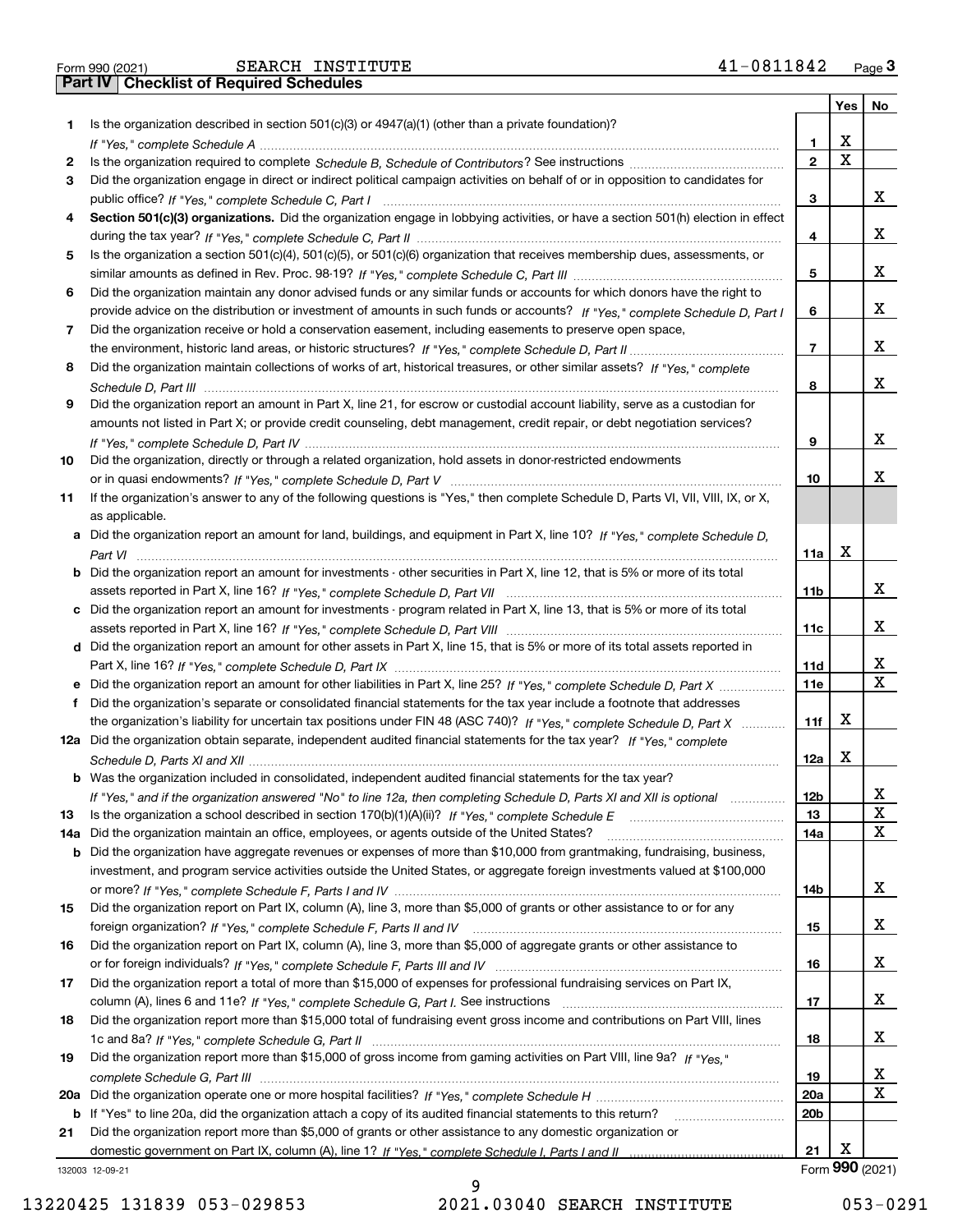|  | Form 990 (2021) |
|--|-----------------|

*(continued)*

|          |                                                                                                                              |                 | Yes | No              |
|----------|------------------------------------------------------------------------------------------------------------------------------|-----------------|-----|-----------------|
| 22       | Did the organization report more than \$5,000 of grants or other assistance to or for domestic individuals on                |                 |     |                 |
|          |                                                                                                                              | 22              |     | х               |
| 23       | Did the organization answer "Yes" to Part VII, Section A, line 3, 4, or 5, about compensation of the organization's current  |                 |     |                 |
|          | and former officers, directors, trustees, key employees, and highest compensated employees? If "Yes," complete               |                 |     |                 |
|          |                                                                                                                              | 23              | X   |                 |
|          | 24a Did the organization have a tax-exempt bond issue with an outstanding principal amount of more than \$100,000 as of the  |                 |     |                 |
|          | last day of the year, that was issued after December 31, 2002? If "Yes," answer lines 24b through 24d and complete           |                 |     |                 |
|          |                                                                                                                              | 24a             |     | х               |
|          | <b>b</b> Did the organization invest any proceeds of tax-exempt bonds beyond a temporary period exception?                   | 24b             |     |                 |
|          | c Did the organization maintain an escrow account other than a refunding escrow at any time during the year to defease       |                 |     |                 |
|          |                                                                                                                              | 24c             |     |                 |
|          |                                                                                                                              | 24d             |     |                 |
|          | 25a Section 501(c)(3), 501(c)(4), and 501(c)(29) organizations. Did the organization engage in an excess benefit             |                 |     |                 |
|          |                                                                                                                              | 25a             |     | х               |
|          | b Is the organization aware that it engaged in an excess benefit transaction with a disqualified person in a prior year, and |                 |     |                 |
|          | that the transaction has not been reported on any of the organization's prior Forms 990 or 990-EZ? If "Yes," complete        |                 |     |                 |
|          | Schedule L, Part I                                                                                                           | 25b             |     | x               |
| 26       | Did the organization report any amount on Part X, line 5 or 22, for receivables from or payables to any current              |                 |     |                 |
|          | or former officer, director, trustee, key employee, creator or founder, substantial contributor, or 35%                      |                 |     |                 |
|          | controlled entity or family member of any of these persons? If "Yes," complete Schedule L, Part II                           | 26              |     | х               |
| 27       | Did the organization provide a grant or other assistance to any current or former officer, director, trustee, key employee,  |                 |     |                 |
|          | creator or founder, substantial contributor or employee thereof, a grant selection committee member, or to a 35% controlled  |                 |     |                 |
|          | entity (including an employee thereof) or family member of any of these persons? If "Yes," complete Schedule L, Part III     | 27              |     | x               |
| 28       | Was the organization a party to a business transaction with one of the following parties (see the Schedule L, Part IV,       |                 |     |                 |
|          | instructions for applicable filing thresholds, conditions, and exceptions):                                                  |                 |     |                 |
|          | a A current or former officer, director, trustee, key employee, creator or founder, or substantial contributor? If           |                 |     |                 |
|          |                                                                                                                              | 28a             |     | x               |
|          |                                                                                                                              | 28 <sub>b</sub> |     | X               |
|          | c A 35% controlled entity of one or more individuals and/or organizations described in line 28a or 28b? If                   |                 |     |                 |
|          |                                                                                                                              | 28c             |     | х               |
| 29       |                                                                                                                              | 29              |     | $\mathbf x$     |
| 30       | Did the organization receive contributions of art, historical treasures, or other similar assets, or qualified conservation  |                 |     |                 |
|          |                                                                                                                              | 30              |     | х               |
| 31       | Did the organization liquidate, terminate, or dissolve and cease operations? If "Yes," complete Schedule N, Part I           | 31              |     | $\mathbf X$     |
| 32       | Did the organization sell, exchange, dispose of, or transfer more than 25% of its net assets? If "Yes," complete             |                 |     |                 |
|          | Schedule N, Part II                                                                                                          | 32              |     | х               |
| 33       | Did the organization own 100% of an entity disregarded as separate from the organization under Regulations                   |                 |     |                 |
|          |                                                                                                                              | 33              |     | х               |
| 34       | Was the organization related to any tax-exempt or taxable entity? If "Yes," complete Schedule R, Part II, III, or IV, and    |                 |     |                 |
|          |                                                                                                                              | 34              |     | x               |
|          | 35a Did the organization have a controlled entity within the meaning of section 512(b)(13)?                                  | <b>35a</b>      |     | X               |
|          | b If "Yes" to line 35a, did the organization receive any payment from or engage in any transaction with a controlled entity  |                 |     |                 |
|          |                                                                                                                              | 35b             |     |                 |
| 36       | Section 501(c)(3) organizations. Did the organization make any transfers to an exempt non-charitable related organization?   |                 |     |                 |
|          |                                                                                                                              | 36              |     | x               |
| 37       | Did the organization conduct more than 5% of its activities through an entity that is not a related organization             |                 |     |                 |
|          |                                                                                                                              | 37              |     | х               |
| 38       | Did the organization complete Schedule O and provide explanations on Schedule O for Part VI, lines 11b and 19?               |                 |     |                 |
|          | Note: All Form 990 filers are required to complete Schedule O                                                                | 38              | х   |                 |
| ∣ Part V | <b>Statements Regarding Other IRS Filings and Tax Compliance</b>                                                             |                 |     |                 |
|          | Check if Schedule O contains a response or note to any line in this Part V                                                   |                 |     |                 |
|          |                                                                                                                              |                 | Yes | No              |
|          | 46<br>1a Enter the number reported in box 3 of Form 1096. Enter -0- if not applicable<br>1a                                  |                 |     |                 |
|          | 0<br>1b                                                                                                                      |                 |     |                 |
|          | c Did the organization comply with backup withholding rules for reportable payments to vendors and reportable gaming         |                 |     |                 |
|          | (gambling) winnings to prize winners?                                                                                        | 1c              |     | Form 990 (2021) |
|          | 132004 12-09-21<br>10                                                                                                        |                 |     |                 |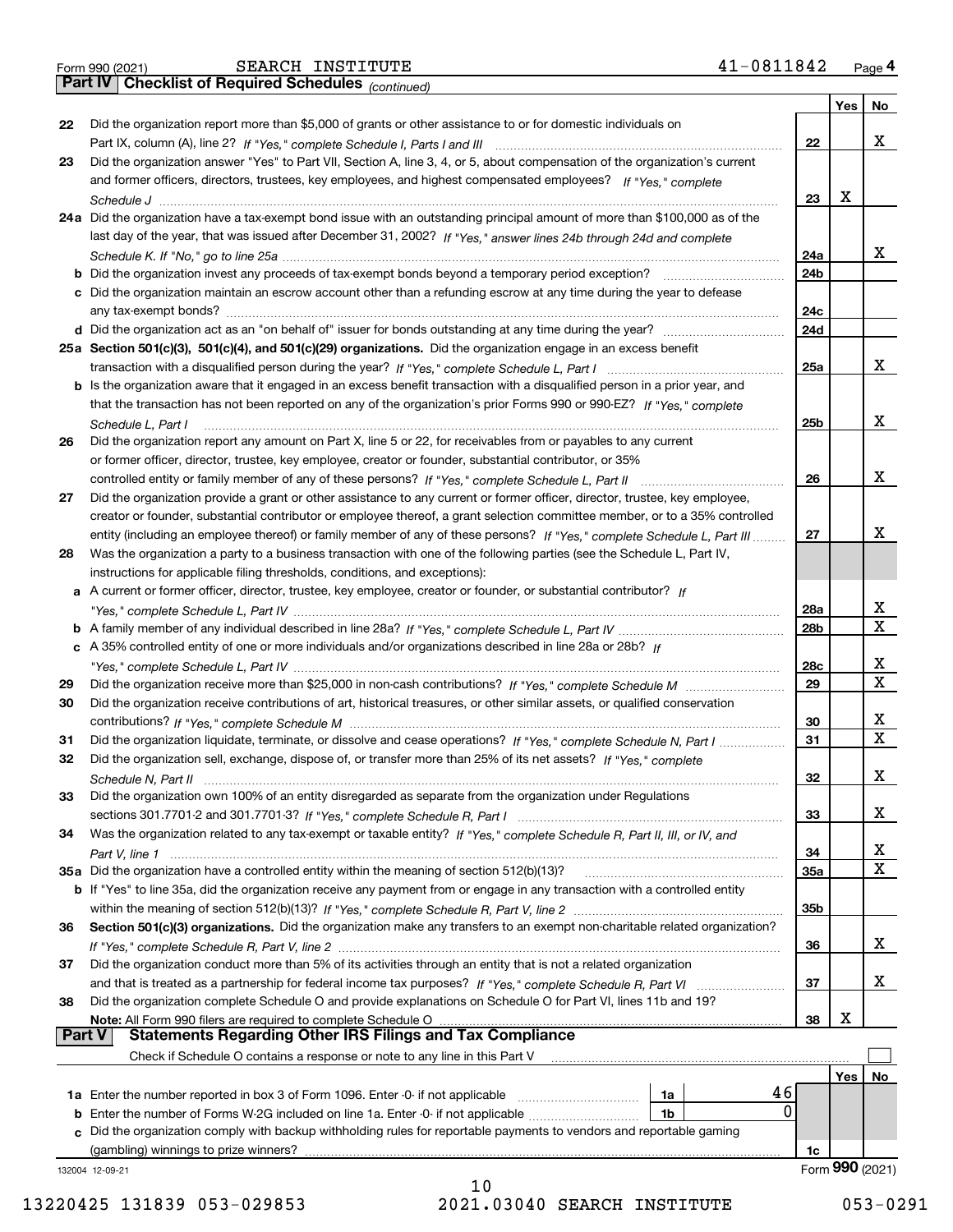|    | Statements Regarding Other IRS Filings and Tax Compliance (continued)<br>Part V                                                                                                     |                 |                |          |                         |
|----|-------------------------------------------------------------------------------------------------------------------------------------------------------------------------------------|-----------------|----------------|----------|-------------------------|
|    |                                                                                                                                                                                     |                 |                | Yes   No |                         |
|    | 2a Enter the number of employees reported on Form W-3, Transmittal of Wage and Tax Statements,<br>filed for the calendar year ending with or within the year covered by this return | 32              |                |          |                         |
|    |                                                                                                                                                                                     | 2a              |                | x        |                         |
|    |                                                                                                                                                                                     |                 | 2 <sub>b</sub> |          |                         |
|    |                                                                                                                                                                                     |                 |                |          | X                       |
|    | 3a Did the organization have unrelated business gross income of \$1,000 or more during the year?                                                                                    |                 | 3a             |          |                         |
|    |                                                                                                                                                                                     |                 | 3 <sub>b</sub> |          |                         |
|    | 4a At any time during the calendar year, did the organization have an interest in, or a signature or other authority over, a                                                        |                 |                |          |                         |
|    | financial account in a foreign country (such as a bank account, securities account, or other financial account)?                                                                    |                 | 4a             |          | х                       |
|    | <b>b</b> If "Yes," enter the name of the foreign country $\blacktriangleright$                                                                                                      |                 |                |          |                         |
|    | See instructions for filing requirements for FinCEN Form 114, Report of Foreign Bank and Financial Accounts (FBAR).                                                                 |                 |                |          |                         |
|    |                                                                                                                                                                                     |                 | 5a             |          | х                       |
| b  |                                                                                                                                                                                     |                 | 5b             |          | $\overline{\mathbf{X}}$ |
|    |                                                                                                                                                                                     |                 | 5c             |          |                         |
|    | 6a Does the organization have annual gross receipts that are normally greater than \$100,000, and did the organization solicit                                                      |                 |                |          |                         |
|    | any contributions that were not tax deductible as charitable contributions?                                                                                                         |                 | 6a             |          | X                       |
|    | <b>b</b> If "Yes," did the organization include with every solicitation an express statement that such contributions or gifts                                                       |                 |                |          |                         |
|    |                                                                                                                                                                                     |                 | 6b             |          |                         |
| 7  | Organizations that may receive deductible contributions under section 170(c).                                                                                                       |                 |                |          |                         |
| а  | Did the organization receive a payment in excess of \$75 made partly as a contribution and partly for goods and services provided to the payor?                                     |                 | 7a             |          | х                       |
| b  | If "Yes," did the organization notify the donor of the value of the goods or services provided?                                                                                     |                 | 7b             |          |                         |
|    | c Did the organization sell, exchange, or otherwise dispose of tangible personal property for which it was required                                                                 |                 |                |          |                         |
|    |                                                                                                                                                                                     |                 | 7c             |          | X                       |
|    |                                                                                                                                                                                     | 7d              |                |          |                         |
| е  | Did the organization receive any funds, directly or indirectly, to pay premiums on a personal benefit contract?                                                                     |                 | 7e             |          | $\mathbf{x}$            |
| f  | Did the organization, during the year, pay premiums, directly or indirectly, on a personal benefit contract?                                                                        |                 | 7f             |          | $\mathbf X$             |
| g  | If the organization received a contribution of qualified intellectual property, did the organization file Form 8899 as required?                                                    |                 | 7g             |          |                         |
| h  | If the organization received a contribution of cars, boats, airplanes, or other vehicles, did the organization file a Form 1098-C?                                                  |                 | 7h             |          |                         |
| 8  | Sponsoring organizations maintaining donor advised funds. Did a donor advised fund maintained by the                                                                                |                 |                |          |                         |
|    | sponsoring organization have excess business holdings at any time during the year?                                                                                                  |                 | 8              |          |                         |
| 9  | Sponsoring organizations maintaining donor advised funds.                                                                                                                           |                 |                |          |                         |
| а  | Did the sponsoring organization make any taxable distributions under section 4966?                                                                                                  |                 | 9a             |          |                         |
| b  | Did the sponsoring organization make a distribution to a donor, donor advisor, or related person? [[[[[[[[[[[                                                                       |                 | 9b             |          |                         |
| 10 | Section 501(c)(7) organizations. Enter:                                                                                                                                             |                 |                |          |                         |
|    |                                                                                                                                                                                     | 10a             |                |          |                         |
|    | Gross receipts, included on Form 990, Part VIII, line 12, for public use of club facilities                                                                                         | 10b             |                |          |                         |
| 11 | Section 501(c)(12) organizations. Enter:                                                                                                                                            |                 |                |          |                         |
|    |                                                                                                                                                                                     | 11a             |                |          |                         |
|    | b Gross income from other sources. (Do not net amounts due or paid to other sources against                                                                                         |                 |                |          |                         |
|    |                                                                                                                                                                                     | 11b             |                |          |                         |
|    | 12a Section 4947(a)(1) non-exempt charitable trusts. Is the organization filing Form 990 in lieu of Form 1041?                                                                      |                 | 12a            |          |                         |
|    | <b>b</b> If "Yes," enter the amount of tax-exempt interest received or accrued during the year                                                                                      | 12b             |                |          |                         |
| 13 | Section 501(c)(29) qualified nonprofit health insurance issuers.                                                                                                                    |                 |                |          |                         |
|    | a Is the organization licensed to issue qualified health plans in more than one state?                                                                                              |                 | 13а            |          |                         |
|    | Note: See the instructions for additional information the organization must report on Schedule O.                                                                                   |                 |                |          |                         |
|    | <b>b</b> Enter the amount of reserves the organization is required to maintain by the states in which the                                                                           |                 |                |          |                         |
|    |                                                                                                                                                                                     | 13 <sub>b</sub> |                |          |                         |
|    |                                                                                                                                                                                     |                 |                |          |                         |
|    |                                                                                                                                                                                     | 13с             |                |          | X                       |
|    | 14a Did the organization receive any payments for indoor tanning services during the tax year?                                                                                      |                 | 14a            |          |                         |
|    |                                                                                                                                                                                     |                 | 14b            |          |                         |
| 15 | Is the organization subject to the section 4960 tax on payment(s) of more than \$1,000,000 in remuneration or                                                                       |                 |                |          |                         |
|    |                                                                                                                                                                                     |                 | 15             |          | x                       |
|    | If "Yes," see the instructions and file Form 4720, Schedule N.                                                                                                                      |                 |                |          |                         |
| 16 | Is the organization an educational institution subject to the section 4968 excise tax on net investment income?                                                                     |                 | 16             |          | х                       |
|    | If "Yes," complete Form 4720, Schedule O.                                                                                                                                           |                 |                |          |                         |
| 17 | Section 501(c)(21) organizations. Did the trust, any disqualified person, or mine operator engage in any                                                                            |                 |                |          |                         |
|    |                                                                                                                                                                                     |                 | 17             |          |                         |
|    | If "Yes," complete Form 6069.                                                                                                                                                       |                 |                |          |                         |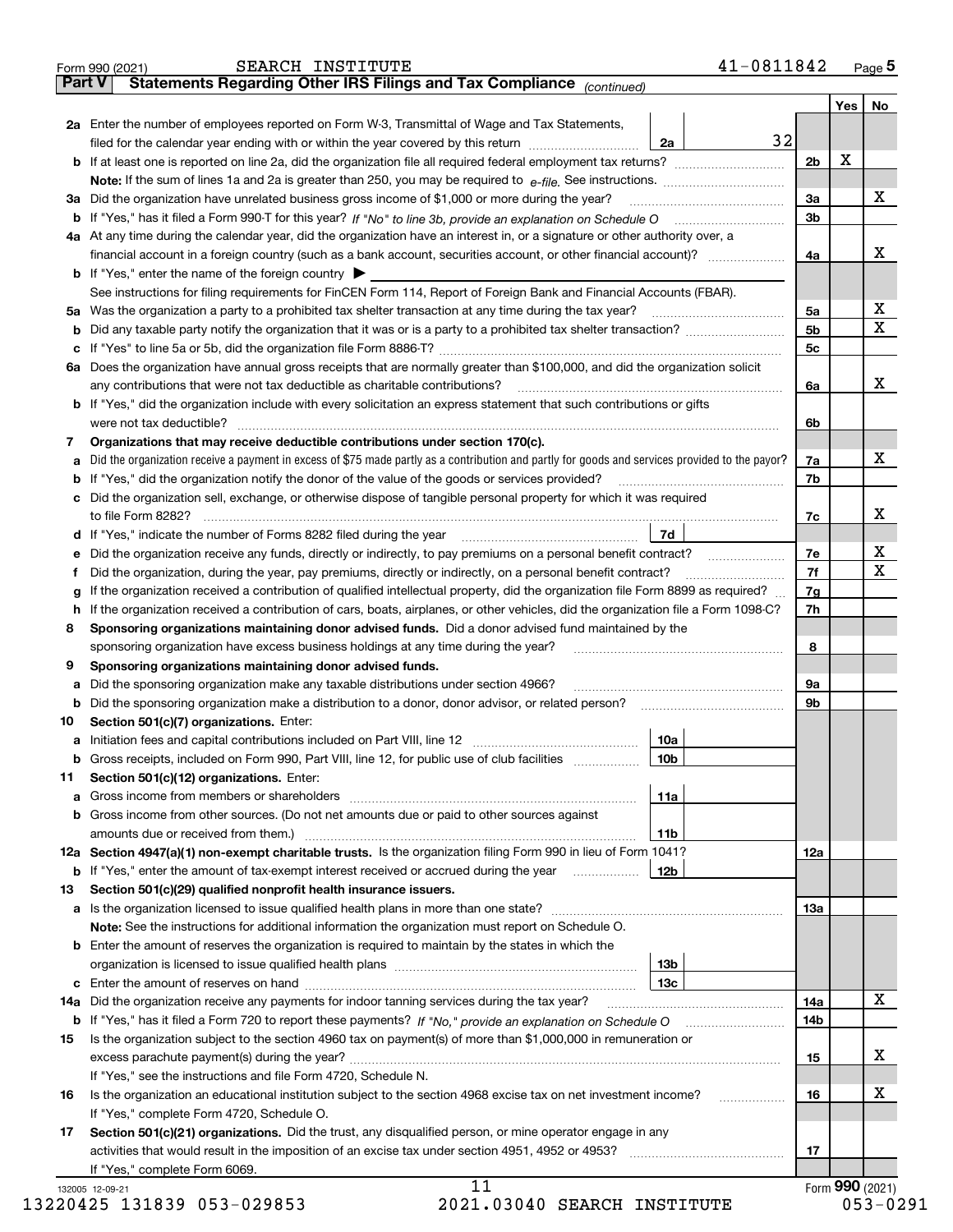|    |                                                                                                                                                                                                                                                                                                                                                                                                                                                                                                                                                                                                                                                                                                                                                                                                                                                                                                                                                                                                                                                                                                                                                                                                                                                                                                                                                                                                                                                                                                                                                                                                                                                                                                                                                                                                                                                                                                                                                                                                                                                                                                                                                                                                                                                                                                                                                                                                                                                                                                                                                                                                                                                                                                                                                                                                                                                                                                                                                                                                                                                                                                                                                                                                                                                                                                                                                                                                                                                                                                                                                                                                                                                                                                                                                                                                                                                                                                                                                                                                                                                                                                                                                                                                                                                                                                                                                                                                                                                                                                                                                                                                                                                                                                                                                      |       |                         |                 | $\boxed{\textbf{X}}$    |
|----|------------------------------------------------------------------------------------------------------------------------------------------------------------------------------------------------------------------------------------------------------------------------------------------------------------------------------------------------------------------------------------------------------------------------------------------------------------------------------------------------------------------------------------------------------------------------------------------------------------------------------------------------------------------------------------------------------------------------------------------------------------------------------------------------------------------------------------------------------------------------------------------------------------------------------------------------------------------------------------------------------------------------------------------------------------------------------------------------------------------------------------------------------------------------------------------------------------------------------------------------------------------------------------------------------------------------------------------------------------------------------------------------------------------------------------------------------------------------------------------------------------------------------------------------------------------------------------------------------------------------------------------------------------------------------------------------------------------------------------------------------------------------------------------------------------------------------------------------------------------------------------------------------------------------------------------------------------------------------------------------------------------------------------------------------------------------------------------------------------------------------------------------------------------------------------------------------------------------------------------------------------------------------------------------------------------------------------------------------------------------------------------------------------------------------------------------------------------------------------------------------------------------------------------------------------------------------------------------------------------------------------------------------------------------------------------------------------------------------------------------------------------------------------------------------------------------------------------------------------------------------------------------------------------------------------------------------------------------------------------------------------------------------------------------------------------------------------------------------------------------------------------------------------------------------------------------------------------------------------------------------------------------------------------------------------------------------------------------------------------------------------------------------------------------------------------------------------------------------------------------------------------------------------------------------------------------------------------------------------------------------------------------------------------------------------------------------------------------------------------------------------------------------------------------------------------------------------------------------------------------------------------------------------------------------------------------------------------------------------------------------------------------------------------------------------------------------------------------------------------------------------------------------------------------------------------------------------------------------------------------------------------------------------------------------------------------------------------------------------------------------------------------------------------------------------------------------------------------------------------------------------------------------------------------------------------------------------------------------------------------------------------------------------------------------------------------------------------------------------------------------|-------|-------------------------|-----------------|-------------------------|
|    | 41-0811842<br>SEARCH INSTITUTE<br>Form 990 (2021)<br>Part VI<br>Governance, Management, and Disclosure. For each "Yes" response to lines 2 through 7b below, and for a "No" response<br>to line 8a, 8b, or 10b below, describe the circumstances, processes, or changes on Schedule O. See instructions.<br><b>Section A. Governing Body and Management</b><br>15<br>1a<br><b>1a</b> Enter the number of voting members of the governing body at the end of the tax year <i>manumum</i><br>If there are material differences in voting rights among members of the governing body, or if the governing<br>body delegated broad authority to an executive committee or similar committee, explain on Schedule O.<br>14<br>Enter the number of voting members included on line 1a, above, who are independent<br>1b<br>Did any officer, director, trustee, or key employee have a family relationship or a business relationship with any other<br>2<br>officer, director, trustee, or key employee?<br>Did the organization delegate control over management duties customarily performed by or under the direct supervision<br>3<br>of officers, directors, trustees, or key employees to a management company or other person?<br>Did the organization make any significant changes to its governing documents since the prior Form 990 was filed?<br>4<br>5<br>Did the organization have members or stockholders?<br>6<br>Did the organization have members, stockholders, or other persons who had the power to elect or appoint one or<br>7a<br><b>b</b> Are any governance decisions of the organization reserved to (or subject to approval by) members, stockholders, or<br>persons other than the governing body?<br>Did the organization contemporaneously document the meetings held or written actions undertaken during the year by the following:<br>8<br>a<br>b<br>Is there any officer, director, trustee, or key employee listed in Part VII, Section A, who cannot be reached at the<br>9<br>Section B. Policies (This Section B requests information about policies not required by the Internal Revenue Code.)<br><b>b</b> If "Yes," did the organization have written policies and procedures governing the activities of such chapters, affiliates,<br>and branches to ensure their operations are consistent with the organization's exempt purposes?<br>11a Has the organization provided a complete copy of this Form 990 to all members of its governing body before filing the form?<br><b>b</b> Describe on Schedule O the process, if any, used by the organization to review this Form 990.<br>Were officers, directors, or trustees, and key employees required to disclose annually interests that could give rise to conflicts?<br>b<br>Did the organization regularly and consistently monitor and enforce compliance with the policy? If "Yes," describe<br>с<br>Did the organization have a written document retention and destruction policy? [11] manufaction policy?<br>Did the process for determining compensation of the following persons include a review and approval by independent<br>persons, comparability data, and contemporaneous substantiation of the deliberation and decision?<br>a The organization's CEO, Executive Director, or top management official [111] [11] manument material manument<br>If "Yes" to line 15a or 15b, describe the process on Schedule O. See instructions.<br>16a Did the organization invest in, contribute assets to, or participate in a joint venture or similar arrangement with a<br>taxable entity during the year?<br>b If "Yes," did the organization follow a written policy or procedure requiring the organization to evaluate its participation<br>in joint venture arrangements under applicable federal tax law, and take steps to safeguard the organization's<br><b>Section C. Disclosure</b><br>List the states with which a copy of this Form 990 is required to be filed $\blacktriangleright MN$<br>Section 6104 requires an organization to make its Forms 1023 (1024 or 1024-A, if applicable), 990, and 990-T (section 501(c)(3)s only) available<br>for public inspection. Indicate how you made these available. Check all that apply.<br>  X   Own website<br>$\lfloor X \rfloor$ Another's website<br>$\lfloor x \rfloor$ Upon request<br>Other (explain on Schedule O)<br>Describe on Schedule O whether (and if so, how) the organization made its governing documents, conflict of interest policy, and financial<br>statements available to the public during the tax year.<br>State the name, address, and telephone number of the person who possesses the organization's books and records<br>SEARCH INSTITUTE $-612-399-0232$ |       |                         |                 |                         |
|    |                                                                                                                                                                                                                                                                                                                                                                                                                                                                                                                                                                                                                                                                                                                                                                                                                                                                                                                                                                                                                                                                                                                                                                                                                                                                                                                                                                                                                                                                                                                                                                                                                                                                                                                                                                                                                                                                                                                                                                                                                                                                                                                                                                                                                                                                                                                                                                                                                                                                                                                                                                                                                                                                                                                                                                                                                                                                                                                                                                                                                                                                                                                                                                                                                                                                                                                                                                                                                                                                                                                                                                                                                                                                                                                                                                                                                                                                                                                                                                                                                                                                                                                                                                                                                                                                                                                                                                                                                                                                                                                                                                                                                                                                                                                                                      |       |                         | Yes             | No                      |
|    |                                                                                                                                                                                                                                                                                                                                                                                                                                                                                                                                                                                                                                                                                                                                                                                                                                                                                                                                                                                                                                                                                                                                                                                                                                                                                                                                                                                                                                                                                                                                                                                                                                                                                                                                                                                                                                                                                                                                                                                                                                                                                                                                                                                                                                                                                                                                                                                                                                                                                                                                                                                                                                                                                                                                                                                                                                                                                                                                                                                                                                                                                                                                                                                                                                                                                                                                                                                                                                                                                                                                                                                                                                                                                                                                                                                                                                                                                                                                                                                                                                                                                                                                                                                                                                                                                                                                                                                                                                                                                                                                                                                                                                                                                                                                                      |       |                         |                 |                         |
|    |                                                                                                                                                                                                                                                                                                                                                                                                                                                                                                                                                                                                                                                                                                                                                                                                                                                                                                                                                                                                                                                                                                                                                                                                                                                                                                                                                                                                                                                                                                                                                                                                                                                                                                                                                                                                                                                                                                                                                                                                                                                                                                                                                                                                                                                                                                                                                                                                                                                                                                                                                                                                                                                                                                                                                                                                                                                                                                                                                                                                                                                                                                                                                                                                                                                                                                                                                                                                                                                                                                                                                                                                                                                                                                                                                                                                                                                                                                                                                                                                                                                                                                                                                                                                                                                                                                                                                                                                                                                                                                                                                                                                                                                                                                                                                      |       |                         |                 |                         |
|    |                                                                                                                                                                                                                                                                                                                                                                                                                                                                                                                                                                                                                                                                                                                                                                                                                                                                                                                                                                                                                                                                                                                                                                                                                                                                                                                                                                                                                                                                                                                                                                                                                                                                                                                                                                                                                                                                                                                                                                                                                                                                                                                                                                                                                                                                                                                                                                                                                                                                                                                                                                                                                                                                                                                                                                                                                                                                                                                                                                                                                                                                                                                                                                                                                                                                                                                                                                                                                                                                                                                                                                                                                                                                                                                                                                                                                                                                                                                                                                                                                                                                                                                                                                                                                                                                                                                                                                                                                                                                                                                                                                                                                                                                                                                                                      |       |                         |                 |                         |
|    |                                                                                                                                                                                                                                                                                                                                                                                                                                                                                                                                                                                                                                                                                                                                                                                                                                                                                                                                                                                                                                                                                                                                                                                                                                                                                                                                                                                                                                                                                                                                                                                                                                                                                                                                                                                                                                                                                                                                                                                                                                                                                                                                                                                                                                                                                                                                                                                                                                                                                                                                                                                                                                                                                                                                                                                                                                                                                                                                                                                                                                                                                                                                                                                                                                                                                                                                                                                                                                                                                                                                                                                                                                                                                                                                                                                                                                                                                                                                                                                                                                                                                                                                                                                                                                                                                                                                                                                                                                                                                                                                                                                                                                                                                                                                                      |       |                         |                 |                         |
|    |                                                                                                                                                                                                                                                                                                                                                                                                                                                                                                                                                                                                                                                                                                                                                                                                                                                                                                                                                                                                                                                                                                                                                                                                                                                                                                                                                                                                                                                                                                                                                                                                                                                                                                                                                                                                                                                                                                                                                                                                                                                                                                                                                                                                                                                                                                                                                                                                                                                                                                                                                                                                                                                                                                                                                                                                                                                                                                                                                                                                                                                                                                                                                                                                                                                                                                                                                                                                                                                                                                                                                                                                                                                                                                                                                                                                                                                                                                                                                                                                                                                                                                                                                                                                                                                                                                                                                                                                                                                                                                                                                                                                                                                                                                                                                      |       |                         |                 |                         |
|    |                                                                                                                                                                                                                                                                                                                                                                                                                                                                                                                                                                                                                                                                                                                                                                                                                                                                                                                                                                                                                                                                                                                                                                                                                                                                                                                                                                                                                                                                                                                                                                                                                                                                                                                                                                                                                                                                                                                                                                                                                                                                                                                                                                                                                                                                                                                                                                                                                                                                                                                                                                                                                                                                                                                                                                                                                                                                                                                                                                                                                                                                                                                                                                                                                                                                                                                                                                                                                                                                                                                                                                                                                                                                                                                                                                                                                                                                                                                                                                                                                                                                                                                                                                                                                                                                                                                                                                                                                                                                                                                                                                                                                                                                                                                                                      |       | 2                       |                 | х                       |
|    |                                                                                                                                                                                                                                                                                                                                                                                                                                                                                                                                                                                                                                                                                                                                                                                                                                                                                                                                                                                                                                                                                                                                                                                                                                                                                                                                                                                                                                                                                                                                                                                                                                                                                                                                                                                                                                                                                                                                                                                                                                                                                                                                                                                                                                                                                                                                                                                                                                                                                                                                                                                                                                                                                                                                                                                                                                                                                                                                                                                                                                                                                                                                                                                                                                                                                                                                                                                                                                                                                                                                                                                                                                                                                                                                                                                                                                                                                                                                                                                                                                                                                                                                                                                                                                                                                                                                                                                                                                                                                                                                                                                                                                                                                                                                                      |       |                         |                 |                         |
|    |                                                                                                                                                                                                                                                                                                                                                                                                                                                                                                                                                                                                                                                                                                                                                                                                                                                                                                                                                                                                                                                                                                                                                                                                                                                                                                                                                                                                                                                                                                                                                                                                                                                                                                                                                                                                                                                                                                                                                                                                                                                                                                                                                                                                                                                                                                                                                                                                                                                                                                                                                                                                                                                                                                                                                                                                                                                                                                                                                                                                                                                                                                                                                                                                                                                                                                                                                                                                                                                                                                                                                                                                                                                                                                                                                                                                                                                                                                                                                                                                                                                                                                                                                                                                                                                                                                                                                                                                                                                                                                                                                                                                                                                                                                                                                      |       | 3                       |                 | $\overline{\mathbf{X}}$ |
|    |                                                                                                                                                                                                                                                                                                                                                                                                                                                                                                                                                                                                                                                                                                                                                                                                                                                                                                                                                                                                                                                                                                                                                                                                                                                                                                                                                                                                                                                                                                                                                                                                                                                                                                                                                                                                                                                                                                                                                                                                                                                                                                                                                                                                                                                                                                                                                                                                                                                                                                                                                                                                                                                                                                                                                                                                                                                                                                                                                                                                                                                                                                                                                                                                                                                                                                                                                                                                                                                                                                                                                                                                                                                                                                                                                                                                                                                                                                                                                                                                                                                                                                                                                                                                                                                                                                                                                                                                                                                                                                                                                                                                                                                                                                                                                      |       | $\overline{\mathbf{4}}$ |                 | $\overline{\mathtt{x}}$ |
|    |                                                                                                                                                                                                                                                                                                                                                                                                                                                                                                                                                                                                                                                                                                                                                                                                                                                                                                                                                                                                                                                                                                                                                                                                                                                                                                                                                                                                                                                                                                                                                                                                                                                                                                                                                                                                                                                                                                                                                                                                                                                                                                                                                                                                                                                                                                                                                                                                                                                                                                                                                                                                                                                                                                                                                                                                                                                                                                                                                                                                                                                                                                                                                                                                                                                                                                                                                                                                                                                                                                                                                                                                                                                                                                                                                                                                                                                                                                                                                                                                                                                                                                                                                                                                                                                                                                                                                                                                                                                                                                                                                                                                                                                                                                                                                      |       | 5                       |                 | $\overline{\mathbf{X}}$ |
|    |                                                                                                                                                                                                                                                                                                                                                                                                                                                                                                                                                                                                                                                                                                                                                                                                                                                                                                                                                                                                                                                                                                                                                                                                                                                                                                                                                                                                                                                                                                                                                                                                                                                                                                                                                                                                                                                                                                                                                                                                                                                                                                                                                                                                                                                                                                                                                                                                                                                                                                                                                                                                                                                                                                                                                                                                                                                                                                                                                                                                                                                                                                                                                                                                                                                                                                                                                                                                                                                                                                                                                                                                                                                                                                                                                                                                                                                                                                                                                                                                                                                                                                                                                                                                                                                                                                                                                                                                                                                                                                                                                                                                                                                                                                                                                      |       | 6                       |                 | $\mathbf X$             |
|    |                                                                                                                                                                                                                                                                                                                                                                                                                                                                                                                                                                                                                                                                                                                                                                                                                                                                                                                                                                                                                                                                                                                                                                                                                                                                                                                                                                                                                                                                                                                                                                                                                                                                                                                                                                                                                                                                                                                                                                                                                                                                                                                                                                                                                                                                                                                                                                                                                                                                                                                                                                                                                                                                                                                                                                                                                                                                                                                                                                                                                                                                                                                                                                                                                                                                                                                                                                                                                                                                                                                                                                                                                                                                                                                                                                                                                                                                                                                                                                                                                                                                                                                                                                                                                                                                                                                                                                                                                                                                                                                                                                                                                                                                                                                                                      |       |                         |                 |                         |
|    |                                                                                                                                                                                                                                                                                                                                                                                                                                                                                                                                                                                                                                                                                                                                                                                                                                                                                                                                                                                                                                                                                                                                                                                                                                                                                                                                                                                                                                                                                                                                                                                                                                                                                                                                                                                                                                                                                                                                                                                                                                                                                                                                                                                                                                                                                                                                                                                                                                                                                                                                                                                                                                                                                                                                                                                                                                                                                                                                                                                                                                                                                                                                                                                                                                                                                                                                                                                                                                                                                                                                                                                                                                                                                                                                                                                                                                                                                                                                                                                                                                                                                                                                                                                                                                                                                                                                                                                                                                                                                                                                                                                                                                                                                                                                                      |       | 7a                      |                 | X                       |
|    |                                                                                                                                                                                                                                                                                                                                                                                                                                                                                                                                                                                                                                                                                                                                                                                                                                                                                                                                                                                                                                                                                                                                                                                                                                                                                                                                                                                                                                                                                                                                                                                                                                                                                                                                                                                                                                                                                                                                                                                                                                                                                                                                                                                                                                                                                                                                                                                                                                                                                                                                                                                                                                                                                                                                                                                                                                                                                                                                                                                                                                                                                                                                                                                                                                                                                                                                                                                                                                                                                                                                                                                                                                                                                                                                                                                                                                                                                                                                                                                                                                                                                                                                                                                                                                                                                                                                                                                                                                                                                                                                                                                                                                                                                                                                                      |       |                         |                 |                         |
|    |                                                                                                                                                                                                                                                                                                                                                                                                                                                                                                                                                                                                                                                                                                                                                                                                                                                                                                                                                                                                                                                                                                                                                                                                                                                                                                                                                                                                                                                                                                                                                                                                                                                                                                                                                                                                                                                                                                                                                                                                                                                                                                                                                                                                                                                                                                                                                                                                                                                                                                                                                                                                                                                                                                                                                                                                                                                                                                                                                                                                                                                                                                                                                                                                                                                                                                                                                                                                                                                                                                                                                                                                                                                                                                                                                                                                                                                                                                                                                                                                                                                                                                                                                                                                                                                                                                                                                                                                                                                                                                                                                                                                                                                                                                                                                      |       | 7b                      |                 | x                       |
|    |                                                                                                                                                                                                                                                                                                                                                                                                                                                                                                                                                                                                                                                                                                                                                                                                                                                                                                                                                                                                                                                                                                                                                                                                                                                                                                                                                                                                                                                                                                                                                                                                                                                                                                                                                                                                                                                                                                                                                                                                                                                                                                                                                                                                                                                                                                                                                                                                                                                                                                                                                                                                                                                                                                                                                                                                                                                                                                                                                                                                                                                                                                                                                                                                                                                                                                                                                                                                                                                                                                                                                                                                                                                                                                                                                                                                                                                                                                                                                                                                                                                                                                                                                                                                                                                                                                                                                                                                                                                                                                                                                                                                                                                                                                                                                      |       |                         |                 |                         |
|    |                                                                                                                                                                                                                                                                                                                                                                                                                                                                                                                                                                                                                                                                                                                                                                                                                                                                                                                                                                                                                                                                                                                                                                                                                                                                                                                                                                                                                                                                                                                                                                                                                                                                                                                                                                                                                                                                                                                                                                                                                                                                                                                                                                                                                                                                                                                                                                                                                                                                                                                                                                                                                                                                                                                                                                                                                                                                                                                                                                                                                                                                                                                                                                                                                                                                                                                                                                                                                                                                                                                                                                                                                                                                                                                                                                                                                                                                                                                                                                                                                                                                                                                                                                                                                                                                                                                                                                                                                                                                                                                                                                                                                                                                                                                                                      |       |                         | Х               |                         |
|    |                                                                                                                                                                                                                                                                                                                                                                                                                                                                                                                                                                                                                                                                                                                                                                                                                                                                                                                                                                                                                                                                                                                                                                                                                                                                                                                                                                                                                                                                                                                                                                                                                                                                                                                                                                                                                                                                                                                                                                                                                                                                                                                                                                                                                                                                                                                                                                                                                                                                                                                                                                                                                                                                                                                                                                                                                                                                                                                                                                                                                                                                                                                                                                                                                                                                                                                                                                                                                                                                                                                                                                                                                                                                                                                                                                                                                                                                                                                                                                                                                                                                                                                                                                                                                                                                                                                                                                                                                                                                                                                                                                                                                                                                                                                                                      |       | 8a                      | X               |                         |
|    |                                                                                                                                                                                                                                                                                                                                                                                                                                                                                                                                                                                                                                                                                                                                                                                                                                                                                                                                                                                                                                                                                                                                                                                                                                                                                                                                                                                                                                                                                                                                                                                                                                                                                                                                                                                                                                                                                                                                                                                                                                                                                                                                                                                                                                                                                                                                                                                                                                                                                                                                                                                                                                                                                                                                                                                                                                                                                                                                                                                                                                                                                                                                                                                                                                                                                                                                                                                                                                                                                                                                                                                                                                                                                                                                                                                                                                                                                                                                                                                                                                                                                                                                                                                                                                                                                                                                                                                                                                                                                                                                                                                                                                                                                                                                                      |       | 8b                      |                 |                         |
|    |                                                                                                                                                                                                                                                                                                                                                                                                                                                                                                                                                                                                                                                                                                                                                                                                                                                                                                                                                                                                                                                                                                                                                                                                                                                                                                                                                                                                                                                                                                                                                                                                                                                                                                                                                                                                                                                                                                                                                                                                                                                                                                                                                                                                                                                                                                                                                                                                                                                                                                                                                                                                                                                                                                                                                                                                                                                                                                                                                                                                                                                                                                                                                                                                                                                                                                                                                                                                                                                                                                                                                                                                                                                                                                                                                                                                                                                                                                                                                                                                                                                                                                                                                                                                                                                                                                                                                                                                                                                                                                                                                                                                                                                                                                                                                      |       |                         |                 | x                       |
|    |                                                                                                                                                                                                                                                                                                                                                                                                                                                                                                                                                                                                                                                                                                                                                                                                                                                                                                                                                                                                                                                                                                                                                                                                                                                                                                                                                                                                                                                                                                                                                                                                                                                                                                                                                                                                                                                                                                                                                                                                                                                                                                                                                                                                                                                                                                                                                                                                                                                                                                                                                                                                                                                                                                                                                                                                                                                                                                                                                                                                                                                                                                                                                                                                                                                                                                                                                                                                                                                                                                                                                                                                                                                                                                                                                                                                                                                                                                                                                                                                                                                                                                                                                                                                                                                                                                                                                                                                                                                                                                                                                                                                                                                                                                                                                      |       | 9                       |                 |                         |
|    |                                                                                                                                                                                                                                                                                                                                                                                                                                                                                                                                                                                                                                                                                                                                                                                                                                                                                                                                                                                                                                                                                                                                                                                                                                                                                                                                                                                                                                                                                                                                                                                                                                                                                                                                                                                                                                                                                                                                                                                                                                                                                                                                                                                                                                                                                                                                                                                                                                                                                                                                                                                                                                                                                                                                                                                                                                                                                                                                                                                                                                                                                                                                                                                                                                                                                                                                                                                                                                                                                                                                                                                                                                                                                                                                                                                                                                                                                                                                                                                                                                                                                                                                                                                                                                                                                                                                                                                                                                                                                                                                                                                                                                                                                                                                                      |       |                         |                 |                         |
|    |                                                                                                                                                                                                                                                                                                                                                                                                                                                                                                                                                                                                                                                                                                                                                                                                                                                                                                                                                                                                                                                                                                                                                                                                                                                                                                                                                                                                                                                                                                                                                                                                                                                                                                                                                                                                                                                                                                                                                                                                                                                                                                                                                                                                                                                                                                                                                                                                                                                                                                                                                                                                                                                                                                                                                                                                                                                                                                                                                                                                                                                                                                                                                                                                                                                                                                                                                                                                                                                                                                                                                                                                                                                                                                                                                                                                                                                                                                                                                                                                                                                                                                                                                                                                                                                                                                                                                                                                                                                                                                                                                                                                                                                                                                                                                      |       |                         | Yes             | No<br>x                 |
|    |                                                                                                                                                                                                                                                                                                                                                                                                                                                                                                                                                                                                                                                                                                                                                                                                                                                                                                                                                                                                                                                                                                                                                                                                                                                                                                                                                                                                                                                                                                                                                                                                                                                                                                                                                                                                                                                                                                                                                                                                                                                                                                                                                                                                                                                                                                                                                                                                                                                                                                                                                                                                                                                                                                                                                                                                                                                                                                                                                                                                                                                                                                                                                                                                                                                                                                                                                                                                                                                                                                                                                                                                                                                                                                                                                                                                                                                                                                                                                                                                                                                                                                                                                                                                                                                                                                                                                                                                                                                                                                                                                                                                                                                                                                                                                      |       | 10a                     |                 |                         |
|    |                                                                                                                                                                                                                                                                                                                                                                                                                                                                                                                                                                                                                                                                                                                                                                                                                                                                                                                                                                                                                                                                                                                                                                                                                                                                                                                                                                                                                                                                                                                                                                                                                                                                                                                                                                                                                                                                                                                                                                                                                                                                                                                                                                                                                                                                                                                                                                                                                                                                                                                                                                                                                                                                                                                                                                                                                                                                                                                                                                                                                                                                                                                                                                                                                                                                                                                                                                                                                                                                                                                                                                                                                                                                                                                                                                                                                                                                                                                                                                                                                                                                                                                                                                                                                                                                                                                                                                                                                                                                                                                                                                                                                                                                                                                                                      |       |                         |                 |                         |
|    |                                                                                                                                                                                                                                                                                                                                                                                                                                                                                                                                                                                                                                                                                                                                                                                                                                                                                                                                                                                                                                                                                                                                                                                                                                                                                                                                                                                                                                                                                                                                                                                                                                                                                                                                                                                                                                                                                                                                                                                                                                                                                                                                                                                                                                                                                                                                                                                                                                                                                                                                                                                                                                                                                                                                                                                                                                                                                                                                                                                                                                                                                                                                                                                                                                                                                                                                                                                                                                                                                                                                                                                                                                                                                                                                                                                                                                                                                                                                                                                                                                                                                                                                                                                                                                                                                                                                                                                                                                                                                                                                                                                                                                                                                                                                                      |       | 10 <sub>b</sub>         |                 |                         |
|    |                                                                                                                                                                                                                                                                                                                                                                                                                                                                                                                                                                                                                                                                                                                                                                                                                                                                                                                                                                                                                                                                                                                                                                                                                                                                                                                                                                                                                                                                                                                                                                                                                                                                                                                                                                                                                                                                                                                                                                                                                                                                                                                                                                                                                                                                                                                                                                                                                                                                                                                                                                                                                                                                                                                                                                                                                                                                                                                                                                                                                                                                                                                                                                                                                                                                                                                                                                                                                                                                                                                                                                                                                                                                                                                                                                                                                                                                                                                                                                                                                                                                                                                                                                                                                                                                                                                                                                                                                                                                                                                                                                                                                                                                                                                                                      |       | 11a                     | X               |                         |
|    |                                                                                                                                                                                                                                                                                                                                                                                                                                                                                                                                                                                                                                                                                                                                                                                                                                                                                                                                                                                                                                                                                                                                                                                                                                                                                                                                                                                                                                                                                                                                                                                                                                                                                                                                                                                                                                                                                                                                                                                                                                                                                                                                                                                                                                                                                                                                                                                                                                                                                                                                                                                                                                                                                                                                                                                                                                                                                                                                                                                                                                                                                                                                                                                                                                                                                                                                                                                                                                                                                                                                                                                                                                                                                                                                                                                                                                                                                                                                                                                                                                                                                                                                                                                                                                                                                                                                                                                                                                                                                                                                                                                                                                                                                                                                                      |       |                         |                 |                         |
|    |                                                                                                                                                                                                                                                                                                                                                                                                                                                                                                                                                                                                                                                                                                                                                                                                                                                                                                                                                                                                                                                                                                                                                                                                                                                                                                                                                                                                                                                                                                                                                                                                                                                                                                                                                                                                                                                                                                                                                                                                                                                                                                                                                                                                                                                                                                                                                                                                                                                                                                                                                                                                                                                                                                                                                                                                                                                                                                                                                                                                                                                                                                                                                                                                                                                                                                                                                                                                                                                                                                                                                                                                                                                                                                                                                                                                                                                                                                                                                                                                                                                                                                                                                                                                                                                                                                                                                                                                                                                                                                                                                                                                                                                                                                                                                      |       | 12a                     | Х               |                         |
|    |                                                                                                                                                                                                                                                                                                                                                                                                                                                                                                                                                                                                                                                                                                                                                                                                                                                                                                                                                                                                                                                                                                                                                                                                                                                                                                                                                                                                                                                                                                                                                                                                                                                                                                                                                                                                                                                                                                                                                                                                                                                                                                                                                                                                                                                                                                                                                                                                                                                                                                                                                                                                                                                                                                                                                                                                                                                                                                                                                                                                                                                                                                                                                                                                                                                                                                                                                                                                                                                                                                                                                                                                                                                                                                                                                                                                                                                                                                                                                                                                                                                                                                                                                                                                                                                                                                                                                                                                                                                                                                                                                                                                                                                                                                                                                      |       | 12 <sub>b</sub>         | х               |                         |
|    |                                                                                                                                                                                                                                                                                                                                                                                                                                                                                                                                                                                                                                                                                                                                                                                                                                                                                                                                                                                                                                                                                                                                                                                                                                                                                                                                                                                                                                                                                                                                                                                                                                                                                                                                                                                                                                                                                                                                                                                                                                                                                                                                                                                                                                                                                                                                                                                                                                                                                                                                                                                                                                                                                                                                                                                                                                                                                                                                                                                                                                                                                                                                                                                                                                                                                                                                                                                                                                                                                                                                                                                                                                                                                                                                                                                                                                                                                                                                                                                                                                                                                                                                                                                                                                                                                                                                                                                                                                                                                                                                                                                                                                                                                                                                                      |       |                         |                 |                         |
|    |                                                                                                                                                                                                                                                                                                                                                                                                                                                                                                                                                                                                                                                                                                                                                                                                                                                                                                                                                                                                                                                                                                                                                                                                                                                                                                                                                                                                                                                                                                                                                                                                                                                                                                                                                                                                                                                                                                                                                                                                                                                                                                                                                                                                                                                                                                                                                                                                                                                                                                                                                                                                                                                                                                                                                                                                                                                                                                                                                                                                                                                                                                                                                                                                                                                                                                                                                                                                                                                                                                                                                                                                                                                                                                                                                                                                                                                                                                                                                                                                                                                                                                                                                                                                                                                                                                                                                                                                                                                                                                                                                                                                                                                                                                                                                      |       | 12c                     | x               |                         |
|    |                                                                                                                                                                                                                                                                                                                                                                                                                                                                                                                                                                                                                                                                                                                                                                                                                                                                                                                                                                                                                                                                                                                                                                                                                                                                                                                                                                                                                                                                                                                                                                                                                                                                                                                                                                                                                                                                                                                                                                                                                                                                                                                                                                                                                                                                                                                                                                                                                                                                                                                                                                                                                                                                                                                                                                                                                                                                                                                                                                                                                                                                                                                                                                                                                                                                                                                                                                                                                                                                                                                                                                                                                                                                                                                                                                                                                                                                                                                                                                                                                                                                                                                                                                                                                                                                                                                                                                                                                                                                                                                                                                                                                                                                                                                                                      |       | 13                      | $\mathbf X$     |                         |
| 14 |                                                                                                                                                                                                                                                                                                                                                                                                                                                                                                                                                                                                                                                                                                                                                                                                                                                                                                                                                                                                                                                                                                                                                                                                                                                                                                                                                                                                                                                                                                                                                                                                                                                                                                                                                                                                                                                                                                                                                                                                                                                                                                                                                                                                                                                                                                                                                                                                                                                                                                                                                                                                                                                                                                                                                                                                                                                                                                                                                                                                                                                                                                                                                                                                                                                                                                                                                                                                                                                                                                                                                                                                                                                                                                                                                                                                                                                                                                                                                                                                                                                                                                                                                                                                                                                                                                                                                                                                                                                                                                                                                                                                                                                                                                                                                      |       | 14                      | X               |                         |
| 15 |                                                                                                                                                                                                                                                                                                                                                                                                                                                                                                                                                                                                                                                                                                                                                                                                                                                                                                                                                                                                                                                                                                                                                                                                                                                                                                                                                                                                                                                                                                                                                                                                                                                                                                                                                                                                                                                                                                                                                                                                                                                                                                                                                                                                                                                                                                                                                                                                                                                                                                                                                                                                                                                                                                                                                                                                                                                                                                                                                                                                                                                                                                                                                                                                                                                                                                                                                                                                                                                                                                                                                                                                                                                                                                                                                                                                                                                                                                                                                                                                                                                                                                                                                                                                                                                                                                                                                                                                                                                                                                                                                                                                                                                                                                                                                      |       |                         |                 |                         |
|    |                                                                                                                                                                                                                                                                                                                                                                                                                                                                                                                                                                                                                                                                                                                                                                                                                                                                                                                                                                                                                                                                                                                                                                                                                                                                                                                                                                                                                                                                                                                                                                                                                                                                                                                                                                                                                                                                                                                                                                                                                                                                                                                                                                                                                                                                                                                                                                                                                                                                                                                                                                                                                                                                                                                                                                                                                                                                                                                                                                                                                                                                                                                                                                                                                                                                                                                                                                                                                                                                                                                                                                                                                                                                                                                                                                                                                                                                                                                                                                                                                                                                                                                                                                                                                                                                                                                                                                                                                                                                                                                                                                                                                                                                                                                                                      |       |                         |                 |                         |
|    |                                                                                                                                                                                                                                                                                                                                                                                                                                                                                                                                                                                                                                                                                                                                                                                                                                                                                                                                                                                                                                                                                                                                                                                                                                                                                                                                                                                                                                                                                                                                                                                                                                                                                                                                                                                                                                                                                                                                                                                                                                                                                                                                                                                                                                                                                                                                                                                                                                                                                                                                                                                                                                                                                                                                                                                                                                                                                                                                                                                                                                                                                                                                                                                                                                                                                                                                                                                                                                                                                                                                                                                                                                                                                                                                                                                                                                                                                                                                                                                                                                                                                                                                                                                                                                                                                                                                                                                                                                                                                                                                                                                                                                                                                                                                                      |       | 15a                     | х               |                         |
|    |                                                                                                                                                                                                                                                                                                                                                                                                                                                                                                                                                                                                                                                                                                                                                                                                                                                                                                                                                                                                                                                                                                                                                                                                                                                                                                                                                                                                                                                                                                                                                                                                                                                                                                                                                                                                                                                                                                                                                                                                                                                                                                                                                                                                                                                                                                                                                                                                                                                                                                                                                                                                                                                                                                                                                                                                                                                                                                                                                                                                                                                                                                                                                                                                                                                                                                                                                                                                                                                                                                                                                                                                                                                                                                                                                                                                                                                                                                                                                                                                                                                                                                                                                                                                                                                                                                                                                                                                                                                                                                                                                                                                                                                                                                                                                      |       | 15 <sub>b</sub>         | X               |                         |
|    |                                                                                                                                                                                                                                                                                                                                                                                                                                                                                                                                                                                                                                                                                                                                                                                                                                                                                                                                                                                                                                                                                                                                                                                                                                                                                                                                                                                                                                                                                                                                                                                                                                                                                                                                                                                                                                                                                                                                                                                                                                                                                                                                                                                                                                                                                                                                                                                                                                                                                                                                                                                                                                                                                                                                                                                                                                                                                                                                                                                                                                                                                                                                                                                                                                                                                                                                                                                                                                                                                                                                                                                                                                                                                                                                                                                                                                                                                                                                                                                                                                                                                                                                                                                                                                                                                                                                                                                                                                                                                                                                                                                                                                                                                                                                                      |       |                         |                 |                         |
|    |                                                                                                                                                                                                                                                                                                                                                                                                                                                                                                                                                                                                                                                                                                                                                                                                                                                                                                                                                                                                                                                                                                                                                                                                                                                                                                                                                                                                                                                                                                                                                                                                                                                                                                                                                                                                                                                                                                                                                                                                                                                                                                                                                                                                                                                                                                                                                                                                                                                                                                                                                                                                                                                                                                                                                                                                                                                                                                                                                                                                                                                                                                                                                                                                                                                                                                                                                                                                                                                                                                                                                                                                                                                                                                                                                                                                                                                                                                                                                                                                                                                                                                                                                                                                                                                                                                                                                                                                                                                                                                                                                                                                                                                                                                                                                      |       |                         |                 |                         |
|    |                                                                                                                                                                                                                                                                                                                                                                                                                                                                                                                                                                                                                                                                                                                                                                                                                                                                                                                                                                                                                                                                                                                                                                                                                                                                                                                                                                                                                                                                                                                                                                                                                                                                                                                                                                                                                                                                                                                                                                                                                                                                                                                                                                                                                                                                                                                                                                                                                                                                                                                                                                                                                                                                                                                                                                                                                                                                                                                                                                                                                                                                                                                                                                                                                                                                                                                                                                                                                                                                                                                                                                                                                                                                                                                                                                                                                                                                                                                                                                                                                                                                                                                                                                                                                                                                                                                                                                                                                                                                                                                                                                                                                                                                                                                                                      |       |                         |                 | х                       |
|    |                                                                                                                                                                                                                                                                                                                                                                                                                                                                                                                                                                                                                                                                                                                                                                                                                                                                                                                                                                                                                                                                                                                                                                                                                                                                                                                                                                                                                                                                                                                                                                                                                                                                                                                                                                                                                                                                                                                                                                                                                                                                                                                                                                                                                                                                                                                                                                                                                                                                                                                                                                                                                                                                                                                                                                                                                                                                                                                                                                                                                                                                                                                                                                                                                                                                                                                                                                                                                                                                                                                                                                                                                                                                                                                                                                                                                                                                                                                                                                                                                                                                                                                                                                                                                                                                                                                                                                                                                                                                                                                                                                                                                                                                                                                                                      |       | 16a                     |                 |                         |
|    |                                                                                                                                                                                                                                                                                                                                                                                                                                                                                                                                                                                                                                                                                                                                                                                                                                                                                                                                                                                                                                                                                                                                                                                                                                                                                                                                                                                                                                                                                                                                                                                                                                                                                                                                                                                                                                                                                                                                                                                                                                                                                                                                                                                                                                                                                                                                                                                                                                                                                                                                                                                                                                                                                                                                                                                                                                                                                                                                                                                                                                                                                                                                                                                                                                                                                                                                                                                                                                                                                                                                                                                                                                                                                                                                                                                                                                                                                                                                                                                                                                                                                                                                                                                                                                                                                                                                                                                                                                                                                                                                                                                                                                                                                                                                                      |       |                         |                 |                         |
|    |                                                                                                                                                                                                                                                                                                                                                                                                                                                                                                                                                                                                                                                                                                                                                                                                                                                                                                                                                                                                                                                                                                                                                                                                                                                                                                                                                                                                                                                                                                                                                                                                                                                                                                                                                                                                                                                                                                                                                                                                                                                                                                                                                                                                                                                                                                                                                                                                                                                                                                                                                                                                                                                                                                                                                                                                                                                                                                                                                                                                                                                                                                                                                                                                                                                                                                                                                                                                                                                                                                                                                                                                                                                                                                                                                                                                                                                                                                                                                                                                                                                                                                                                                                                                                                                                                                                                                                                                                                                                                                                                                                                                                                                                                                                                                      |       |                         |                 |                         |
|    |                                                                                                                                                                                                                                                                                                                                                                                                                                                                                                                                                                                                                                                                                                                                                                                                                                                                                                                                                                                                                                                                                                                                                                                                                                                                                                                                                                                                                                                                                                                                                                                                                                                                                                                                                                                                                                                                                                                                                                                                                                                                                                                                                                                                                                                                                                                                                                                                                                                                                                                                                                                                                                                                                                                                                                                                                                                                                                                                                                                                                                                                                                                                                                                                                                                                                                                                                                                                                                                                                                                                                                                                                                                                                                                                                                                                                                                                                                                                                                                                                                                                                                                                                                                                                                                                                                                                                                                                                                                                                                                                                                                                                                                                                                                                                      |       | 16b                     |                 |                         |
|    |                                                                                                                                                                                                                                                                                                                                                                                                                                                                                                                                                                                                                                                                                                                                                                                                                                                                                                                                                                                                                                                                                                                                                                                                                                                                                                                                                                                                                                                                                                                                                                                                                                                                                                                                                                                                                                                                                                                                                                                                                                                                                                                                                                                                                                                                                                                                                                                                                                                                                                                                                                                                                                                                                                                                                                                                                                                                                                                                                                                                                                                                                                                                                                                                                                                                                                                                                                                                                                                                                                                                                                                                                                                                                                                                                                                                                                                                                                                                                                                                                                                                                                                                                                                                                                                                                                                                                                                                                                                                                                                                                                                                                                                                                                                                                      |       |                         |                 |                         |
|    |                                                                                                                                                                                                                                                                                                                                                                                                                                                                                                                                                                                                                                                                                                                                                                                                                                                                                                                                                                                                                                                                                                                                                                                                                                                                                                                                                                                                                                                                                                                                                                                                                                                                                                                                                                                                                                                                                                                                                                                                                                                                                                                                                                                                                                                                                                                                                                                                                                                                                                                                                                                                                                                                                                                                                                                                                                                                                                                                                                                                                                                                                                                                                                                                                                                                                                                                                                                                                                                                                                                                                                                                                                                                                                                                                                                                                                                                                                                                                                                                                                                                                                                                                                                                                                                                                                                                                                                                                                                                                                                                                                                                                                                                                                                                                      |       |                         |                 |                         |
|    |                                                                                                                                                                                                                                                                                                                                                                                                                                                                                                                                                                                                                                                                                                                                                                                                                                                                                                                                                                                                                                                                                                                                                                                                                                                                                                                                                                                                                                                                                                                                                                                                                                                                                                                                                                                                                                                                                                                                                                                                                                                                                                                                                                                                                                                                                                                                                                                                                                                                                                                                                                                                                                                                                                                                                                                                                                                                                                                                                                                                                                                                                                                                                                                                                                                                                                                                                                                                                                                                                                                                                                                                                                                                                                                                                                                                                                                                                                                                                                                                                                                                                                                                                                                                                                                                                                                                                                                                                                                                                                                                                                                                                                                                                                                                                      |       |                         |                 |                         |
| 18 |                                                                                                                                                                                                                                                                                                                                                                                                                                                                                                                                                                                                                                                                                                                                                                                                                                                                                                                                                                                                                                                                                                                                                                                                                                                                                                                                                                                                                                                                                                                                                                                                                                                                                                                                                                                                                                                                                                                                                                                                                                                                                                                                                                                                                                                                                                                                                                                                                                                                                                                                                                                                                                                                                                                                                                                                                                                                                                                                                                                                                                                                                                                                                                                                                                                                                                                                                                                                                                                                                                                                                                                                                                                                                                                                                                                                                                                                                                                                                                                                                                                                                                                                                                                                                                                                                                                                                                                                                                                                                                                                                                                                                                                                                                                                                      |       |                         |                 |                         |
|    |                                                                                                                                                                                                                                                                                                                                                                                                                                                                                                                                                                                                                                                                                                                                                                                                                                                                                                                                                                                                                                                                                                                                                                                                                                                                                                                                                                                                                                                                                                                                                                                                                                                                                                                                                                                                                                                                                                                                                                                                                                                                                                                                                                                                                                                                                                                                                                                                                                                                                                                                                                                                                                                                                                                                                                                                                                                                                                                                                                                                                                                                                                                                                                                                                                                                                                                                                                                                                                                                                                                                                                                                                                                                                                                                                                                                                                                                                                                                                                                                                                                                                                                                                                                                                                                                                                                                                                                                                                                                                                                                                                                                                                                                                                                                                      |       |                         |                 |                         |
| 19 |                                                                                                                                                                                                                                                                                                                                                                                                                                                                                                                                                                                                                                                                                                                                                                                                                                                                                                                                                                                                                                                                                                                                                                                                                                                                                                                                                                                                                                                                                                                                                                                                                                                                                                                                                                                                                                                                                                                                                                                                                                                                                                                                                                                                                                                                                                                                                                                                                                                                                                                                                                                                                                                                                                                                                                                                                                                                                                                                                                                                                                                                                                                                                                                                                                                                                                                                                                                                                                                                                                                                                                                                                                                                                                                                                                                                                                                                                                                                                                                                                                                                                                                                                                                                                                                                                                                                                                                                                                                                                                                                                                                                                                                                                                                                                      |       |                         |                 |                         |
| 17 |                                                                                                                                                                                                                                                                                                                                                                                                                                                                                                                                                                                                                                                                                                                                                                                                                                                                                                                                                                                                                                                                                                                                                                                                                                                                                                                                                                                                                                                                                                                                                                                                                                                                                                                                                                                                                                                                                                                                                                                                                                                                                                                                                                                                                                                                                                                                                                                                                                                                                                                                                                                                                                                                                                                                                                                                                                                                                                                                                                                                                                                                                                                                                                                                                                                                                                                                                                                                                                                                                                                                                                                                                                                                                                                                                                                                                                                                                                                                                                                                                                                                                                                                                                                                                                                                                                                                                                                                                                                                                                                                                                                                                                                                                                                                                      |       |                         |                 |                         |
| 20 |                                                                                                                                                                                                                                                                                                                                                                                                                                                                                                                                                                                                                                                                                                                                                                                                                                                                                                                                                                                                                                                                                                                                                                                                                                                                                                                                                                                                                                                                                                                                                                                                                                                                                                                                                                                                                                                                                                                                                                                                                                                                                                                                                                                                                                                                                                                                                                                                                                                                                                                                                                                                                                                                                                                                                                                                                                                                                                                                                                                                                                                                                                                                                                                                                                                                                                                                                                                                                                                                                                                                                                                                                                                                                                                                                                                                                                                                                                                                                                                                                                                                                                                                                                                                                                                                                                                                                                                                                                                                                                                                                                                                                                                                                                                                                      |       |                         |                 |                         |
|    |                                                                                                                                                                                                                                                                                                                                                                                                                                                                                                                                                                                                                                                                                                                                                                                                                                                                                                                                                                                                                                                                                                                                                                                                                                                                                                                                                                                                                                                                                                                                                                                                                                                                                                                                                                                                                                                                                                                                                                                                                                                                                                                                                                                                                                                                                                                                                                                                                                                                                                                                                                                                                                                                                                                                                                                                                                                                                                                                                                                                                                                                                                                                                                                                                                                                                                                                                                                                                                                                                                                                                                                                                                                                                                                                                                                                                                                                                                                                                                                                                                                                                                                                                                                                                                                                                                                                                                                                                                                                                                                                                                                                                                                                                                                                                      |       |                         |                 |                         |
|    | 3001 BROADWAY ST. NE, SUITE 310, MINNEAPOLIS, MN                                                                                                                                                                                                                                                                                                                                                                                                                                                                                                                                                                                                                                                                                                                                                                                                                                                                                                                                                                                                                                                                                                                                                                                                                                                                                                                                                                                                                                                                                                                                                                                                                                                                                                                                                                                                                                                                                                                                                                                                                                                                                                                                                                                                                                                                                                                                                                                                                                                                                                                                                                                                                                                                                                                                                                                                                                                                                                                                                                                                                                                                                                                                                                                                                                                                                                                                                                                                                                                                                                                                                                                                                                                                                                                                                                                                                                                                                                                                                                                                                                                                                                                                                                                                                                                                                                                                                                                                                                                                                                                                                                                                                                                                                                     | 55413 |                         |                 |                         |
|    | 132006 12-09-21                                                                                                                                                                                                                                                                                                                                                                                                                                                                                                                                                                                                                                                                                                                                                                                                                                                                                                                                                                                                                                                                                                                                                                                                                                                                                                                                                                                                                                                                                                                                                                                                                                                                                                                                                                                                                                                                                                                                                                                                                                                                                                                                                                                                                                                                                                                                                                                                                                                                                                                                                                                                                                                                                                                                                                                                                                                                                                                                                                                                                                                                                                                                                                                                                                                                                                                                                                                                                                                                                                                                                                                                                                                                                                                                                                                                                                                                                                                                                                                                                                                                                                                                                                                                                                                                                                                                                                                                                                                                                                                                                                                                                                                                                                                                      |       |                         | Form 990 (2021) |                         |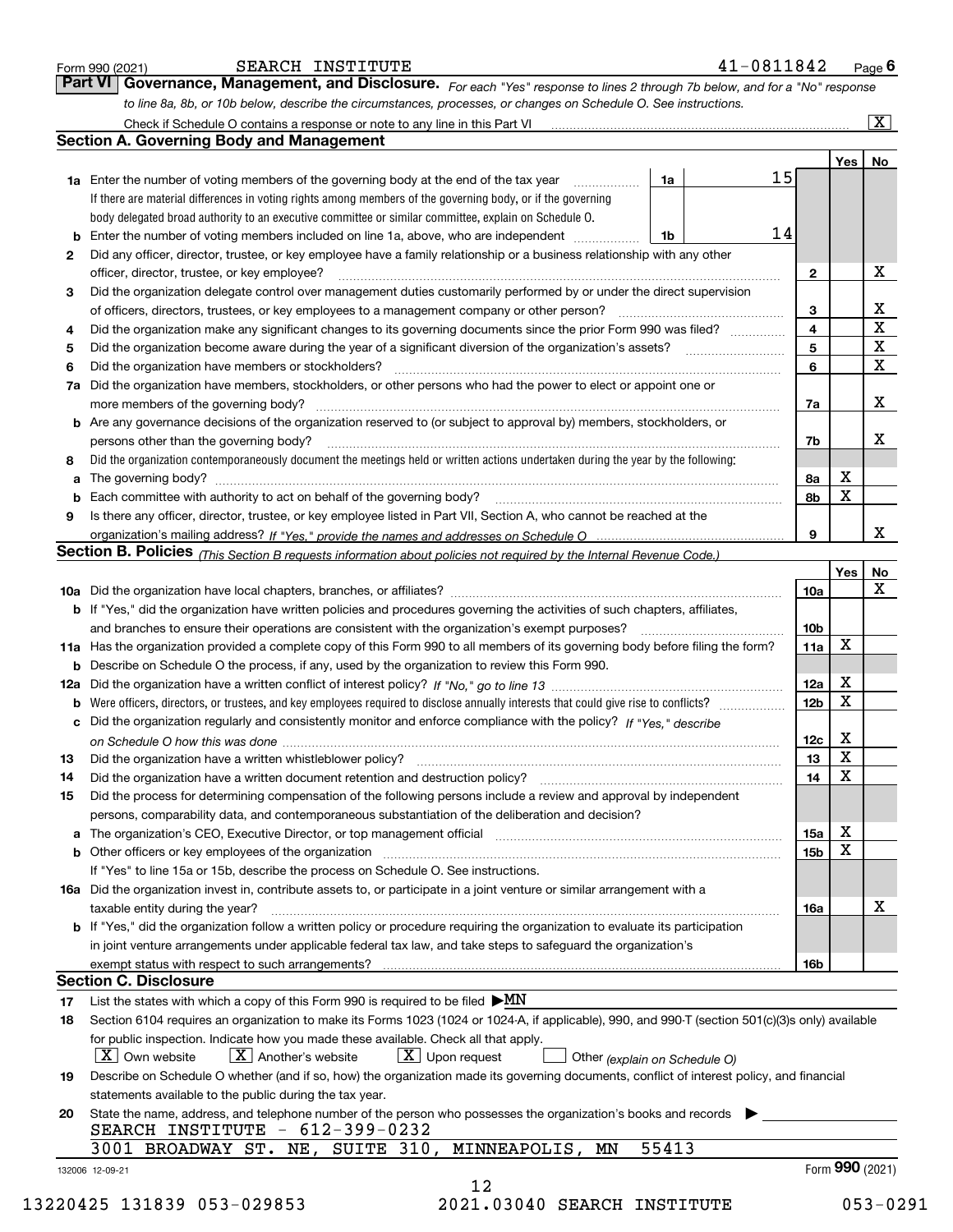|  | Form 990 (2021) |
|--|-----------------|
|  |                 |

 $\mathcal{L}^{\text{max}}$ 

# **7Part VII Compensation of Officers, Directors, Trustees, Key Employees, Highest Compensated Employees, and Independent Contractors**

Check if Schedule O contains a response or note to any line in this Part VII

**Section A. Officers, Directors, Trustees, Key Employees, and Highest Compensated Employees**

**1a**  Complete this table for all persons required to be listed. Report compensation for the calendar year ending with or within the organization's tax year. **•** List all of the organization's current officers, directors, trustees (whether individuals or organizations), regardless of amount of compensation.

Enter -0- in columns (D), (E), and (F) if no compensation was paid.

 $\bullet$  List all of the organization's  $\sf current$  key employees, if any. See the instructions for definition of "key employee."

**•** List the organization's five current highest compensated employees (other than an officer, director, trustee, or key employee) who received reportable compensation (box 5 of Form W-2, Form 1099-MISC, and/or box 1 of Form 1099-NEC) of more than \$100,000 from the organization and any related organizations.

**•** List all of the organization's former officers, key employees, and highest compensated employees who received more than \$100,000 of reportable compensation from the organization and any related organizations.

**former directors or trustees**  ¥ List all of the organization's that received, in the capacity as a former director or trustee of the organization, more than \$10,000 of reportable compensation from the organization and any related organizations.

See the instructions for the order in which to list the persons above.

Check this box if neither the organization nor any related organization compensated any current officer, director, or trustee.  $\mathcal{L}^{\text{max}}$ 

| (A)                          | (B)<br>(C)               |                                         |                                 |         |              |                                 |        | (D)                          | (E)             | (F)                         |
|------------------------------|--------------------------|-----------------------------------------|---------------------------------|---------|--------------|---------------------------------|--------|------------------------------|-----------------|-----------------------------|
| Name and title               | Average                  | Position<br>(do not check more than one |                                 |         |              |                                 |        | Reportable                   | Estimated       |                             |
|                              | hours per                |                                         | box, unless person is both an   |         |              |                                 |        | compensation                 | compensation    | amount of                   |
|                              | week                     |                                         | officer and a director/trustee) |         |              |                                 |        | from                         | from related    | other                       |
|                              | (list any                |                                         |                                 |         |              |                                 |        | the                          | organizations   | compensation                |
|                              | hours for                |                                         |                                 |         |              |                                 |        | organization                 | (W-2/1099-MISC/ | from the                    |
|                              | related<br>organizations |                                         |                                 |         |              |                                 |        | (W-2/1099-MISC/<br>1099-NEC) | 1099-NEC)       | organization<br>and related |
|                              | below                    |                                         |                                 |         |              |                                 |        |                              |                 | organizations               |
|                              | line)                    | Individual trustee or director          | Institutional trustee           | Officer | Key employee | Highest compensated<br>employee | Former |                              |                 |                             |
| <b>BEN HOUTLBERG</b><br>(1)  | 40.00                    |                                         |                                 |         |              |                                 |        |                              |                 |                             |
| PRESIDENT AND CEO            |                          | X                                       |                                 | X       |              |                                 |        | 164,782.                     | $\mathbf 0$ .   | 3,742.                      |
| CHERYL MAYBERRY<br>(2)       | 40.00                    |                                         |                                 |         |              |                                 |        |                              |                 |                             |
| VICE PRESIDENT               |                          |                                         |                                 | X       |              |                                 |        | 155,827.                     | $\mathbf 0$ .   | 14,900.                     |
| EUGENE ROEHLKEPARTAIN<br>(3) | 40.00                    |                                         |                                 |         |              |                                 |        |                              |                 |                             |
| VICE PRESIDENT               |                          |                                         |                                 | X       |              |                                 |        | 138,415.                     | $\mathbf 0$ .   | 22,586.                     |
| KENT PEKEL<br>(4)            | 40.00                    |                                         |                                 |         |              |                                 |        |                              |                 |                             |
| FORMER PRESIDENT AND CEO     |                          | X                                       |                                 | X       |              |                                 |        | 111,835.                     | $\mathbf 0$ .   | 2,474.                      |
| WILLIAM J MCCABE<br>(5)      | 40.00                    |                                         |                                 |         |              |                                 |        |                              |                 |                             |
| FORMER CFO                   |                          |                                         |                                 | X       |              |                                 |        | 53,905.                      | 0.              | 8,194.                      |
| TOM HOLMAN<br>(6)            | 0.50                     |                                         |                                 |         |              |                                 |        |                              |                 |                             |
| <b>CHAIR</b>                 |                          | X                                       |                                 | X       |              |                                 |        | 0.                           | 0.              | $0_{.}$                     |
| <b>JENNIFER MENKE</b><br>(7) | 0.50                     |                                         |                                 |         |              |                                 |        |                              |                 |                             |
| VICE CHAIR                   |                          | X                                       |                                 | X       |              |                                 |        | 0.                           | 0.              | $0_{.}$                     |
| <b>STEVE KRUGER</b><br>(8)   | 0.50                     |                                         |                                 |         |              |                                 |        |                              |                 |                             |
| <b>TREASURER</b>             |                          | X                                       |                                 | X       |              |                                 |        | 0.                           | 0.              | 0.                          |
| ANN CURME SHAW<br>(9)        | 0.50                     |                                         |                                 |         |              |                                 |        |                              |                 |                             |
| <b>SECRETARY</b>             |                          | X                                       |                                 | X       |              |                                 |        | 0.                           | 0.              | $0_{.}$                     |
| (10) LAURA BLOOMBERG         | 0.50                     |                                         |                                 |         |              |                                 |        |                              |                 |                             |
| BOARD MEMBER                 |                          | X                                       |                                 |         |              |                                 |        | 0.                           | 0.              | $0_{.}$                     |
| (11) JIM CUENE               | 0.50                     |                                         |                                 |         |              |                                 |        |                              |                 |                             |
| <b>BOARD MEMBER</b>          |                          | $\mathbf X$                             |                                 |         |              |                                 |        | 0.                           | 0.              | $0_{.}$                     |
| (12) DALE ERQUIAGA           | 0.50                     |                                         |                                 |         |              |                                 |        |                              |                 |                             |
| <b>BOARD MEMBER</b>          |                          | $\mathbf X$                             |                                 |         |              |                                 |        | 0.                           | 0.              | 0.                          |
| (13) JOYCE ESTER             | 0.50                     |                                         |                                 |         |              |                                 |        |                              |                 |                             |
| <b>BOARD MEMBER</b>          |                          | X                                       |                                 |         |              |                                 |        | 0.                           | 0.              | 0.                          |
| (14) JODI GRANT              | 0.50                     |                                         |                                 |         |              |                                 |        |                              |                 |                             |
| BOARD MEMBER                 |                          | X                                       |                                 |         |              |                                 |        | 0.                           | 0.              | 0.                          |
| (15) JON NUDI                | 0.50                     |                                         |                                 |         |              |                                 |        |                              |                 |                             |
| BOARD MEMBER                 |                          | $\mathbf X$                             |                                 |         |              |                                 |        | $\mathbf 0$ .                | 0.              | $0_{.}$                     |
| (16) CHRISTINE OSORIO        | 0.50                     |                                         |                                 |         |              |                                 |        |                              |                 |                             |
| BOARD MEMBER                 |                          | X                                       |                                 |         |              |                                 |        | 0.                           | 0.              | $0_{\cdot}$                 |
| (17) MAUREEN PELTON          | 0.50                     |                                         |                                 |         |              |                                 |        |                              |                 |                             |
| BOARD MEMBER                 |                          | X                                       |                                 |         |              |                                 |        | 0.                           | 0.              | 0.                          |
| 132007 12-09-21              |                          |                                         |                                 |         |              |                                 |        |                              |                 | Form $990$ (2021)           |

132007 12-09-21

13 13220425 131839 053-029853 2021.03040 SEARCH INSTITUTE 053-0291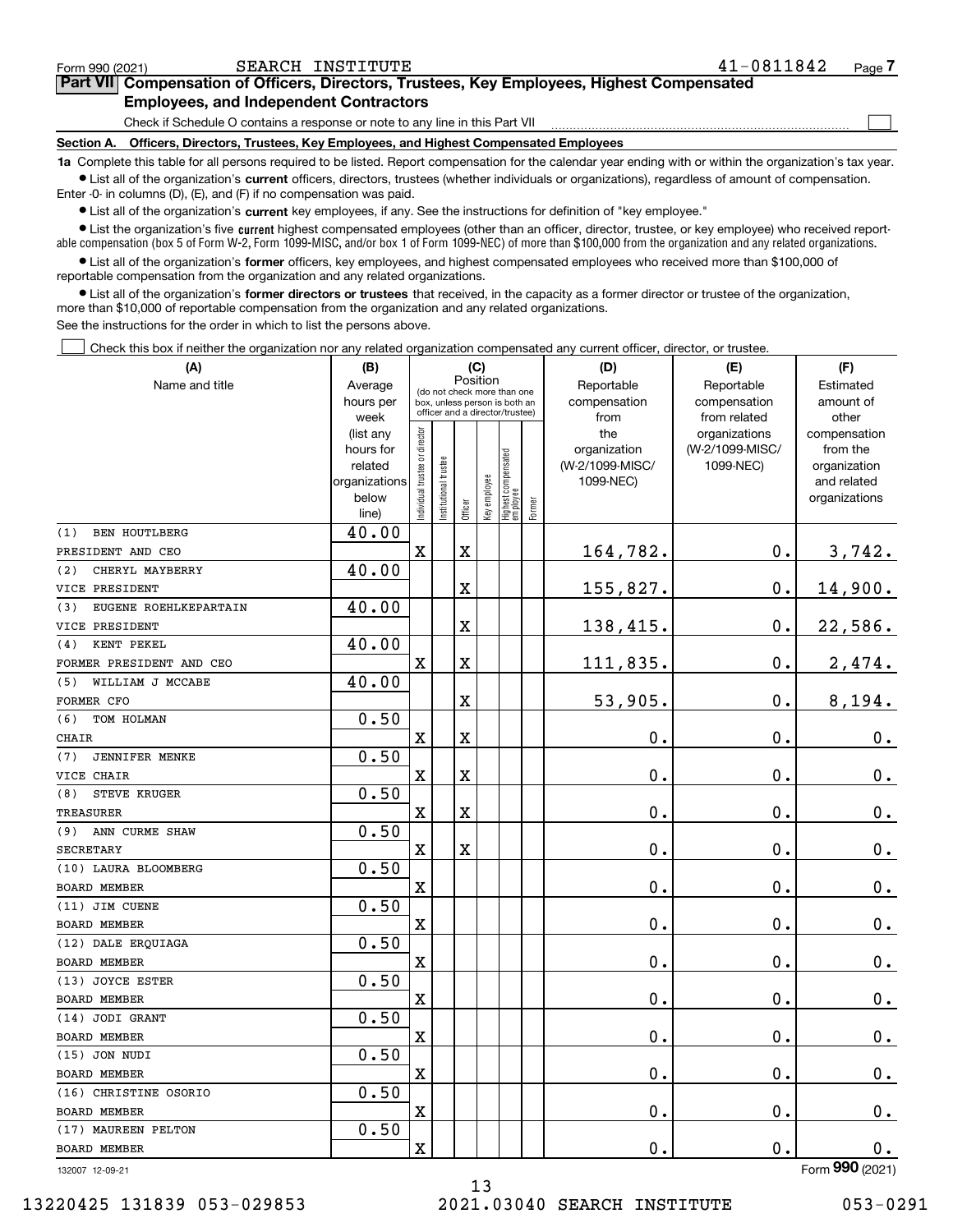| SEARCH INSTITUTE<br>Form 990 (2021)                                                                                                                                                                                                                                        |                                                                      |                                |                                                                                                 |         |                 |                                 |        |                                                     | 41-0811842                                        | Page 8                                                                   |         |
|----------------------------------------------------------------------------------------------------------------------------------------------------------------------------------------------------------------------------------------------------------------------------|----------------------------------------------------------------------|--------------------------------|-------------------------------------------------------------------------------------------------|---------|-----------------|---------------------------------|--------|-----------------------------------------------------|---------------------------------------------------|--------------------------------------------------------------------------|---------|
| Part VII<br>Section A. Officers, Directors, Trustees, Key Employees, and Highest Compensated Employees (continued)                                                                                                                                                         |                                                                      |                                |                                                                                                 |         |                 |                                 |        |                                                     |                                                   |                                                                          |         |
| (A)<br>Name and title                                                                                                                                                                                                                                                      | (B)<br>Average<br>hours per<br>week                                  |                                | (do not check more than one<br>box, unless person is both an<br>officer and a director/trustee) |         | (C)<br>Position |                                 |        | (D)<br>Reportable<br>compensation<br>from           | (E)<br>Reportable<br>compensation<br>from related | (F)<br>Estimated<br>amount of<br>other                                   |         |
|                                                                                                                                                                                                                                                                            | (list any<br>hours for<br>related<br>organizations<br>below<br>line) | Individual trustee or director | nstitutional trustee                                                                            | Officer | Key employee    | Highest compensated<br>employee | Former | the<br>organization<br>(W-2/1099-MISC/<br>1099-NEC) | organizations<br>(W-2/1099-MISC/<br>1099-NEC)     | compensation<br>from the<br>organization<br>and related<br>organizations |         |
| (18) KEISHA VARMA<br><b>BOARD MEMBER</b>                                                                                                                                                                                                                                   | 0.50                                                                 | X                              |                                                                                                 |         |                 |                                 |        | 0.                                                  |                                                   | 0.                                                                       |         |
| (19) HEDY LEMAR WALLS                                                                                                                                                                                                                                                      | 0.50                                                                 |                                |                                                                                                 |         |                 |                                 |        |                                                     |                                                   |                                                                          | 0.      |
| <b>BOARD MEMBER</b>                                                                                                                                                                                                                                                        |                                                                      | X                              |                                                                                                 |         |                 |                                 |        | 0.                                                  |                                                   | 0.                                                                       | 0.      |
|                                                                                                                                                                                                                                                                            |                                                                      |                                |                                                                                                 |         |                 |                                 |        |                                                     |                                                   |                                                                          |         |
|                                                                                                                                                                                                                                                                            |                                                                      |                                |                                                                                                 |         |                 |                                 |        |                                                     |                                                   |                                                                          |         |
|                                                                                                                                                                                                                                                                            |                                                                      |                                |                                                                                                 |         |                 |                                 |        |                                                     |                                                   |                                                                          |         |
|                                                                                                                                                                                                                                                                            |                                                                      |                                |                                                                                                 |         |                 |                                 |        |                                                     |                                                   |                                                                          |         |
|                                                                                                                                                                                                                                                                            |                                                                      |                                |                                                                                                 |         |                 |                                 |        |                                                     |                                                   |                                                                          |         |
| 1b Subtotal                                                                                                                                                                                                                                                                |                                                                      |                                |                                                                                                 |         |                 |                                 |        | 624,764.                                            |                                                   | 51,896.<br>0.                                                            |         |
| c Total from continuation sheets to Part VII, Section A manufactor continues<br>d Total (add lines 1b and 1c)                                                                                                                                                              |                                                                      |                                |                                                                                                 |         |                 |                                 |        | 0.<br>624, 764.                                     |                                                   | 0.<br>$\overline{0}$ .<br>51,896.                                        | 0.      |
| Total number of individuals (including but not limited to those listed above) who received more than \$100,000 of reportable<br>$\mathbf{2}$                                                                                                                               |                                                                      |                                |                                                                                                 |         |                 |                                 |        |                                                     |                                                   |                                                                          |         |
| compensation from the organization $\blacktriangleright$                                                                                                                                                                                                                   |                                                                      |                                |                                                                                                 |         |                 |                                 |        |                                                     |                                                   | Yes                                                                      | 4<br>No |
| Did the organization list any former officer, director, trustee, key employee, or highest compensated employee on<br>3<br>line 1a? If "Yes," complete Schedule J for such individual material content content to the 1a? If "Yes," complete Schedule J for such individual |                                                                      |                                |                                                                                                 |         |                 |                                 |        |                                                     |                                                   | 3                                                                        | х       |
| 4<br>For any individual listed on line 1a, is the sum of reportable compensation and other compensation from the organization                                                                                                                                              |                                                                      |                                |                                                                                                 |         |                 |                                 |        |                                                     |                                                   |                                                                          |         |
| Did any person listed on line 1a receive or accrue compensation from any unrelated organization or individual for services<br>5                                                                                                                                            |                                                                      |                                |                                                                                                 |         |                 |                                 |        |                                                     |                                                   | X<br>4                                                                   |         |
|                                                                                                                                                                                                                                                                            |                                                                      |                                |                                                                                                 |         |                 |                                 |        |                                                     |                                                   | 5                                                                        | х       |
| <b>Section B. Independent Contractors</b>                                                                                                                                                                                                                                  |                                                                      |                                |                                                                                                 |         |                 |                                 |        |                                                     |                                                   |                                                                          |         |
| Complete this table for your five highest compensated independent contractors that received more than \$100,000 of compensation from<br>1<br>the organization. Report compensation for the calendar year ending with or within the organization's tax year.                |                                                                      |                                |                                                                                                 |         |                 |                                 |        |                                                     |                                                   |                                                                          |         |
| (A)<br>Name and business address                                                                                                                                                                                                                                           |                                                                      |                                |                                                                                                 |         |                 |                                 |        | (B)<br>Description of services                      |                                                   | (C)<br>Compensation                                                      |         |
| TRENDYMINDS, INC                                                                                                                                                                                                                                                           |                                                                      |                                |                                                                                                 |         |                 |                                 |        | DIGITAL PRESENCE                                    |                                                   |                                                                          |         |
| 531 E. MARKET ST, INDIANAPOLIS, IN 46204                                                                                                                                                                                                                                   |                                                                      |                                |                                                                                                 |         |                 |                                 |        | CONSULTING                                          |                                                   | 153,643.                                                                 |         |
| YODELPOP, INC., 1510 OLD DEERFIELD RD,<br>SUITE 205, HIGHLAND PARK, IL 60035                                                                                                                                                                                               |                                                                      |                                |                                                                                                 |         |                 |                                 |        | <b>MARKETING</b>                                    |                                                   | 124,865.                                                                 |         |
|                                                                                                                                                                                                                                                                            |                                                                      |                                |                                                                                                 |         |                 |                                 |        |                                                     |                                                   |                                                                          |         |
|                                                                                                                                                                                                                                                                            |                                                                      |                                |                                                                                                 |         |                 |                                 |        |                                                     |                                                   |                                                                          |         |
| Total number of independent contractors (including but not limited to those listed above) who received more than<br>$\mathbf{2}$                                                                                                                                           |                                                                      |                                |                                                                                                 |         |                 |                                 |        |                                                     |                                                   |                                                                          |         |
| \$100,000 of compensation from the organization                                                                                                                                                                                                                            |                                                                      |                                |                                                                                                 |         | 2               |                                 |        |                                                     |                                                   | Form 990 (2021)                                                          |         |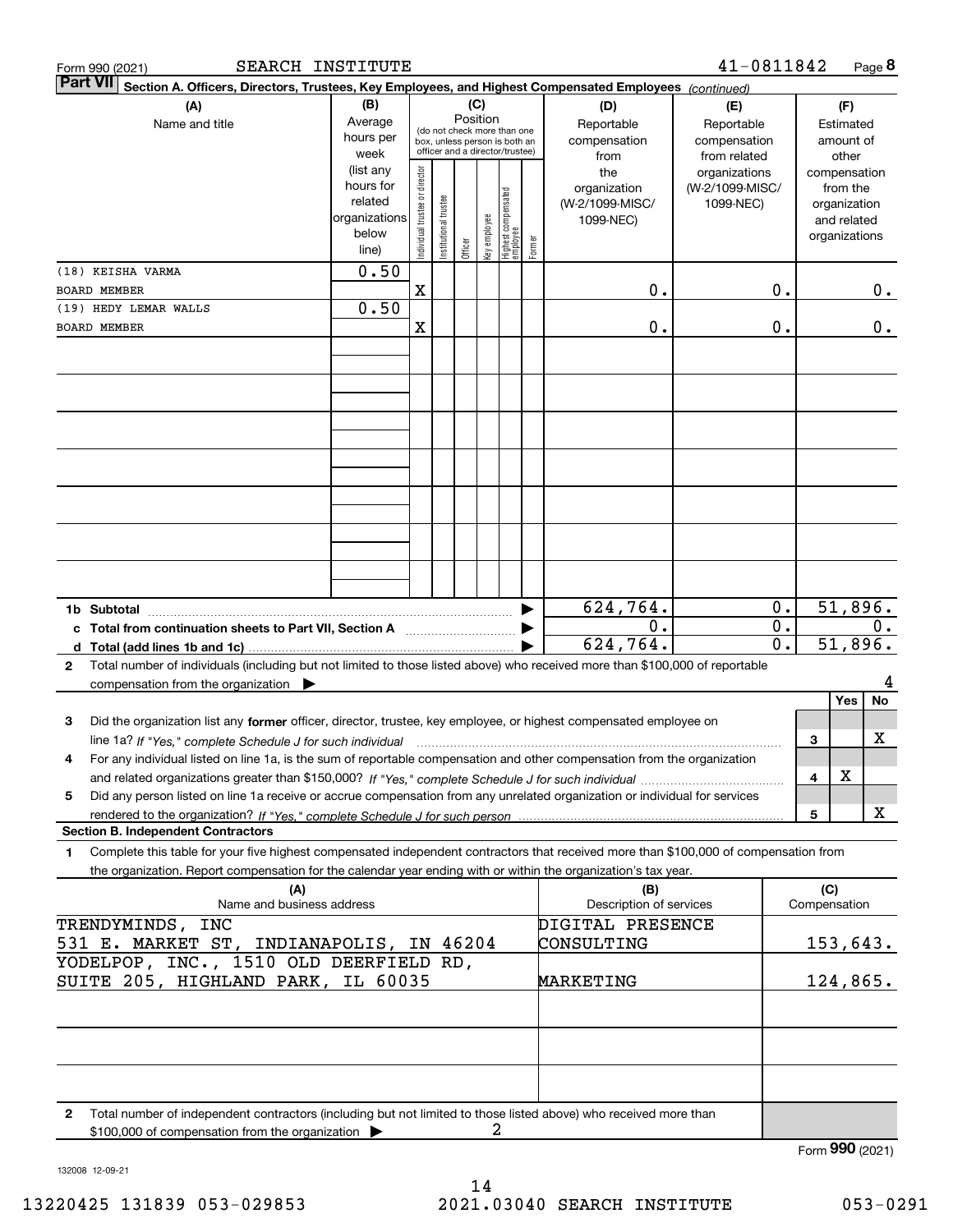| <b>Part VIII</b>                                          |    |        | <b>Statement of Revenue</b>                                                   |    |                |                |                      |                      |                                              |                                                 |                                                                 |
|-----------------------------------------------------------|----|--------|-------------------------------------------------------------------------------|----|----------------|----------------|----------------------|----------------------|----------------------------------------------|-------------------------------------------------|-----------------------------------------------------------------|
|                                                           |    |        | Check if Schedule O contains a response or note to any line in this Part VIII |    |                |                |                      |                      |                                              |                                                 |                                                                 |
|                                                           |    |        |                                                                               |    |                |                |                      | Total revenue        | (B)<br>Related or exempt<br>function revenue | $\overline{C}$<br>Unrelated<br>business revenue | (D)<br>Revenue excluded<br>from tax under<br>sections 512 - 514 |
|                                                           |    |        | 1 a Federated campaigns                                                       |    | 1a             |                |                      |                      |                                              |                                                 |                                                                 |
|                                                           |    | b      | Membership dues                                                               |    | 1 <sub>b</sub> |                |                      |                      |                                              |                                                 |                                                                 |
|                                                           |    | с      | Fundraising events                                                            |    | 1 <sub>c</sub> |                |                      |                      |                                              |                                                 |                                                                 |
|                                                           |    |        | d Related organizations                                                       |    | 1 <sub>d</sub> |                |                      |                      |                                              |                                                 |                                                                 |
|                                                           |    | е      | Government grants (contributions)                                             |    | 1e             |                | 375,000.             |                      |                                              |                                                 |                                                                 |
|                                                           |    |        | All other contributions, gifts, grants, and                                   |    |                |                |                      |                      |                                              |                                                 |                                                                 |
|                                                           |    |        | similar amounts not included above                                            |    | 1f             |                | 8,426,891.           |                      |                                              |                                                 |                                                                 |
| Contributions, Gifts, Grants<br>and Other Similar Amounts |    |        | Noncash contributions included in lines 1a-1f                                 |    | $1g$ \$        |                |                      |                      |                                              |                                                 |                                                                 |
|                                                           |    |        |                                                                               |    |                |                |                      | 8,801,891.           |                                              |                                                 |                                                                 |
|                                                           |    |        |                                                                               |    |                |                | <b>Business Code</b> |                      |                                              |                                                 |                                                                 |
| Program Service<br>Revenue                                |    | 2a     | CURRICULUM SALES<br>CONTRACTS SERVICES                                        |    |                |                | 611710<br>611710     | 870,924.<br>470,822. | 870,924.                                     |                                                 |                                                                 |
|                                                           |    | b      |                                                                               |    |                |                |                      |                      | 470,822.                                     |                                                 |                                                                 |
|                                                           |    | c      |                                                                               |    |                |                |                      |                      |                                              |                                                 |                                                                 |
|                                                           |    | d<br>е |                                                                               |    |                |                |                      |                      |                                              |                                                 |                                                                 |
|                                                           |    | f      | All other program service revenue                                             |    |                |                |                      |                      |                                              |                                                 |                                                                 |
|                                                           |    |        |                                                                               |    |                |                |                      | 1,341,746.           |                                              |                                                 |                                                                 |
|                                                           | 3  |        | Investment income (including dividends, interest, and                         |    |                |                |                      |                      |                                              |                                                 |                                                                 |
|                                                           |    |        |                                                                               |    |                |                |                      | 9,922.               |                                              |                                                 | 9,922.                                                          |
|                                                           | 4  |        | Income from investment of tax-exempt bond proceeds                            |    |                |                |                      |                      |                                              |                                                 |                                                                 |
|                                                           | 5  |        |                                                                               |    |                |                |                      | 1,392.               |                                              |                                                 | 1,392.                                                          |
|                                                           |    |        |                                                                               |    | (i) Real       |                | (ii) Personal        |                      |                                              |                                                 |                                                                 |
|                                                           |    | 6а     | Gross rents                                                                   | 6а |                | 4,800.         |                      |                      |                                              |                                                 |                                                                 |
|                                                           |    | b      | Less: rental expenses                                                         | 6b |                | $\mathbf{0}$ . |                      |                      |                                              |                                                 |                                                                 |
|                                                           |    | c      | Rental income or (loss)                                                       | 6с |                | 4,800.         |                      |                      |                                              |                                                 |                                                                 |
|                                                           |    | d      | Net rental income or (loss)                                                   |    |                |                |                      | 4,800.               |                                              |                                                 | 4,800.                                                          |
|                                                           |    |        | 7 a Gross amount from sales of                                                |    | (i) Securities |                | (ii) Other           |                      |                                              |                                                 |                                                                 |
|                                                           |    |        | assets other than inventory                                                   | 7a |                |                |                      |                      |                                              |                                                 |                                                                 |
|                                                           |    |        | <b>b</b> Less: cost or other basis                                            |    |                |                |                      |                      |                                              |                                                 |                                                                 |
| Revenue                                                   |    |        | and sales expenses                                                            | 7b |                |                | 351.<br>$-351$       |                      |                                              |                                                 |                                                                 |
|                                                           |    |        | c Gain or (loss)                                                              | 7c |                |                |                      | $-351$ .             |                                              |                                                 | $-351.$                                                         |
|                                                           |    |        | 8 a Gross income from fundraising events (not                                 |    |                |                | ▶                    |                      |                                              |                                                 |                                                                 |
| <b>Other</b>                                              |    |        | including \$                                                                  |    |                |                |                      |                      |                                              |                                                 |                                                                 |
|                                                           |    |        | contributions reported on line 1c). See                                       |    |                |                |                      |                      |                                              |                                                 |                                                                 |
|                                                           |    |        |                                                                               |    |                | 8a             |                      |                      |                                              |                                                 |                                                                 |
|                                                           |    |        |                                                                               |    |                | 8b             |                      |                      |                                              |                                                 |                                                                 |
|                                                           |    |        | c Net income or (loss) from fundraising events                                |    |                |                |                      |                      |                                              |                                                 |                                                                 |
|                                                           |    |        | 9 a Gross income from gaming activities. See                                  |    |                |                |                      |                      |                                              |                                                 |                                                                 |
|                                                           |    |        |                                                                               |    |                | 9a             |                      |                      |                                              |                                                 |                                                                 |
|                                                           |    |        | <b>b</b> Less: direct expenses <b>manually</b>                                |    |                | 9 <sub>b</sub> |                      |                      |                                              |                                                 |                                                                 |
|                                                           |    |        | c Net income or (loss) from gaming activities                                 |    |                |                |                      |                      |                                              |                                                 |                                                                 |
|                                                           |    |        | 10 a Gross sales of inventory, less returns                                   |    |                |                |                      |                      |                                              |                                                 |                                                                 |
|                                                           |    |        |                                                                               |    |                | 10a            | 383, 341.            |                      |                                              |                                                 |                                                                 |
|                                                           |    |        | <b>b</b> Less: cost of goods sold                                             |    |                | 10b            | 25,440.              |                      |                                              |                                                 |                                                                 |
|                                                           |    |        | c Net income or (loss) from sales of inventory                                |    |                |                |                      | 357,901.             | 357,901.                                     |                                                 |                                                                 |
|                                                           |    |        |                                                                               |    |                |                | <b>Business Code</b> |                      |                                              |                                                 |                                                                 |
|                                                           |    |        | 11 a MISCELLANEOUS                                                            |    |                |                | 900999               | 331.                 |                                              |                                                 | 331.                                                            |
|                                                           |    | b      |                                                                               |    |                |                |                      |                      |                                              |                                                 |                                                                 |
| Miscellaneous<br>Revenue                                  |    | c      |                                                                               |    |                |                |                      |                      |                                              |                                                 |                                                                 |
|                                                           |    |        |                                                                               |    |                |                |                      |                      |                                              |                                                 |                                                                 |
|                                                           |    |        |                                                                               |    |                |                | ▶                    | 331.                 |                                              |                                                 | 16,094.                                                         |
|                                                           | 12 |        |                                                                               |    |                |                |                      | 10,517,632.          | 1,699,647.                                   | 0.                                              |                                                                 |

Form 990 (2021) SEARCH INS'I'I'U'I'E 4 I-0 8 I I 8 4 Z Page

SEARCH INSTITUTE

132009 12-09-21

**9**

41-0811842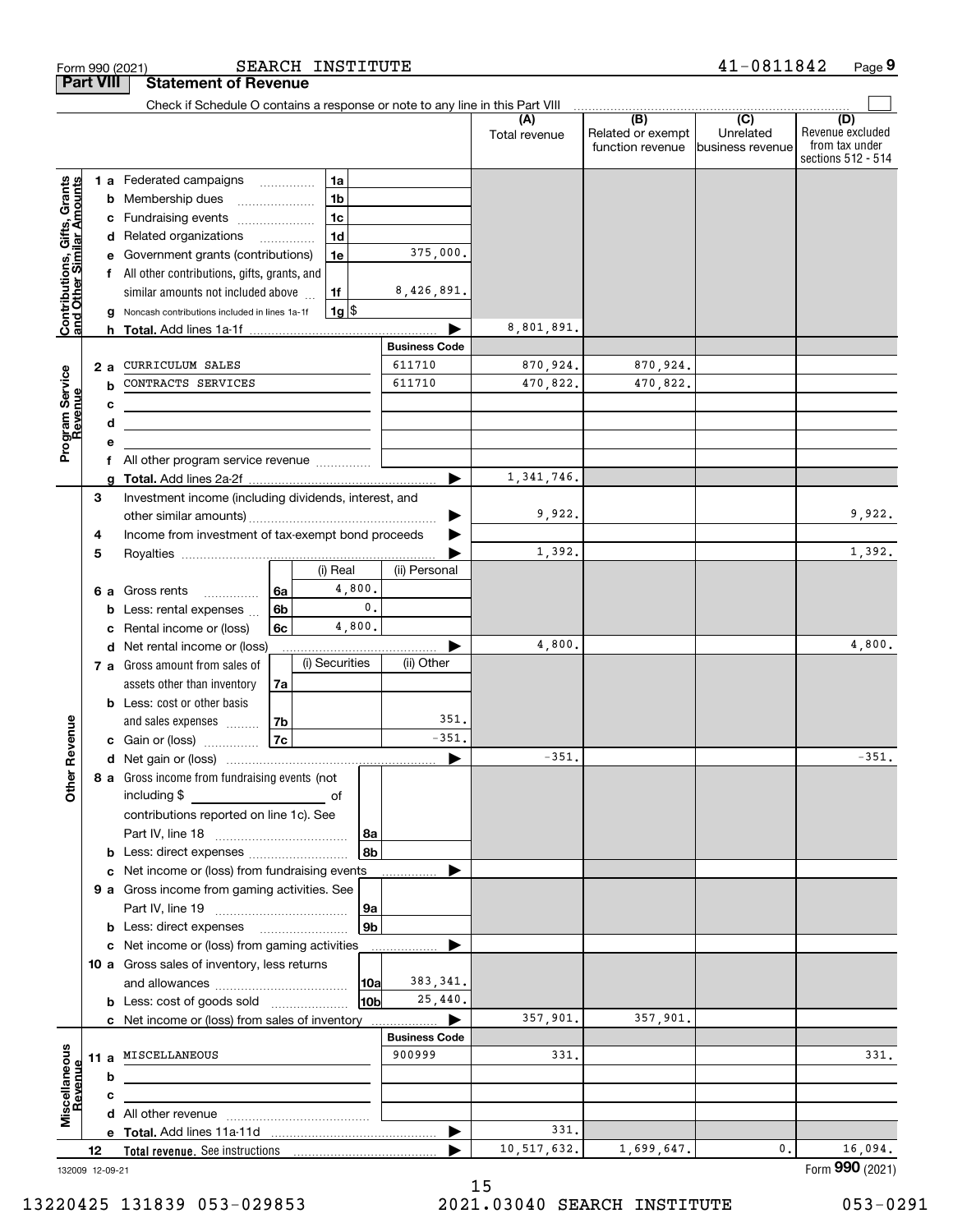Form 990 (2021) Page **Part IX Statement of Functional Expenses** SEARCH INSTITUTE 41-0811842

|              | Section 501(c)(3) and 501(c)(4) organizations must complete all columns. All other organizations must complete column (A).                                   |                       |                                    |                                    | $\overline{\mathbf{X}}$        |
|--------------|--------------------------------------------------------------------------------------------------------------------------------------------------------------|-----------------------|------------------------------------|------------------------------------|--------------------------------|
|              | Check if Schedule O contains a response or note to any line in this Part IX                                                                                  |                       |                                    | (C)                                |                                |
|              | Do not include amounts reported on lines 6b,<br>7b, 8b, 9b, and 10b of Part VIII.                                                                            | (A)<br>Total expenses | (B)<br>Program service<br>expenses | Management and<br>general expenses | (D)<br>Fundraising<br>expenses |
| 1.           | Grants and other assistance to domestic organizations                                                                                                        |                       |                                    |                                    |                                |
|              | and domestic governments. See Part IV, line 21                                                                                                               | 415,731.              | 415,731.                           |                                    |                                |
| $\mathbf{2}$ | Grants and other assistance to domestic                                                                                                                      |                       |                                    |                                    |                                |
|              | individuals. See Part IV, line 22<br>$\overline{\phantom{a}}$                                                                                                |                       |                                    |                                    |                                |
| 3            | Grants and other assistance to foreign                                                                                                                       |                       |                                    |                                    |                                |
|              | organizations, foreign governments, and foreign                                                                                                              |                       |                                    |                                    |                                |
|              | individuals. See Part IV, lines 15 and 16                                                                                                                    |                       |                                    |                                    |                                |
| 4            | Benefits paid to or for members                                                                                                                              |                       |                                    |                                    |                                |
| 5            | Compensation of current officers, directors,                                                                                                                 |                       |                                    |                                    |                                |
|              | trustees, and key employees                                                                                                                                  | 676,662.              | 485,751.                           | 190,911.                           |                                |
| 6            | Compensation not included above to disqualified                                                                                                              |                       |                                    |                                    |                                |
|              | persons (as defined under section 4958(f)(1)) and                                                                                                            |                       |                                    |                                    |                                |
|              | persons described in section $4958(c)(3)(B)$                                                                                                                 |                       |                                    |                                    |                                |
| 7            |                                                                                                                                                              | 1, 249, 064.          | 1,084,450.                         | 164, 100.                          | 514.                           |
| 8            | Pension plan accruals and contributions (include                                                                                                             |                       |                                    |                                    |                                |
|              | section 401(k) and 403(b) employer contributions)                                                                                                            | 26,076.               | 22,593.                            | $\frac{3,474}{30,211}$ .           | <u>9.</u>                      |
| 9            |                                                                                                                                                              | 199,807.              | 169,529.                           |                                    | 67.                            |
| 10           |                                                                                                                                                              | 132,507.              | 108,533.                           | 23,938.                            | $\overline{36}$                |
| 11           | Fees for services (nonemployees):                                                                                                                            |                       |                                    |                                    |                                |
|              |                                                                                                                                                              |                       |                                    |                                    |                                |
| b            |                                                                                                                                                              | 14,840.               |                                    | 14,840.                            |                                |
| c            |                                                                                                                                                              | 128, 763.             |                                    | 128,763.                           |                                |
| d            |                                                                                                                                                              |                       |                                    |                                    |                                |
| е            | Professional fundraising services. See Part IV, line 17                                                                                                      |                       |                                    |                                    |                                |
| f            | Investment management fees                                                                                                                                   |                       |                                    |                                    |                                |
| g            | Other. (If line 11g amount exceeds 10% of line 25,                                                                                                           |                       |                                    |                                    |                                |
|              | column (A), amount, list line 11g expenses on Sch O.)                                                                                                        | 619,942.              | 616, 601.                          | 3,341.                             |                                |
| 12           |                                                                                                                                                              |                       |                                    |                                    |                                |
| 13           |                                                                                                                                                              | 152, 100.             | 78,179.                            | 73,885.                            | 36.                            |
| 14           |                                                                                                                                                              |                       |                                    |                                    |                                |
| 15           |                                                                                                                                                              |                       |                                    |                                    |                                |
| 16           |                                                                                                                                                              | 167,966.              | 137,576.                           | 30,344.                            | 46.<br>764.                    |
| 17           |                                                                                                                                                              | 25,576.               | 8,969.                             | 15,843.                            |                                |
| 18           | Payments of travel or entertainment expenses                                                                                                                 |                       |                                    |                                    |                                |
|              | for any federal, state, or local public officials                                                                                                            |                       |                                    |                                    |                                |
| 19           | Conferences, conventions, and meetings                                                                                                                       |                       |                                    |                                    |                                |
| 20           | Interest                                                                                                                                                     |                       |                                    |                                    |                                |
| 21           |                                                                                                                                                              | 84,683.               | 71,761.                            | 12,902.                            | 20.                            |
| 22           | Depreciation, depletion, and amortization                                                                                                                    | 18, 266.              | 14,961.                            | 3,300.                             | $\overline{5}$ .               |
| 23           | Insurance<br>Other expenses. Itemize expenses not covered                                                                                                    |                       |                                    |                                    |                                |
| 24           | above. (List miscellaneous expenses on line 24e. If<br>line 24e amount exceeds 10% of line 25, column (A),<br>amount, list line 24e expenses on Schedule O.) |                       |                                    |                                    |                                |
| а            | <u> 1989 - Johann Harrison, markazar basar (</u>                                                                                                             |                       |                                    |                                    |                                |
| b            | <u> 1989 - Johann Barbara, martxa alemaniar a</u>                                                                                                            |                       |                                    |                                    |                                |
| с            | <u> 1989 - Johann Barn, amerikansk politiker (d. 1989)</u>                                                                                                   |                       |                                    |                                    |                                |
| d            | <u> 1989 - Johann Stein, marwolaethau a bhann an t-Amhainn an t-Amhainn an t-Amhainn an t-Amhainn an t-Amhainn an</u>                                        |                       |                                    |                                    |                                |
|              |                                                                                                                                                              |                       |                                    |                                    |                                |
| 25           | Total functional expenses. Add lines 1 through 24e                                                                                                           | 3,911,983.            | 3, 214, 634.                       | 695,852.                           | 1,497.                         |
| 26           | Joint costs. Complete this line only if the organization                                                                                                     |                       |                                    |                                    |                                |
|              | reported in column (B) joint costs from a combined<br>educational campaign and fundraising solicitation.                                                     |                       |                                    |                                    |                                |

132010 12-09-21

 $Check here$ 

Check here  $\begin{array}{|c|c|c|c|c|}\hline \text{ } & \text{ if following SOP 98-2 (ASC 958-720)} \hline \end{array}$ 

Form (2021) **990**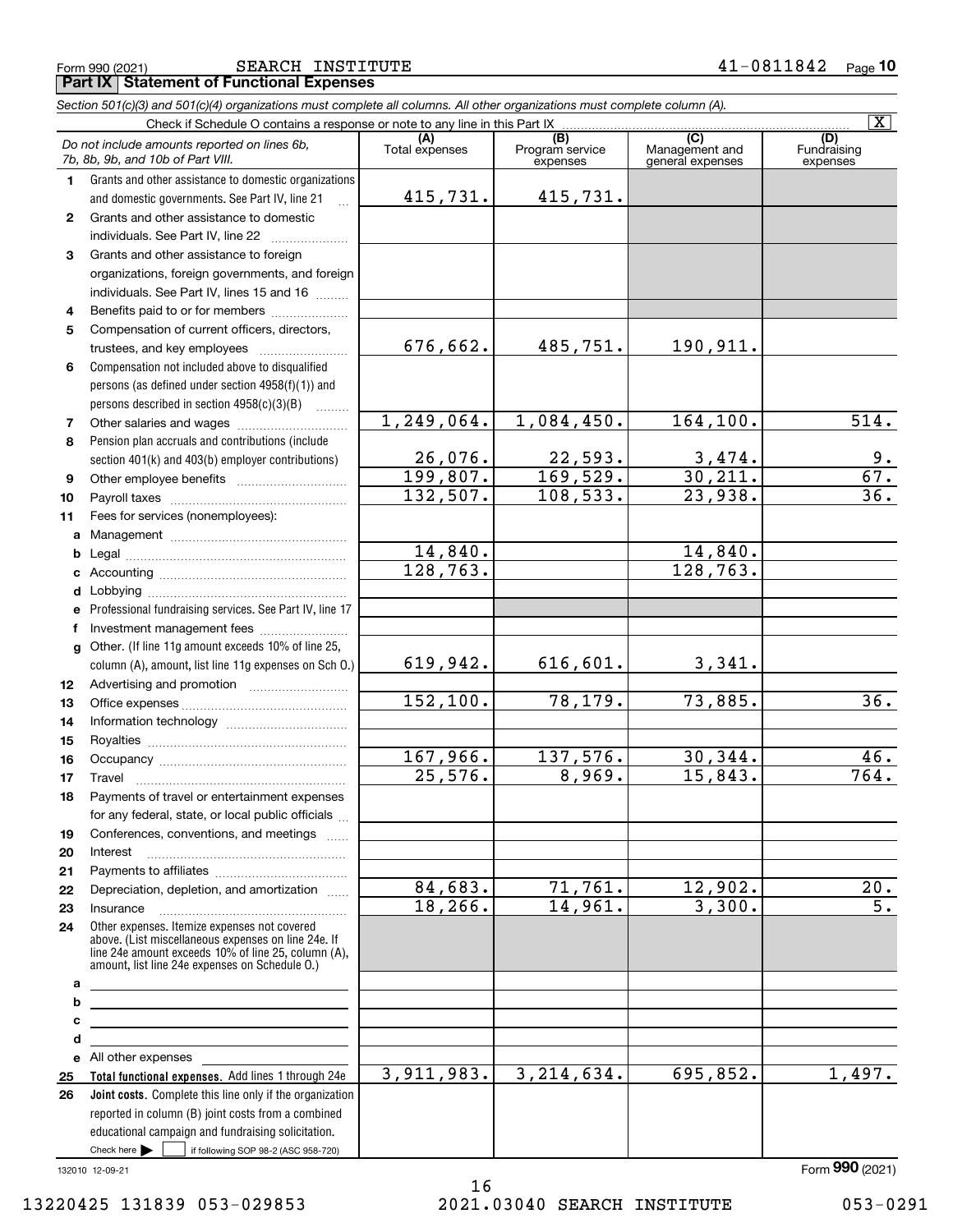## Form 990 (2021) SEARCH INSTITUTE 4 $1$   $0\,811842$   $\,$   $_{\rm Page}$

Check if Schedule O contains a response or note to any line in this Part X

|                             |    |                                                                                                                                                                                                                                |                 |                             | (A)<br>Beginning of year |                 | (B)<br>End of year |
|-----------------------------|----|--------------------------------------------------------------------------------------------------------------------------------------------------------------------------------------------------------------------------------|-----------------|-----------------------------|--------------------------|-----------------|--------------------|
|                             | 1  | Cash - non-interest-bearing                                                                                                                                                                                                    |                 |                             |                          | 1               |                    |
|                             | 2  |                                                                                                                                                                                                                                |                 |                             | 648,860.                 | $\mathbf{2}$    | 2,228,838.         |
|                             | з  |                                                                                                                                                                                                                                | 100,000.        | $\mathbf{3}$                | 5, 120, 757.             |                 |                    |
|                             | 4  |                                                                                                                                                                                                                                |                 |                             | 73,221.                  | 4               | 225,852.           |
|                             | 5  | Loans and other receivables from any current or former officer, director,                                                                                                                                                      |                 |                             |                          |                 |                    |
|                             |    | trustee, key employee, creator or founder, substantial contributor, or 35%                                                                                                                                                     |                 |                             |                          |                 |                    |
|                             |    | controlled entity or family member of any of these persons                                                                                                                                                                     |                 |                             |                          | 5               |                    |
|                             | 6  | Loans and other receivables from other disqualified persons (as defined                                                                                                                                                        |                 |                             |                          |                 |                    |
|                             |    | under section $4958(f)(1)$ , and persons described in section $4958(c)(3)(B)$                                                                                                                                                  |                 | $\ldots$                    |                          | 6               |                    |
|                             | 7  |                                                                                                                                                                                                                                |                 |                             |                          | $\overline{7}$  |                    |
| Assets                      | 8  |                                                                                                                                                                                                                                |                 |                             | 46,565.                  | 8               | 30,889.            |
|                             | 9  | Prepaid expenses and deferred charges                                                                                                                                                                                          |                 |                             | 126,496.                 | 9               | 88,597.            |
|                             |    | <b>10a</b> Land, buildings, and equipment: cost or other                                                                                                                                                                       |                 |                             |                          |                 |                    |
|                             |    | basis. Complete Part VI of Schedule D  10a                                                                                                                                                                                     |                 | $\frac{678,173.}{403,254.}$ |                          |                 |                    |
|                             |    | <b>b</b> Less: accumulated depreciation                                                                                                                                                                                        | 10 <sub>b</sub> |                             | 222,145.                 | 10 <sub>c</sub> | 274,919.           |
|                             | 11 |                                                                                                                                                                                                                                |                 |                             | 2,777,099.               | 11              | 2,513,326.         |
|                             | 12 |                                                                                                                                                                                                                                |                 |                             |                          | 12              |                    |
|                             | 13 |                                                                                                                                                                                                                                |                 |                             |                          | 13              |                    |
|                             | 14 |                                                                                                                                                                                                                                |                 | 14                          |                          |                 |                    |
|                             | 15 |                                                                                                                                                                                                                                |                 |                             | 31, 154.                 | 15              | 36, 236.           |
|                             | 16 |                                                                                                                                                                                                                                |                 |                             | 4,025,540.               | 16              | 10, 519, 414.      |
|                             | 17 |                                                                                                                                                                                                                                |                 |                             | 307, 362.                | 17              | 238,699.           |
|                             | 18 |                                                                                                                                                                                                                                |                 | 18                          |                          |                 |                    |
|                             | 19 | Deferred revenue manual contracts and contracts are contracted and contract and contract are contracted and contract are contracted and contract are contracted and contract are contracted and contract are contracted and co | 355,747.        | 19                          | 330,091.                 |                 |                    |
|                             | 20 |                                                                                                                                                                                                                                |                 |                             |                          | 20              |                    |
|                             | 21 | Escrow or custodial account liability. Complete Part IV of Schedule D                                                                                                                                                          |                 |                             |                          | 21              |                    |
|                             | 22 | Loans and other payables to any current or former officer, director,                                                                                                                                                           |                 |                             |                          |                 |                    |
| Liabilities                 |    | trustee, key employee, creator or founder, substantial contributor, or 35%                                                                                                                                                     |                 |                             |                          |                 |                    |
|                             |    | controlled entity or family member of any of these persons                                                                                                                                                                     |                 |                             |                          | 22              |                    |
|                             | 23 | Secured mortgages and notes payable to unrelated third parties                                                                                                                                                                 |                 |                             |                          | 23              |                    |
|                             | 24 | Unsecured notes and loans payable to unrelated third parties                                                                                                                                                                   |                 |                             |                          | 24              |                    |
|                             | 25 | Other liabilities (including federal income tax, payables to related third                                                                                                                                                     |                 |                             |                          |                 |                    |
|                             |    | parties, and other liabilities not included on lines 17-24). Complete Part X                                                                                                                                                   |                 |                             |                          |                 |                    |
|                             |    | of Schedule D                                                                                                                                                                                                                  |                 |                             | 663, 109.                | 25<br>26        | 568,790.           |
|                             | 26 | Organizations that follow FASB ASC 958, check here $\blacktriangleright \boxed{\text{X}}$                                                                                                                                      |                 |                             |                          |                 |                    |
|                             |    | and complete lines 27, 28, 32, and 33.                                                                                                                                                                                         |                 |                             |                          |                 |                    |
|                             | 27 | Net assets without donor restrictions                                                                                                                                                                                          | 1,078,498.      | 27                          | 2,160,995.               |                 |                    |
|                             | 28 |                                                                                                                                                                                                                                | 2, 283, 933.    | 28                          | 7,789,629.               |                 |                    |
|                             |    | Organizations that do not follow FASB ASC 958, check here $\blacktriangleright$                                                                                                                                                |                 |                             |                          |                 |                    |
|                             |    | and complete lines 29 through 33.                                                                                                                                                                                              |                 |                             |                          |                 |                    |
|                             | 29 |                                                                                                                                                                                                                                |                 |                             |                          | 29              |                    |
| Net Assets or Fund Balances | 30 | Paid-in or capital surplus, or land, building, or equipment fund                                                                                                                                                               |                 |                             |                          | 30              |                    |
|                             | 31 | Retained earnings, endowment, accumulated income, or other funds                                                                                                                                                               |                 | .                           |                          | 31              |                    |
|                             | 32 | Total net assets or fund balances                                                                                                                                                                                              |                 |                             | 3,362,431.               | 32              | 9,950,624.         |
|                             | 33 |                                                                                                                                                                                                                                |                 |                             | 4,025,540.               | 33              | 10,519,414.        |

 $\mathcal{L}^{\text{max}}$ 

Form (2021) **990**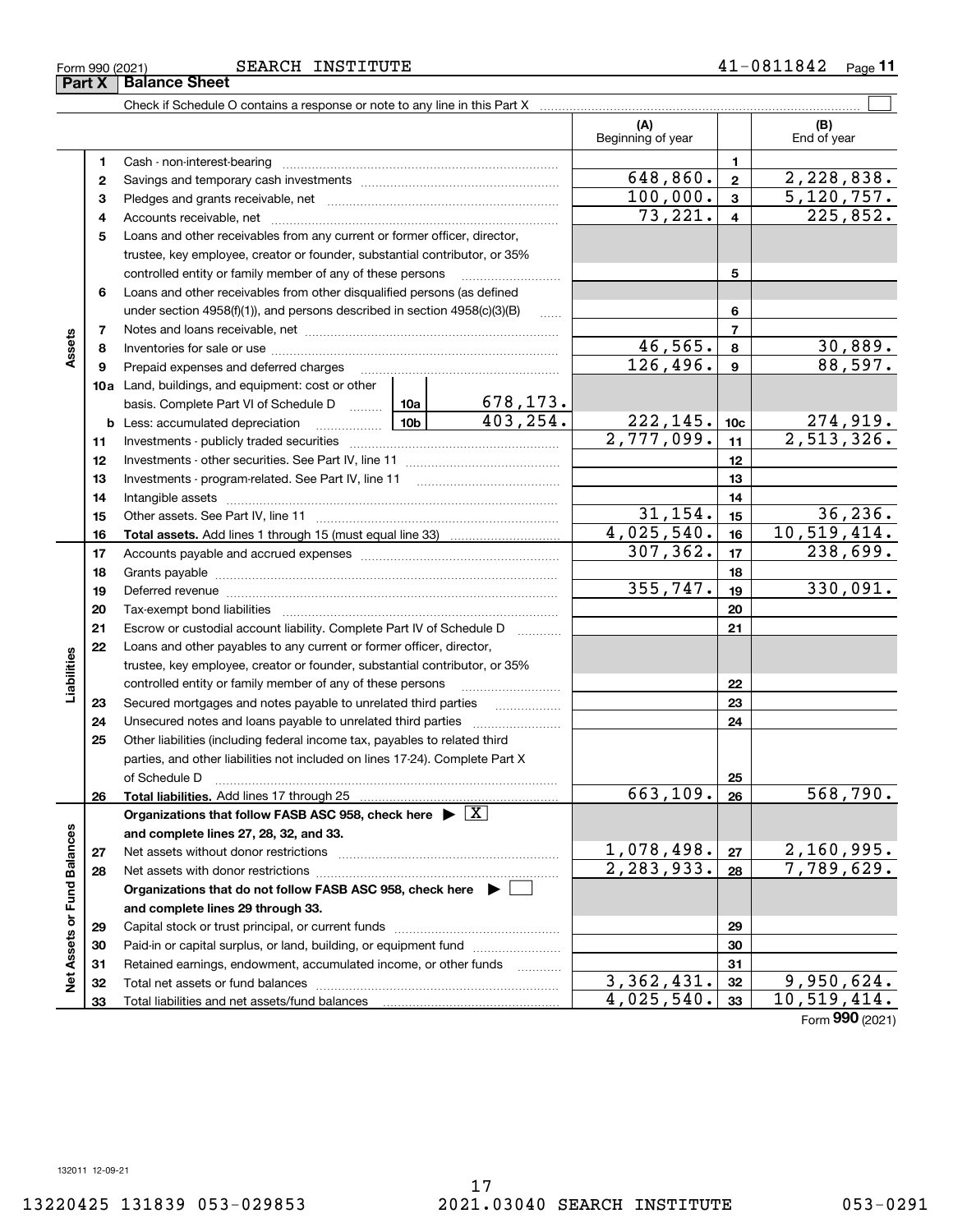|    | SEARCH INSTITUTE<br>Form 990 (2021)                                                                                             |                         | 41-0811842     |     | Page 12        |
|----|---------------------------------------------------------------------------------------------------------------------------------|-------------------------|----------------|-----|----------------|
|    | <b>Reconciliation of Net Assets</b><br>Part XI                                                                                  |                         |                |     |                |
|    |                                                                                                                                 |                         |                |     | $ \mathbf{X} $ |
|    |                                                                                                                                 |                         |                |     |                |
| 1  | Total revenue (must equal Part VIII, column (A), line 12)                                                                       | 1.                      | 10,517,632.    |     |                |
| 2  |                                                                                                                                 | $\mathbf{2}$            | 3,911,983.     |     |                |
| 3  | Revenue less expenses. Subtract line 2 from line 1                                                                              | 3                       | 6,605,649.     |     |                |
| 4  | Net assets or fund balances at beginning of year (must equal Part X, line 32, column (A))                                       | $\overline{\mathbf{4}}$ | 3,362,431.     |     |                |
| 5  | Net unrealized gains (losses) on investments                                                                                    | 5                       |                |     | $-22,538.$     |
| 6  |                                                                                                                                 | 6                       |                |     |                |
| 7  | Investment expenses www.communication.com/www.communication.com/www.communication.com/www.com                                   | $\overline{7}$          |                |     |                |
| 8  | Prior period adjustments                                                                                                        | 8                       |                |     |                |
| 9  | Other changes in net assets or fund balances (explain on Schedule O)                                                            | 9                       |                |     | 5,082.         |
| 10 | Net assets or fund balances at end of year. Combine lines 3 through 9 (must equal Part X, line 32,                              |                         |                |     |                |
|    |                                                                                                                                 | 10                      | 9,950,624.     |     |                |
|    | Part XII Financial Statements and Reporting                                                                                     |                         |                |     |                |
|    |                                                                                                                                 |                         |                |     |                |
|    |                                                                                                                                 |                         |                | Yes | No             |
| 1  | $\boxed{\mathbf{X}}$ Accrual<br>Accounting method used to prepare the Form 990: <u>[</u> Cash<br>Other                          |                         |                |     |                |
|    | If the organization changed its method of accounting from a prior year or checked "Other," explain on Schedule O.               |                         |                |     |                |
|    | 2a Were the organization's financial statements compiled or reviewed by an independent accountant?                              |                         | 2a             |     | Χ              |
|    | If "Yes," check a box below to indicate whether the financial statements for the year were compiled or reviewed on a            |                         |                |     |                |
|    | separate basis, consolidated basis, or both:                                                                                    |                         |                |     |                |
|    | Separate basis<br><b>Consolidated basis</b><br>Both consolidated and separate basis                                             |                         |                |     |                |
|    | <b>b</b> Were the organization's financial statements audited by an independent accountant?                                     |                         | 2 <sub>b</sub> | х   |                |
|    | If "Yes," check a box below to indicate whether the financial statements for the year were audited on a separate basis,         |                         |                |     |                |
|    | consolidated basis, or both:                                                                                                    |                         |                |     |                |
|    | $\vert X \vert$ Separate basis<br>Consolidated basis<br>Both consolidated and separate basis                                    |                         |                |     |                |
|    | c If "Yes" to line 2a or 2b, does the organization have a committee that assumes responsibility for oversight of the audit,     |                         |                |     |                |
|    |                                                                                                                                 |                         | 2c             | x   |                |
|    | If the organization changed either its oversight process or selection process during the tax year, explain on Schedule O.       |                         |                |     |                |
|    | 3a As a result of a federal award, was the organization required to undergo an audit or audits as set forth in the Single Audit |                         |                |     |                |
|    |                                                                                                                                 |                         | 3a             |     | x              |
|    | b If "Yes," did the organization undergo the required audit or audits? If the organization did not undergo the required audit   |                         |                |     |                |
|    |                                                                                                                                 |                         | 3b             |     |                |

Form (2021) **990**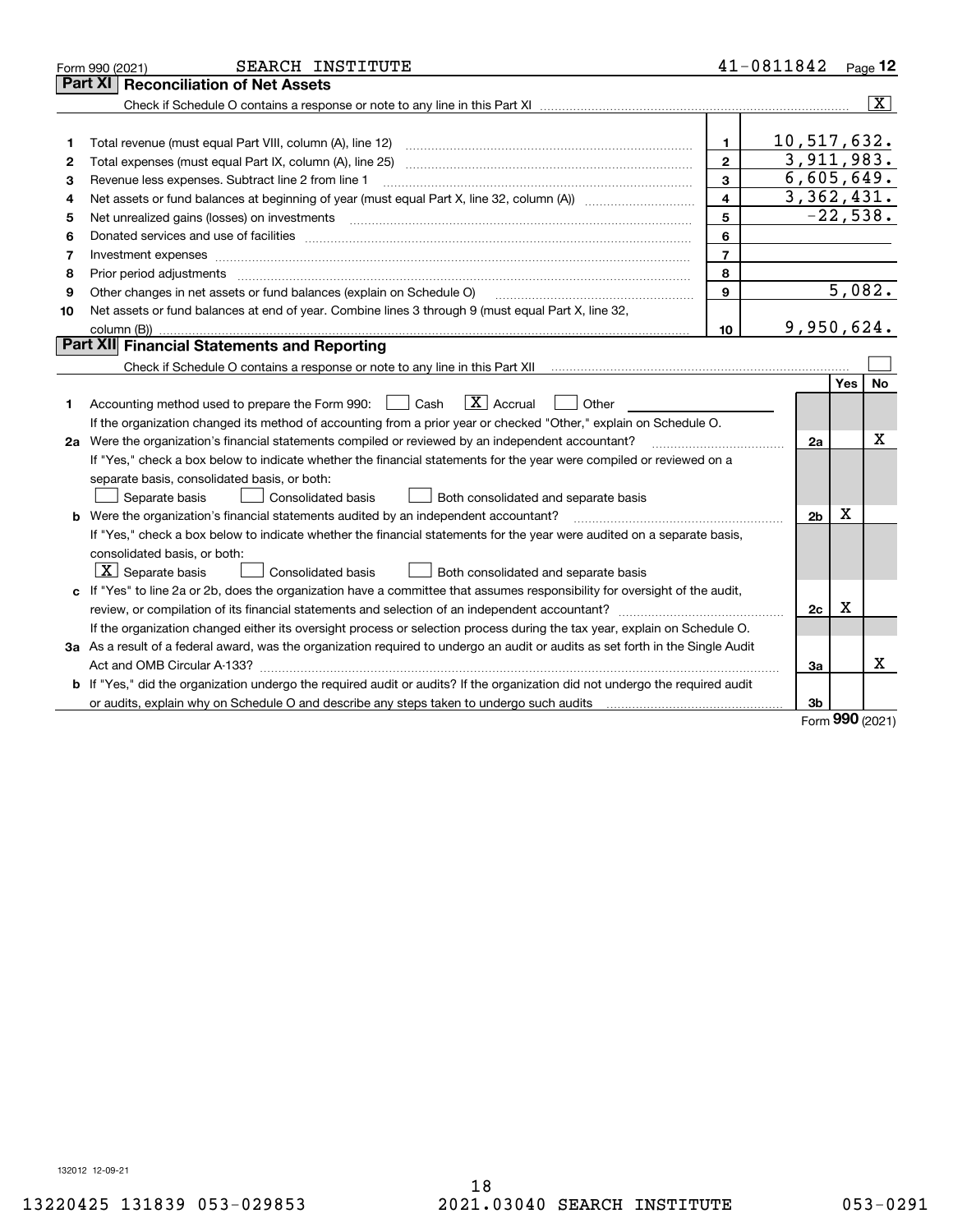Department of the Treasury Internal Revenue Service

**(Form 990)**

## **Public Charity Status and Public Support**

**Complete if the organization is a section 501(c)(3) organization or a section 4947(a)(1) nonexempt charitable trust.**

**| Attach to Form 990 or Form 990-EZ.** 

**| Go to www.irs.gov/Form990 for instructions and the latest information.**

| OMB No. 1545-0047                   |
|-------------------------------------|
| OŹ                                  |
| <b>Open to Public</b><br>Inspection |

|  |  |  | Name of the organization |  |
|--|--|--|--------------------------|--|
|--|--|--|--------------------------|--|

|                           | <b>Employer identification number</b><br>Name of the organization                                                                            |          |                                                        |                             |                                 |                            |  |                            |
|---------------------------|----------------------------------------------------------------------------------------------------------------------------------------------|----------|--------------------------------------------------------|-----------------------------|---------------------------------|----------------------------|--|----------------------------|
|                           | 41-0811842<br>SEARCH INSTITUTE                                                                                                               |          |                                                        |                             |                                 |                            |  |                            |
| <b>Part I</b>             | Reason for Public Charity Status. (All organizations must complete this part.) See instructions.                                             |          |                                                        |                             |                                 |                            |  |                            |
|                           | The organization is not a private foundation because it is: (For lines 1 through 12, check only one box.)                                    |          |                                                        |                             |                                 |                            |  |                            |
| 1                         | A church, convention of churches, or association of churches described in section 170(b)(1)(A)(i).                                           |          |                                                        |                             |                                 |                            |  |                            |
| 2                         | A school described in section 170(b)(1)(A)(ii). (Attach Schedule E (Form 990).)                                                              |          |                                                        |                             |                                 |                            |  |                            |
| З                         | A hospital or a cooperative hospital service organization described in section 170(b)(1)(A)(iii).                                            |          |                                                        |                             |                                 |                            |  |                            |
|                           | A medical research organization operated in conjunction with a hospital described in section 170(b)(1)(A)(iii). Enter the hospital's name,   |          |                                                        |                             |                                 |                            |  |                            |
|                           | city, and state:                                                                                                                             |          |                                                        |                             |                                 |                            |  |                            |
| 5                         | An organization operated for the benefit of a college or university owned or operated by a governmental unit described in                    |          |                                                        |                             |                                 |                            |  |                            |
|                           | section 170(b)(1)(A)(iv). (Complete Part II.)                                                                                                |          |                                                        |                             |                                 |                            |  |                            |
| 6                         | A federal, state, or local government or governmental unit described in section 170(b)(1)(A)(v).                                             |          |                                                        |                             |                                 |                            |  |                            |
| 7                         | An organization that normally receives a substantial part of its support from a governmental unit or from the general public described in    |          |                                                        |                             |                                 |                            |  |                            |
|                           | section 170(b)(1)(A)(vi). (Complete Part II.)                                                                                                |          |                                                        |                             |                                 |                            |  |                            |
| 8                         | A community trust described in section 170(b)(1)(A)(vi). (Complete Part II.)                                                                 |          |                                                        |                             |                                 |                            |  |                            |
| 9                         | An agricultural research organization described in section 170(b)(1)(A)(ix) operated in conjunction with a land-grant college                |          |                                                        |                             |                                 |                            |  |                            |
|                           | or university or a non-land-grant college of agriculture (see instructions). Enter the name, city, and state of the college or               |          |                                                        |                             |                                 |                            |  |                            |
|                           | university:                                                                                                                                  |          |                                                        |                             |                                 |                            |  |                            |
| $\lfloor x \rfloor$<br>10 | An organization that normally receives (1) more than 33 1/3% of its support from contributions, membership fees, and gross receipts from     |          |                                                        |                             |                                 |                            |  |                            |
|                           | activities related to its exempt functions, subject to certain exceptions; and (2) no more than 33 1/3% of its support from gross investment |          |                                                        |                             |                                 |                            |  |                            |
|                           | income and unrelated business taxable income (less section 511 tax) from businesses acquired by the organization after June 30, 1975.        |          |                                                        |                             |                                 |                            |  |                            |
|                           | See section 509(a)(2). (Complete Part III.)                                                                                                  |          |                                                        |                             |                                 |                            |  |                            |
| 11                        | An organization organized and operated exclusively to test for public safety. See section 509(a)(4).                                         |          |                                                        |                             |                                 |                            |  |                            |
| 12                        | An organization organized and operated exclusively for the benefit of, to perform the functions of, or to carry out the purposes of one or   |          |                                                        |                             |                                 |                            |  |                            |
|                           | more publicly supported organizations described in section 509(a)(1) or section 509(a)(2). See section 509(a)(3). Check the box on           |          |                                                        |                             |                                 |                            |  |                            |
|                           | lines 12a through 12d that describes the type of supporting organization and complete lines 12e, 12f, and 12g.                               |          |                                                        |                             |                                 |                            |  |                            |
| а                         | Type I. A supporting organization operated, supervised, or controlled by its supported organization(s), typically by giving                  |          |                                                        |                             |                                 |                            |  |                            |
|                           | the supported organization(s) the power to regularly appoint or elect a majority of the directors or trustees of the supporting              |          |                                                        |                             |                                 |                            |  |                            |
|                           | organization. You must complete Part IV, Sections A and B.                                                                                   |          |                                                        |                             |                                 |                            |  |                            |
| b                         | Type II. A supporting organization supervised or controlled in connection with its supported organization(s), by having                      |          |                                                        |                             |                                 |                            |  |                            |
|                           | control or management of the supporting organization vested in the same persons that control or manage the supported                         |          |                                                        |                             |                                 |                            |  |                            |
|                           | organization(s). You must complete Part IV, Sections A and C.                                                                                |          |                                                        |                             |                                 |                            |  |                            |
| c                         | Type III functionally integrated. A supporting organization operated in connection with, and functionally integrated with,                   |          |                                                        |                             |                                 |                            |  |                            |
|                           | its supported organization(s) (see instructions). You must complete Part IV, Sections A, D, and E.                                           |          |                                                        |                             |                                 |                            |  |                            |
| d                         | Type III non-functionally integrated. A supporting organization operated in connection with its supported organization(s)                    |          |                                                        |                             |                                 |                            |  |                            |
|                           | that is not functionally integrated. The organization generally must satisfy a distribution requirement and an attentiveness                 |          |                                                        |                             |                                 |                            |  |                            |
|                           | requirement (see instructions). You must complete Part IV, Sections A and D, and Part V.                                                     |          |                                                        |                             |                                 |                            |  |                            |
| е                         | Check this box if the organization received a written determination from the IRS that it is a Type I, Type II, Type III                      |          |                                                        |                             |                                 |                            |  |                            |
|                           | functionally integrated, or Type III non-functionally integrated supporting organization.                                                    |          |                                                        |                             |                                 |                            |  |                            |
|                           | f Enter the number of supported organizations                                                                                                |          |                                                        |                             |                                 |                            |  |                            |
|                           | Provide the following information about the supported organization(s).                                                                       |          |                                                        |                             |                                 |                            |  |                            |
|                           | (i) Name of supported                                                                                                                        | (ii) EIN | (iii) Type of organization<br>(described on lines 1-10 | in your governing document? | (iv) Is the organization listed | (v) Amount of monetary     |  | (vi) Amount of other       |
|                           | organization                                                                                                                                 |          | above (see instructions))                              | Yes                         | No                              | support (see instructions) |  | support (see instructions) |
|                           |                                                                                                                                              |          |                                                        |                             |                                 |                            |  |                            |
|                           |                                                                                                                                              |          |                                                        |                             |                                 |                            |  |                            |
|                           |                                                                                                                                              |          |                                                        |                             |                                 |                            |  |                            |
|                           |                                                                                                                                              |          |                                                        |                             |                                 |                            |  |                            |
|                           |                                                                                                                                              |          |                                                        |                             |                                 |                            |  |                            |
|                           |                                                                                                                                              |          |                                                        |                             |                                 |                            |  |                            |
|                           |                                                                                                                                              |          |                                                        |                             |                                 |                            |  |                            |
|                           |                                                                                                                                              |          |                                                        |                             |                                 |                            |  |                            |
|                           |                                                                                                                                              |          |                                                        |                             |                                 |                            |  |                            |
|                           |                                                                                                                                              |          |                                                        |                             |                                 |                            |  |                            |
| Total                     |                                                                                                                                              |          |                                                        |                             |                                 |                            |  |                            |
|                           | LHA For Paperwork Reduction Act Notice, see the Instructions for Form 990 or 990-EZ. 132021 01-04-22                                         |          |                                                        |                             |                                 |                            |  | Schedule A (Form 990) 2021 |

19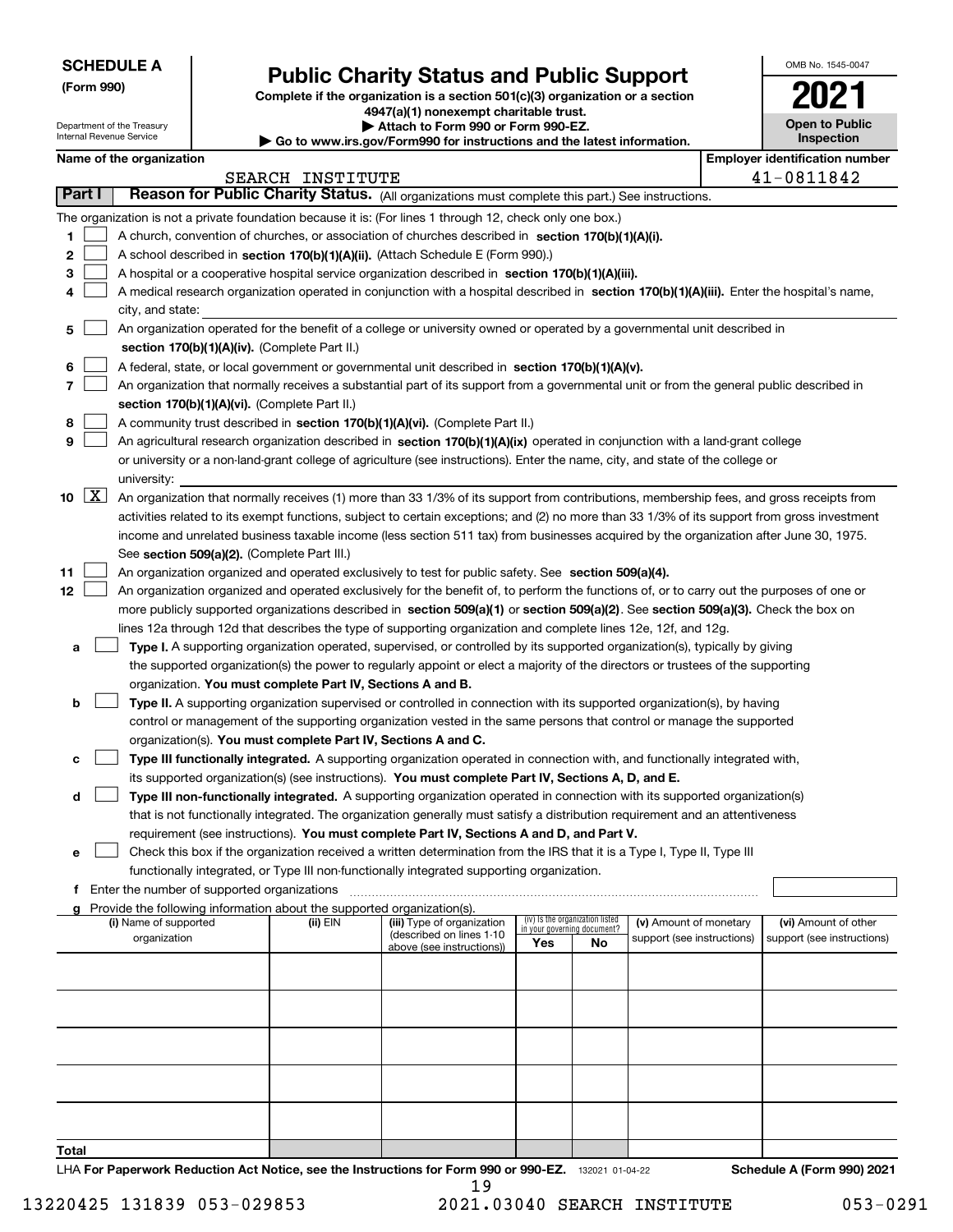| Schedule A (Form 990) 202 |  |  |
|---------------------------|--|--|

41-0811842 Page 2 Schedule A (Form 990) 2021 SEARCH INSTITUTE 4 $1\mathrm{-}0\,8\,11\,8\,4\,2$  Page

(Complete only if you checked the box on line 5, 7, or 8 of Part I or if the organization failed to qualify under Part III. If the organization fails to qualify under the tests listed below, please complete Part III.) **Part II** Support Schedule for Organizations Described in Sections 170(b)(1)(A)(iv) and 170(b)(1)(A)(vi)

|    | <b>Section A. Public Support</b>                                                                                                               |          |          |                 |            |          |                            |
|----|------------------------------------------------------------------------------------------------------------------------------------------------|----------|----------|-----------------|------------|----------|----------------------------|
|    | Calendar year (or fiscal year beginning in) $\blacktriangleright$                                                                              | (a) 2017 | (b) 2018 | <b>(c)</b> 2019 | $(d)$ 2020 | (e) 2021 | (f) Total                  |
|    | <b>1</b> Gifts, grants, contributions, and                                                                                                     |          |          |                 |            |          |                            |
|    | membership fees received. (Do not                                                                                                              |          |          |                 |            |          |                            |
|    | include any "unusual grants.")                                                                                                                 |          |          |                 |            |          |                            |
|    | 2 Tax revenues levied for the organ-                                                                                                           |          |          |                 |            |          |                            |
|    | ization's benefit and either paid to                                                                                                           |          |          |                 |            |          |                            |
|    | or expended on its behalf                                                                                                                      |          |          |                 |            |          |                            |
|    | 3 The value of services or facilities                                                                                                          |          |          |                 |            |          |                            |
|    | furnished by a governmental unit to                                                                                                            |          |          |                 |            |          |                            |
|    | the organization without charge                                                                                                                |          |          |                 |            |          |                            |
|    | 4 Total. Add lines 1 through 3                                                                                                                 |          |          |                 |            |          |                            |
| 5. | The portion of total contributions                                                                                                             |          |          |                 |            |          |                            |
|    | by each person (other than a                                                                                                                   |          |          |                 |            |          |                            |
|    | governmental unit or publicly                                                                                                                  |          |          |                 |            |          |                            |
|    | supported organization) included                                                                                                               |          |          |                 |            |          |                            |
|    | on line 1 that exceeds 2% of the                                                                                                               |          |          |                 |            |          |                            |
|    | amount shown on line 11,                                                                                                                       |          |          |                 |            |          |                            |
|    | column (f)                                                                                                                                     |          |          |                 |            |          |                            |
|    | 6 Public support. Subtract line 5 from line 4.                                                                                                 |          |          |                 |            |          |                            |
|    | <b>Section B. Total Support</b>                                                                                                                |          |          |                 |            |          |                            |
|    | Calendar year (or fiscal year beginning in) $\blacktriangleright$                                                                              | (a) 2017 | (b) 2018 | <b>(c)</b> 2019 | $(d)$ 2020 | (e) 2021 | (f) Total                  |
|    | 7 Amounts from line 4                                                                                                                          |          |          |                 |            |          |                            |
| 8  | Gross income from interest,                                                                                                                    |          |          |                 |            |          |                            |
|    | dividends, payments received on                                                                                                                |          |          |                 |            |          |                            |
|    | securities loans, rents, royalties,                                                                                                            |          |          |                 |            |          |                            |
|    | and income from similar sources                                                                                                                |          |          |                 |            |          |                            |
| 9. | Net income from unrelated business                                                                                                             |          |          |                 |            |          |                            |
|    | activities, whether or not the                                                                                                                 |          |          |                 |            |          |                            |
|    | business is regularly carried on                                                                                                               |          |          |                 |            |          |                            |
|    | <b>10</b> Other income. Do not include gain                                                                                                    |          |          |                 |            |          |                            |
|    | or loss from the sale of capital                                                                                                               |          |          |                 |            |          |                            |
|    | assets (Explain in Part VI.)                                                                                                                   |          |          |                 |            |          |                            |
|    | 11 Total support. Add lines 7 through 10                                                                                                       |          |          |                 |            |          |                            |
|    | <b>12</b> Gross receipts from related activities, etc. (see instructions)                                                                      |          |          |                 |            | 12       |                            |
|    | 13 First 5 years. If the Form 990 is for the organization's first, second, third, fourth, or fifth tax year as a section 501(c)(3)             |          |          |                 |            |          |                            |
|    |                                                                                                                                                |          |          |                 |            |          |                            |
|    | <b>Section C. Computation of Public Support Percentage</b>                                                                                     |          |          |                 |            |          |                            |
|    | 14 Public support percentage for 2021 (line 6, column (f), divided by line 11, column (f) <i>marrourcommum</i>                                 |          |          |                 |            | 14       | %                          |
|    |                                                                                                                                                |          |          |                 |            | 15       | %                          |
|    | 16a 33 1/3% support test - 2021. If the organization did not check the box on line 13, and line 14 is 33 1/3% or more, check this box and      |          |          |                 |            |          |                            |
|    | stop here. The organization qualifies as a publicly supported organization                                                                     |          |          |                 |            |          |                            |
|    | b 33 1/3% support test - 2020. If the organization did not check a box on line 13 or 16a, and line 15 is 33 1/3% or more, check this box       |          |          |                 |            |          |                            |
|    | and stop here. The organization qualifies as a publicly supported organization                                                                 |          |          |                 |            |          |                            |
|    | 17a 10% -facts-and-circumstances test - 2021. If the organization did not check a box on line 13, 16a, or 16b, and line 14 is 10% or more,     |          |          |                 |            |          |                            |
|    | and if the organization meets the facts-and-circumstances test, check this box and stop here. Explain in Part VI how the organization          |          |          |                 |            |          |                            |
|    | meets the facts-and-circumstances test. The organization qualifies as a publicly supported organization                                        |          |          |                 |            |          |                            |
|    | <b>b 10% -facts-and-circumstances test - 2020.</b> If the organization did not check a box on line 13, 16a, 16b, or 17a, and line 15 is 10% or |          |          |                 |            |          |                            |
|    | more, and if the organization meets the facts-and-circumstances test, check this box and stop here. Explain in Part VI how the                 |          |          |                 |            |          |                            |
|    | organization meets the facts-and-circumstances test. The organization qualifies as a publicly supported organization                           |          |          |                 |            |          |                            |
|    | 18 Private foundation. If the organization did not check a box on line 13, 16a, 16b, 17a, or 17b, check this box and see instructions          |          |          |                 |            |          |                            |
|    |                                                                                                                                                |          |          |                 |            |          | Pohodulo A (Form 000) 2024 |

**Schedule A (Form 990) 2021**

132022 01-04-22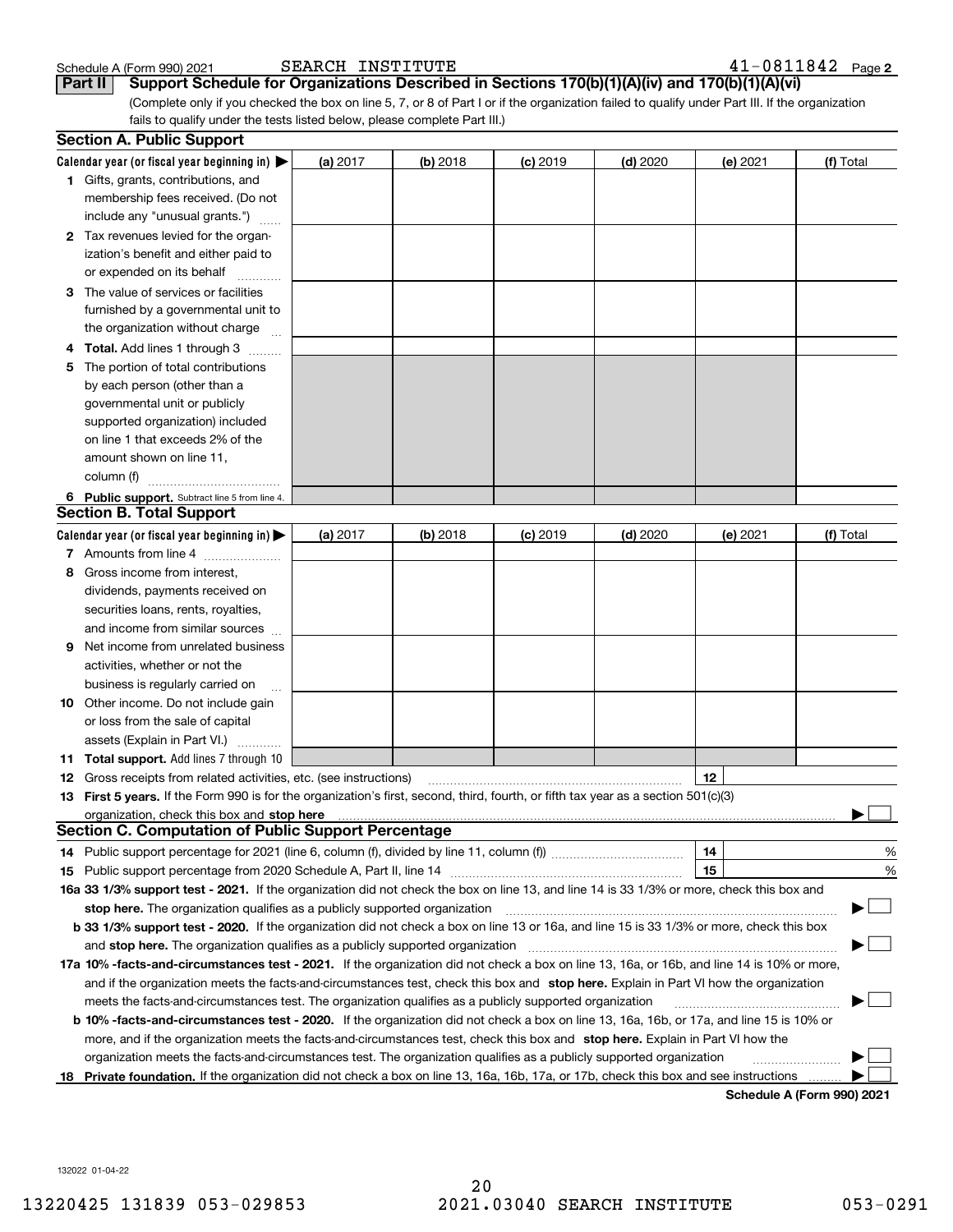Schedule A (Form 990) 2021 SEARCH INSTITUTE 4 $1\mathrm{-}0\,8\,11\,8\,4\,2$  Page

(Complete only if you checked the box on line 10 of Part I or if the organization failed to qualify under Part II. If the organization fails to **Part III Support Schedule for Organizations Described in Section 509(a)(2)** 

qualify under the tests listed below, please complete Part II.)

|    | <b>Section A. Public Support</b>                                                                                                                                                                                                                                 |            |            |            |            |                            |                                          |  |
|----|------------------------------------------------------------------------------------------------------------------------------------------------------------------------------------------------------------------------------------------------------------------|------------|------------|------------|------------|----------------------------|------------------------------------------|--|
|    | Calendar year (or fiscal year beginning in)                                                                                                                                                                                                                      | (a) 2017   | (b) 2018   | $(c)$ 2019 | $(d)$ 2020 | (e) 2021                   | (f) Total                                |  |
|    | 1 Gifts, grants, contributions, and                                                                                                                                                                                                                              |            |            |            |            |                            |                                          |  |
|    | membership fees received. (Do not                                                                                                                                                                                                                                |            |            |            |            |                            |                                          |  |
|    | include any "unusual grants.")                                                                                                                                                                                                                                   | 3555002.   | 1455841.   | 1197142.   | 1694213.   |                            | 8801891.16704089.                        |  |
|    | 2 Gross receipts from admissions,<br>merchandise sold or services per-<br>formed, or facilities furnished in<br>any activity that is related to the<br>organization's tax-exempt purpose                                                                         | 2336901.   | 2404813.   | 2024628.   | 1405399.   | 1725087.                   | 9896828.                                 |  |
|    | 3 Gross receipts from activities that                                                                                                                                                                                                                            |            |            |            |            |                            |                                          |  |
|    | are not an unrelated trade or bus-<br>iness under section 513                                                                                                                                                                                                    |            |            |            |            |                            |                                          |  |
|    | 4 Tax revenues levied for the organ-<br>ization's benefit and either paid to<br>or expended on its behalf                                                                                                                                                        |            |            |            |            |                            |                                          |  |
|    | 5 The value of services or facilities<br>furnished by a governmental unit to                                                                                                                                                                                     |            |            |            |            |                            |                                          |  |
|    | the organization without charge                                                                                                                                                                                                                                  |            |            |            |            |                            |                                          |  |
|    | 6 Total. Add lines 1 through 5                                                                                                                                                                                                                                   | 5891903.   | 3860654.   | 3221770.   |            | 3099612.10526978.26600917. |                                          |  |
|    | 7a Amounts included on lines 1, 2, and                                                                                                                                                                                                                           |            |            |            |            |                            |                                          |  |
|    | 3 received from disqualified persons                                                                                                                                                                                                                             | 19, 125.   | 15,370.    | 24,080.    | 21,923.    | 9,975.                     | 90,473.                                  |  |
|    | <b>b</b> Amounts included on lines 2 and 3 received<br>from other than disqualified persons that<br>exceed the greater of \$5,000 or 1% of the                                                                                                                   | 3364171.   | 1274071.   | 1075364.   | 1581129.   |                            | 8003773.15298508.                        |  |
|    | amount on line 13 for the year<br>c Add lines 7a and 7b                                                                                                                                                                                                          | 3383296.   | 1289441.   | 1099444.   | 1603052.   |                            | 8013748.15388981.                        |  |
|    | 8 Public support. (Subtract line 7c from line 6.)                                                                                                                                                                                                                |            |            |            |            |                            | 11211936.                                |  |
|    | <b>Section B. Total Support</b>                                                                                                                                                                                                                                  |            |            |            |            |                            |                                          |  |
|    | Calendar year (or fiscal year beginning in)                                                                                                                                                                                                                      | (a) 2017   | $(b)$ 2018 | $(c)$ 2019 | $(d)$ 2020 | (e) 2021                   | (f) Total                                |  |
|    | <b>9</b> Amounts from line 6                                                                                                                                                                                                                                     | 5891903.   | 3860654.   | 3221770.   |            | 3099612.10526978.26600917. |                                          |  |
|    | 10a Gross income from interest,<br>dividends, payments received on<br>securities loans, rents, royalties,<br>and income from similar sources                                                                                                                     | 234,992.   | 3,657.     | 94,633.    | 49,968.    | 16, 114.                   | 399,364.                                 |  |
|    | <b>b</b> Unrelated business taxable income                                                                                                                                                                                                                       |            |            |            |            |                            |                                          |  |
|    | (less section 511 taxes) from businesses                                                                                                                                                                                                                         |            |            |            |            |                            |                                          |  |
|    | acquired after June 30, 1975                                                                                                                                                                                                                                     |            |            |            |            |                            |                                          |  |
|    | c Add lines 10a and 10b                                                                                                                                                                                                                                          | 234,992.   | 3,657.     | 94,633.    | 49,968.    | 16, 114.                   | 399,364.                                 |  |
|    | 11 Net income from unrelated business<br>activities not included on line 10b,<br>whether or not the business is<br>regularly carried on                                                                                                                          |            |            |            |            |                            |                                          |  |
|    | <b>12</b> Other income. Do not include gain<br>or loss from the sale of capital                                                                                                                                                                                  |            |            |            |            |                            |                                          |  |
|    | assets (Explain in Part VI.)                                                                                                                                                                                                                                     | $-13,083.$ |            |            |            | 331.                       | $-12,752.$                               |  |
|    | 13 Total support. (Add lines 9, 10c, 11, and 12.)                                                                                                                                                                                                                | 6113812.   | 3864311.   | 3316403.   |            | 3149580.10543423.26987529. |                                          |  |
|    | 14 First 5 years. If the Form 990 is for the organization's first, second, third, fourth, or fifth tax year as a section 501(c)(3) organization,                                                                                                                 |            |            |            |            |                            |                                          |  |
|    | check this box and stop here<br><b>Section C. Computation of Public Support Percentage</b>                                                                                                                                                                       |            |            |            |            |                            |                                          |  |
|    |                                                                                                                                                                                                                                                                  |            |            |            |            | 15                         | 41.54                                    |  |
|    | 15 Public support percentage for 2021 (line 8, column (f), divided by line 13, column (f))                                                                                                                                                                       |            |            |            |            | 16                         | $\%$<br>54.99                            |  |
| 16 | Public support percentage from 2020 Schedule A, Part III, line 15<br><b>Section D. Computation of Investment Income Percentage</b>                                                                                                                               |            |            |            |            |                            | $\%$                                     |  |
| 17 | Investment income percentage for 2021 (line 10c, column (f), divided by line 13, column (f))                                                                                                                                                                     |            |            |            |            | 17                         | 1.48<br>%                                |  |
| 18 | Investment income percentage from 2020 Schedule A, Part III, line 17                                                                                                                                                                                             |            |            |            |            | 18                         | 3.32<br>%                                |  |
|    | 19a 33 1/3% support tests - 2021. If the organization did not check the box on line 14, and line 15 is more than 33 1/3%, and line 17 is not                                                                                                                     |            |            |            |            |                            |                                          |  |
|    | more than 33 1/3%, check this box and stop here. The organization qualifies as a publicly supported organization<br><b>b 33 1/3% support tests - 2020.</b> If the organization did not check a box on line 14 or line 19a, and line 16 is more than 33 1/3%, and |            |            |            |            |                            | $\blacktriangleright$ $\boxed{\text{X}}$ |  |
|    | line 18 is not more than 33 1/3%, check this box and stop here. The organization qualifies as a publicly supported organization                                                                                                                                  |            |            |            |            |                            |                                          |  |
| 20 | Private foundation. If the organization did not check a box on line 14, 19a, or 19b, check this box and see instructions                                                                                                                                         |            |            |            |            |                            |                                          |  |
|    | 132023 01-04-22                                                                                                                                                                                                                                                  |            |            |            |            |                            | Schedule A (Form 990) 2021               |  |

21

 <sup>13220425 131839 053-029853 2021.03040</sup> SEARCH INSTITUTE 053-0291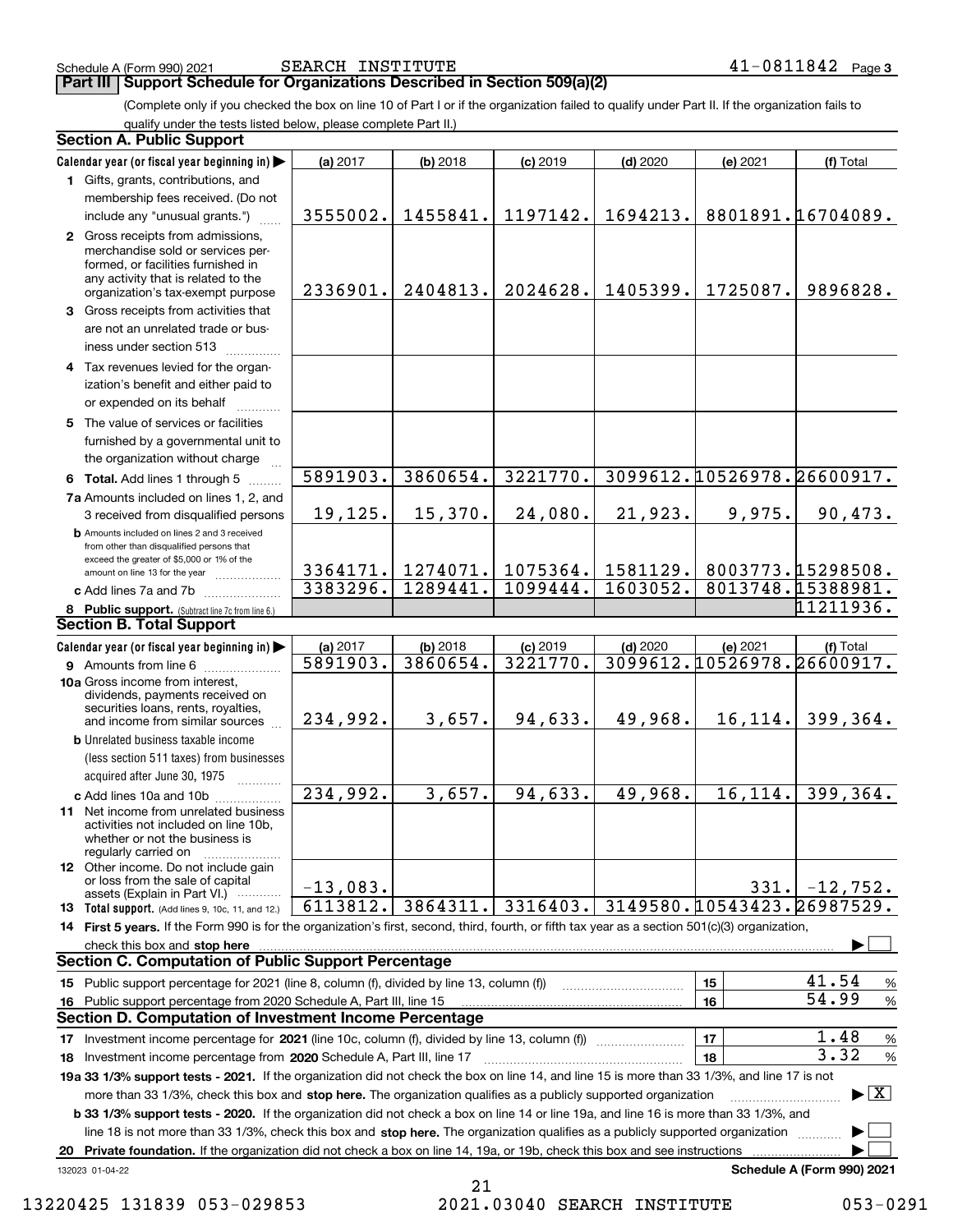**1**

**2**

**3a**

**3b**

**3c**

**4a**

**4b**

**4c**

**5a**

**5b5c**

**6**

**7**

**8**

**9a**

**9b**

**9c**

**10a**

**10b**

**YesNo**

## **Part IV Supporting Organizations**

(Complete only if you checked a box in line 12 on Part I. If you checked box 12a, Part I, complete Sections A and B. If you checked box 12b, Part I, complete Sections A and C. If you checked box 12c, Part I, complete Sections A, D, and E. If you checked box 12d, Part I, complete Sections A and D, and complete Part V.)

## **Section A. All Supporting Organizations**

- **1** Are all of the organization's supported organizations listed by name in the organization's governing documents? If "No," describe in **Part VI** how the supported organizations are designated. If designated by *class or purpose, describe the designation. If historic and continuing relationship, explain.*
- **2** Did the organization have any supported organization that does not have an IRS determination of status under section 509(a)(1) or (2)? If "Yes," explain in Part VI how the organization determined that the supported *organization was described in section 509(a)(1) or (2).*
- **3a** Did the organization have a supported organization described in section 501(c)(4), (5), or (6)? If "Yes," answer *lines 3b and 3c below.*
- **b** Did the organization confirm that each supported organization qualified under section 501(c)(4), (5), or (6) and satisfied the public support tests under section 509(a)(2)? If "Yes," describe in **Part VI** when and how the *organization made the determination.*
- **c**Did the organization ensure that all support to such organizations was used exclusively for section 170(c)(2)(B) purposes? If "Yes," explain in **Part VI** what controls the organization put in place to ensure such use.
- **4a***If* Was any supported organization not organized in the United States ("foreign supported organization")? *"Yes," and if you checked box 12a or 12b in Part I, answer lines 4b and 4c below.*
- **b** Did the organization have ultimate control and discretion in deciding whether to make grants to the foreign supported organization? If "Yes," describe in **Part VI** how the organization had such control and discretion *despite being controlled or supervised by or in connection with its supported organizations.*
- **c** Did the organization support any foreign supported organization that does not have an IRS determination under sections 501(c)(3) and 509(a)(1) or (2)? If "Yes," explain in **Part VI** what controls the organization used *to ensure that all support to the foreign supported organization was used exclusively for section 170(c)(2)(B) purposes.*
- **5a** Did the organization add, substitute, or remove any supported organizations during the tax year? If "Yes," answer lines 5b and 5c below (if applicable). Also, provide detail in **Part VI,** including (i) the names and EIN *numbers of the supported organizations added, substituted, or removed; (ii) the reasons for each such action; (iii) the authority under the organization's organizing document authorizing such action; and (iv) how the action was accomplished (such as by amendment to the organizing document).*
- **b** Type I or Type II only. Was any added or substituted supported organization part of a class already designated in the organization's organizing document?
- **cSubstitutions only.**  Was the substitution the result of an event beyond the organization's control?
- **6** Did the organization provide support (whether in the form of grants or the provision of services or facilities) to **Part VI.** *If "Yes," provide detail in* support or benefit one or more of the filing organization's supported organizations? anyone other than (i) its supported organizations, (ii) individuals that are part of the charitable class benefited by one or more of its supported organizations, or (iii) other supporting organizations that also
- **7**Did the organization provide a grant, loan, compensation, or other similar payment to a substantial contributor *If "Yes," complete Part I of Schedule L (Form 990).* regard to a substantial contributor? (as defined in section 4958(c)(3)(C)), a family member of a substantial contributor, or a 35% controlled entity with
- **8** Did the organization make a loan to a disqualified person (as defined in section 4958) not described on line 7? *If "Yes," complete Part I of Schedule L (Form 990).*
- **9a** Was the organization controlled directly or indirectly at any time during the tax year by one or more in section 509(a)(1) or (2))? If "Yes," *provide detail in* <code>Part VI.</code> disqualified persons, as defined in section 4946 (other than foundation managers and organizations described
- **b**the supporting organization had an interest? If "Yes," provide detail in P**art VI**. Did one or more disqualified persons (as defined on line 9a) hold a controlling interest in any entity in which
- **c**Did a disqualified person (as defined on line 9a) have an ownership interest in, or derive any personal benefit from, assets in which the supporting organization also had an interest? If "Yes," provide detail in P**art VI.**
- **10a** Was the organization subject to the excess business holdings rules of section 4943 because of section supporting organizations)? If "Yes," answer line 10b below. 4943(f) (regarding certain Type II supporting organizations, and all Type III non-functionally integrated
- **b** Did the organization have any excess business holdings in the tax year? (Use Schedule C, Form 4720, to *determine whether the organization had excess business holdings.)*

132024 01-04-21

22 13220425 131839 053-029853 2021.03040 SEARCH INSTITUTE 053-0291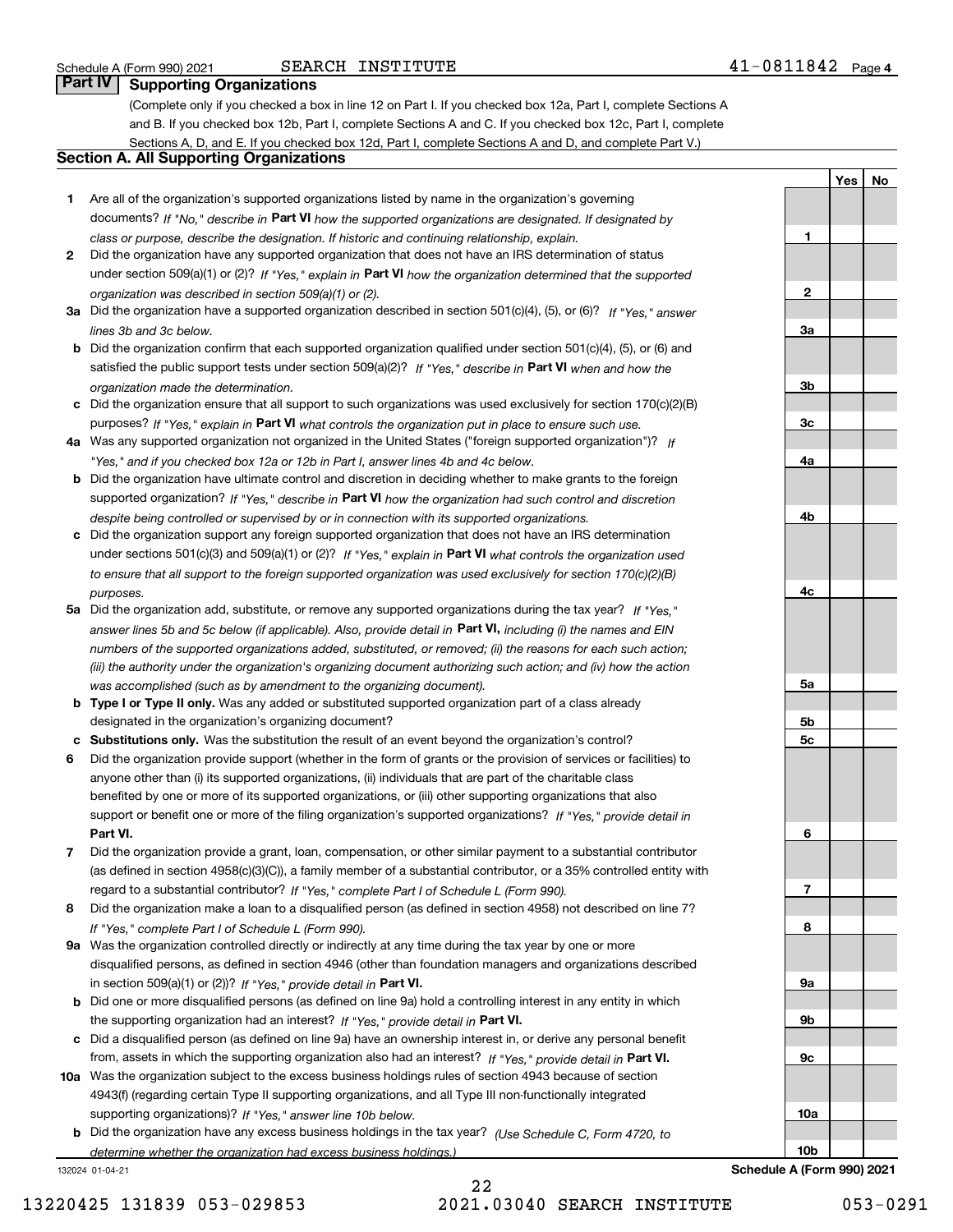| Schedule A (Form 990) 2021 | INSTITUTE<br>SEARCH | 0811842<br>Page 5 |
|----------------------------|---------------------|-------------------|
|                            |                     |                   |

|    | <b>Supporting Organizations (continued)</b><br><b>Part IV</b>                                                                                                                                                                                                                                                                                                                                                                                                                                                                                                                                                                                        |       |     |
|----|------------------------------------------------------------------------------------------------------------------------------------------------------------------------------------------------------------------------------------------------------------------------------------------------------------------------------------------------------------------------------------------------------------------------------------------------------------------------------------------------------------------------------------------------------------------------------------------------------------------------------------------------------|-------|-----|
|    |                                                                                                                                                                                                                                                                                                                                                                                                                                                                                                                                                                                                                                                      | Yes l | No. |
| 11 | Has the organization accepted a gift or contribution from any of the following persons?                                                                                                                                                                                                                                                                                                                                                                                                                                                                                                                                                              |       |     |
|    | a A person who directly or indirectly controls, either alone or together with persons described on lines 11b and                                                                                                                                                                                                                                                                                                                                                                                                                                                                                                                                     |       |     |
|    | 11c below, the governing body of a supported organization?<br>11a                                                                                                                                                                                                                                                                                                                                                                                                                                                                                                                                                                                    |       |     |
|    | <b>b</b> A family member of a person described on line 11a above?<br>11 <sub>b</sub>                                                                                                                                                                                                                                                                                                                                                                                                                                                                                                                                                                 |       |     |
|    | c A 35% controlled entity of a person described on line 11a or 11b above? If "Yes" to line 11a, 11b, or 11c, provide                                                                                                                                                                                                                                                                                                                                                                                                                                                                                                                                 |       |     |
|    | 11c<br>detail in Part VI.                                                                                                                                                                                                                                                                                                                                                                                                                                                                                                                                                                                                                            |       |     |
|    | <b>Section B. Type I Supporting Organizations</b>                                                                                                                                                                                                                                                                                                                                                                                                                                                                                                                                                                                                    |       |     |
|    |                                                                                                                                                                                                                                                                                                                                                                                                                                                                                                                                                                                                                                                      | Yes l | No  |
|    | Did the governing body, members of the governing body, officers acting in their official capacity, or membership of one or<br>more supported organizations have the power to regularly appoint or elect at least a majority of the organization's officers,<br>directors, or trustees at all times during the tax year? If "No," describe in Part VI how the supported organization(s)<br>effectively operated, supervised, or controlled the organization's activities. If the organization had more than one supported<br>organization, describe how the powers to appoint and/or remove officers, directors, or trustees were allocated among the |       |     |
|    | supported organizations and what conditions or restrictions, if any, applied to such powers during the tax year.                                                                                                                                                                                                                                                                                                                                                                                                                                                                                                                                     |       |     |
| 2  | Did the organization operate for the benefit of any supported organization other than the supported                                                                                                                                                                                                                                                                                                                                                                                                                                                                                                                                                  |       |     |
|    | organization(s) that operated, supervised, or controlled the supporting organization? If "Yes." explain in                                                                                                                                                                                                                                                                                                                                                                                                                                                                                                                                           |       |     |
|    | Part VI how providing such benefit carried out the purposes of the supported organization(s) that operated,                                                                                                                                                                                                                                                                                                                                                                                                                                                                                                                                          |       |     |
|    | 2<br>supervised, or controlled the supporting organization.                                                                                                                                                                                                                                                                                                                                                                                                                                                                                                                                                                                          |       |     |
|    | <b>Section C. Type II Supporting Organizations</b>                                                                                                                                                                                                                                                                                                                                                                                                                                                                                                                                                                                                   |       |     |

|                                                                                                                  |  | Yes |  |  |  |  |  |
|------------------------------------------------------------------------------------------------------------------|--|-----|--|--|--|--|--|
| Were a majority of the organization's directors or trustees during the tax year also a majority of the directors |  |     |  |  |  |  |  |
| or trustees of each of the organization's supported organization(s)? If "No." describe in Part VI how control    |  |     |  |  |  |  |  |
| or management of the supporting organization was vested in the same persons that controlled or managed           |  |     |  |  |  |  |  |
| the supported organization(s).                                                                                   |  |     |  |  |  |  |  |
| <b>Section D. All Type III Supporting Organizations</b>                                                          |  |     |  |  |  |  |  |

|   |                                                                                                                        |   | Yes | No |
|---|------------------------------------------------------------------------------------------------------------------------|---|-----|----|
|   | Did the organization provide to each of its supported organizations, by the last day of the fifth month of the         |   |     |    |
|   | organization's tax year, (i) a written notice describing the type and amount of support provided during the prior tax  |   |     |    |
|   | year, (ii) a copy of the Form 990 that was most recently filed as of the date of notification, and (iii) copies of the |   |     |    |
|   | organization's governing documents in effect on the date of notification, to the extent not previously provided?       |   |     |    |
| 2 | Were any of the organization's officers, directors, or trustees either (i) appointed or elected by the supported       |   |     |    |
|   | organization(s) or (ii) serving on the governing body of a supported organization? If "No," explain in Part VI how     |   |     |    |
|   | the organization maintained a close and continuous working relationship with the supported organization(s).            | 2 |     |    |
| 3 | By reason of the relationship described on line 2, above, did the organization's supported organizations have a        |   |     |    |
|   | significant voice in the organization's investment policies and in directing the use of the organization's             |   |     |    |
|   | income or assets at all times during the tax year? If "Yes," describe in Part VI the role the organization's           |   |     |    |
|   | supported organizations played in this regard                                                                          | 3 |     |    |

# *supported organizations played in this regard.* **Section E. Type III Functionally Integrated Supporting Organizations**

|  | Check the box next to the method that the organization used to satisfy the Integral Part Test during the year (see instructions). |  |  |  |
|--|-----------------------------------------------------------------------------------------------------------------------------------|--|--|--|
|--|-----------------------------------------------------------------------------------------------------------------------------------|--|--|--|

- **alinupy** The organization satisfied the Activities Test. Complete line 2 below.
- **bThe organization is the parent of each of its supported organizations. Complete line 3 below.**

|  |  | <b>c</b> $\Box$ The organization supported a governmental entity. Describe in Part VI how you supported a governmental entity (see instructions). |  |  |  |  |  |  |  |  |
|--|--|---------------------------------------------------------------------------------------------------------------------------------------------------|--|--|--|--|--|--|--|--|
|--|--|---------------------------------------------------------------------------------------------------------------------------------------------------|--|--|--|--|--|--|--|--|

23

- **2Answer lines 2a and 2b below. Yes No** Activities Test.
- **a** Did substantially all of the organization's activities during the tax year directly further the exempt purposes of the supported organization(s) to which the organization was responsive? If "Yes," then in **Part VI identify those supported organizations and explain**  *how these activities directly furthered their exempt purposes, how the organization was responsive to those supported organizations, and how the organization determined that these activities constituted substantially all of its activities.*
- **b** Did the activities described on line 2a, above, constitute activities that, but for the organization's involvement, **Part VI**  *the reasons for the organization's position that its supported organization(s) would have engaged in* one or more of the organization's supported organization(s) would have been engaged in? If "Yes," e*xplain in these activities but for the organization's involvement.*
- **3** Parent of Supported Organizations. Answer lines 3a and 3b below.

**a** Did the organization have the power to regularly appoint or elect a majority of the officers, directors, or trustees of each of the supported organizations? If "Yes" or "No" provide details in **Part VI.** 

132025 01-04-22 **b** Did the organization exercise a substantial degree of direction over the policies, programs, and activities of each of its supported organizations? If "Yes," describe in Part VI the role played by the organization in this regard.

**3bSchedule A (Form 990) 2021**

**2a**

**2b**

**3a**

13220425 131839 053-029853 2021.03040 SEARCH INSTITUTE 053-0291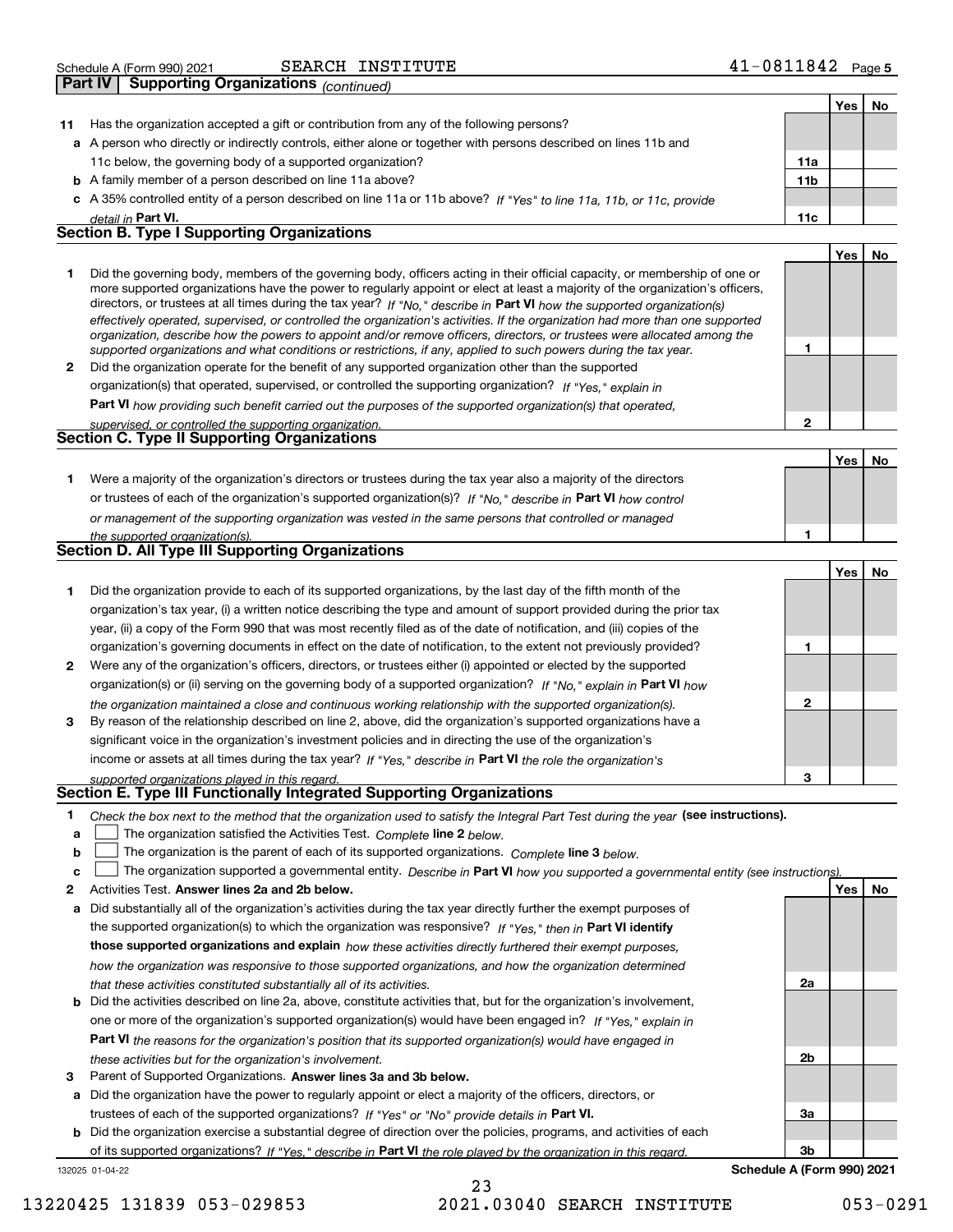| <b>Part V</b>                                                                                                                                       | Type III Non-Functionally Integrated 509(a)(3) Supporting Organizations                                                           |                |                |                                |  |
|-----------------------------------------------------------------------------------------------------------------------------------------------------|-----------------------------------------------------------------------------------------------------------------------------------|----------------|----------------|--------------------------------|--|
| Check here if the organization satisfied the Integral Part Test as a qualifying trust on Nov. 20, 1970 (explain in Part VI). See instructions.<br>1 |                                                                                                                                   |                |                |                                |  |
|                                                                                                                                                     | All other Type III non-functionally integrated supporting organizations must complete Sections A through E.                       |                |                |                                |  |
|                                                                                                                                                     | Section A - Adjusted Net Income                                                                                                   |                | (A) Prior Year | (B) Current Year<br>(optional) |  |
| $\mathbf{1}$                                                                                                                                        | Net short-term capital gain                                                                                                       | 1              |                |                                |  |
| $\mathbf{2}$                                                                                                                                        | Recoveries of prior-year distributions                                                                                            | $\overline{2}$ |                |                                |  |
| 3                                                                                                                                                   | Other gross income (see instructions)                                                                                             | 3              |                |                                |  |
| 4                                                                                                                                                   | Add lines 1 through 3.                                                                                                            | 4              |                |                                |  |
| 5                                                                                                                                                   | Depreciation and depletion                                                                                                        | 5              |                |                                |  |
| 6                                                                                                                                                   | Portion of operating expenses paid or incurred for production or                                                                  |                |                |                                |  |
|                                                                                                                                                     | collection of gross income or for management, conservation, or                                                                    |                |                |                                |  |
|                                                                                                                                                     | maintenance of property held for production of income (see instructions)                                                          | 6              |                |                                |  |
| 7                                                                                                                                                   | Other expenses (see instructions)                                                                                                 | 7              |                |                                |  |
| 8                                                                                                                                                   | Adjusted Net Income (subtract lines 5, 6, and 7 from line 4)                                                                      | 8              |                |                                |  |
|                                                                                                                                                     | <b>Section B - Minimum Asset Amount</b>                                                                                           |                | (A) Prior Year | (B) Current Year<br>(optional) |  |
| 1                                                                                                                                                   | Aggregate fair market value of all non-exempt-use assets (see                                                                     |                |                |                                |  |
|                                                                                                                                                     | instructions for short tax year or assets held for part of year):                                                                 |                |                |                                |  |
|                                                                                                                                                     | <b>a</b> Average monthly value of securities                                                                                      | 1a             |                |                                |  |
|                                                                                                                                                     | <b>b</b> Average monthly cash balances                                                                                            | 1b             |                |                                |  |
|                                                                                                                                                     | c Fair market value of other non-exempt-use assets                                                                                | 1c             |                |                                |  |
|                                                                                                                                                     | <b>d</b> Total (add lines 1a, 1b, and 1c)                                                                                         | 1d             |                |                                |  |
|                                                                                                                                                     | e Discount claimed for blockage or other factors                                                                                  |                |                |                                |  |
|                                                                                                                                                     | (explain in detail in Part VI):                                                                                                   |                |                |                                |  |
| $\mathbf{2}$                                                                                                                                        | Acquisition indebtedness applicable to non-exempt-use assets                                                                      | $\mathbf{2}$   |                |                                |  |
| 3                                                                                                                                                   | Subtract line 2 from line 1d.                                                                                                     | 3              |                |                                |  |
| 4                                                                                                                                                   | Cash deemed held for exempt use. Enter 0.015 of line 3 (for greater amount,                                                       |                |                |                                |  |
|                                                                                                                                                     | see instructions).                                                                                                                | 4              |                |                                |  |
| 5                                                                                                                                                   | Net value of non-exempt-use assets (subtract line 4 from line 3)                                                                  | 5              |                |                                |  |
| 6                                                                                                                                                   | Multiply line 5 by 0.035.                                                                                                         | 6              |                |                                |  |
| 7                                                                                                                                                   | Recoveries of prior-year distributions                                                                                            | 7              |                |                                |  |
| 8                                                                                                                                                   | Minimum Asset Amount (add line 7 to line 6)                                                                                       | 8              |                |                                |  |
|                                                                                                                                                     | <b>Section C - Distributable Amount</b>                                                                                           |                |                | <b>Current Year</b>            |  |
| 1                                                                                                                                                   | Adjusted net income for prior year (from Section A, line 8, column A)                                                             | 1              |                |                                |  |
| $\mathbf{2}$                                                                                                                                        | Enter 0.85 of line 1.                                                                                                             | $\overline{2}$ |                |                                |  |
| 3                                                                                                                                                   | Minimum asset amount for prior year (from Section B, line 8, column A)                                                            | 3              |                |                                |  |
| 4                                                                                                                                                   | Enter greater of line 2 or line 3.                                                                                                | 4              |                |                                |  |
| 5                                                                                                                                                   | Income tax imposed in prior year                                                                                                  | 5              |                |                                |  |
| 6                                                                                                                                                   | Distributable Amount. Subtract line 5 from line 4, unless subject to                                                              |                |                |                                |  |
|                                                                                                                                                     | emergency temporary reduction (see instructions).                                                                                 | 6              |                |                                |  |
| 7                                                                                                                                                   | Check here if the current year is the organization's first as a non-functionally integrated Type III supporting organization (see |                |                |                                |  |

Schedule A (Form 990) 2021 SEARCH INSTITUTE 4 L-U 8 L I 8 4 Z Page

SEARCH INSTITUTE 41-0811842

**7**instructions).

**Schedule A (Form 990) 2021**

132026 01-04-22

**6**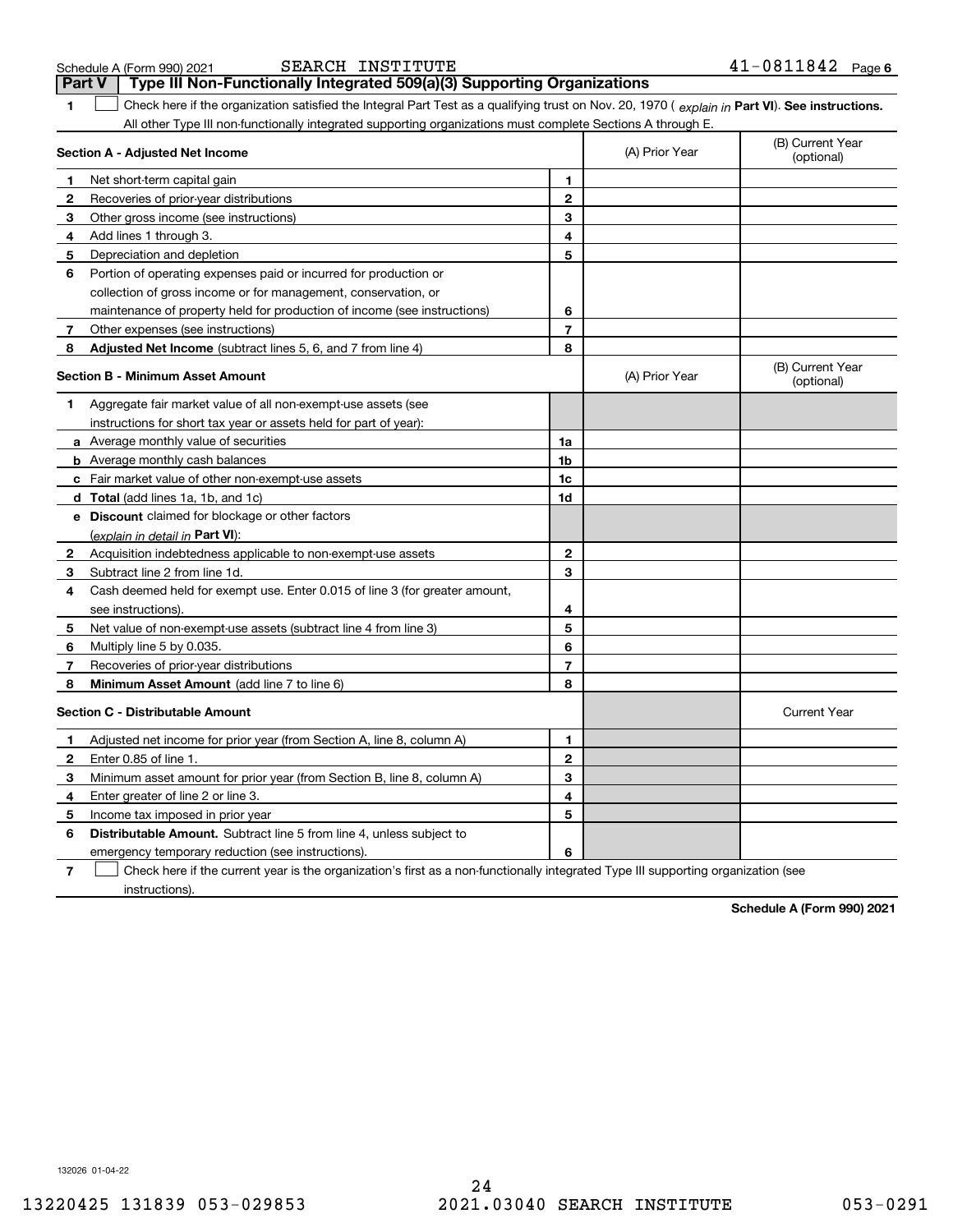|                | Type III Non-Functionally Integrated 509(a)(3) Supporting Organizations<br><b>Part V</b><br>(continued) |                             |                                       |                         |                                                |  |  |  |  |
|----------------|---------------------------------------------------------------------------------------------------------|-----------------------------|---------------------------------------|-------------------------|------------------------------------------------|--|--|--|--|
|                | <b>Current Year</b><br><b>Section D - Distributions</b>                                                 |                             |                                       |                         |                                                |  |  |  |  |
| 1              | Amounts paid to supported organizations to accomplish exempt purposes                                   |                             | 1                                     |                         |                                                |  |  |  |  |
| $\mathbf{2}$   | Amounts paid to perform activity that directly furthers exempt purposes of supported                    |                             |                                       |                         |                                                |  |  |  |  |
|                | organizations, in excess of income from activity                                                        |                             |                                       | 2                       |                                                |  |  |  |  |
| 3              | Administrative expenses paid to accomplish exempt purposes of supported organizations                   |                             |                                       | 3                       |                                                |  |  |  |  |
| 4              | Amounts paid to acquire exempt-use assets                                                               |                             |                                       | 4                       |                                                |  |  |  |  |
| 5              | Qualified set aside amounts (prior IRS approval required - provide details in Part VI)                  |                             |                                       | 5                       |                                                |  |  |  |  |
| 6              | Other distributions ( <i>describe in</i> Part VI). See instructions.                                    |                             |                                       | 6                       |                                                |  |  |  |  |
| 7              | <b>Total annual distributions.</b> Add lines 1 through 6.                                               |                             |                                       | $\overline{\mathbf{r}}$ |                                                |  |  |  |  |
| 8              | Distributions to attentive supported organizations to which the organization is responsive              |                             |                                       |                         |                                                |  |  |  |  |
|                | (provide details in Part VI). See instructions.                                                         |                             |                                       | 8                       |                                                |  |  |  |  |
| 9              | Distributable amount for 2021 from Section C, line 6                                                    |                             |                                       | 9                       |                                                |  |  |  |  |
| 10             | Line 8 amount divided by line 9 amount                                                                  |                             |                                       | 10                      |                                                |  |  |  |  |
|                |                                                                                                         | (i)                         | (ii)                                  |                         | (iii)                                          |  |  |  |  |
|                | <b>Section E - Distribution Allocations</b> (see instructions)                                          | <b>Excess Distributions</b> | <b>Underdistributions</b><br>Pre-2021 |                         | <b>Distributable</b><br><b>Amount for 2021</b> |  |  |  |  |
| 1              | Distributable amount for 2021 from Section C, line 6                                                    |                             |                                       |                         |                                                |  |  |  |  |
| 2              | Underdistributions, if any, for years prior to 2021 (reason-                                            |                             |                                       |                         |                                                |  |  |  |  |
|                | able cause required - explain in Part VI). See instructions.                                            |                             |                                       |                         |                                                |  |  |  |  |
| 3              | Excess distributions carryover, if any, to 2021                                                         |                             |                                       |                         |                                                |  |  |  |  |
|                | <b>a</b> From 2016                                                                                      |                             |                                       |                         |                                                |  |  |  |  |
|                | <b>b</b> From 2017                                                                                      |                             |                                       |                         |                                                |  |  |  |  |
|                | $c$ From 2018                                                                                           |                             |                                       |                         |                                                |  |  |  |  |
|                | <b>d</b> From 2019                                                                                      |                             |                                       |                         |                                                |  |  |  |  |
|                | e From 2020                                                                                             |                             |                                       |                         |                                                |  |  |  |  |
|                | f Total of lines 3a through 3e                                                                          |                             |                                       |                         |                                                |  |  |  |  |
|                | g Applied to underdistributions of prior years                                                          |                             |                                       |                         |                                                |  |  |  |  |
|                | <b>h</b> Applied to 2021 distributable amount                                                           |                             |                                       |                         |                                                |  |  |  |  |
| ÷Ī.            | Carryover from 2016 not applied (see instructions)                                                      |                             |                                       |                         |                                                |  |  |  |  |
|                | Remainder. Subtract lines 3g, 3h, and 3i from line 3f.                                                  |                             |                                       |                         |                                                |  |  |  |  |
| 4              | Distributions for 2021 from Section D,                                                                  |                             |                                       |                         |                                                |  |  |  |  |
|                | line $7:$<br>\$                                                                                         |                             |                                       |                         |                                                |  |  |  |  |
|                | a Applied to underdistributions of prior years                                                          |                             |                                       |                         |                                                |  |  |  |  |
|                | <b>b</b> Applied to 2021 distributable amount                                                           |                             |                                       |                         |                                                |  |  |  |  |
|                | c Remainder. Subtract lines 4a and 4b from line 4.                                                      |                             |                                       |                         |                                                |  |  |  |  |
| 5              | Remaining underdistributions for years prior to 2021, if                                                |                             |                                       |                         |                                                |  |  |  |  |
|                | any. Subtract lines 3g and 4a from line 2. For result greater                                           |                             |                                       |                         |                                                |  |  |  |  |
|                | than zero, explain in Part VI. See instructions.                                                        |                             |                                       |                         |                                                |  |  |  |  |
| 6              | Remaining underdistributions for 2021. Subtract lines 3h                                                |                             |                                       |                         |                                                |  |  |  |  |
|                | and 4b from line 1. For result greater than zero, explain in                                            |                             |                                       |                         |                                                |  |  |  |  |
|                | <b>Part VI.</b> See instructions.                                                                       |                             |                                       |                         |                                                |  |  |  |  |
| $\overline{7}$ | <b>Excess distributions carryover to 2022.</b> Add lines 3j                                             |                             |                                       |                         |                                                |  |  |  |  |
|                | and 4c.                                                                                                 |                             |                                       |                         |                                                |  |  |  |  |
| 8              | Breakdown of line 7:                                                                                    |                             |                                       |                         |                                                |  |  |  |  |
|                | a Excess from 2017                                                                                      |                             |                                       |                         |                                                |  |  |  |  |
|                | <b>b</b> Excess from 2018                                                                               |                             |                                       |                         |                                                |  |  |  |  |
|                | c Excess from 2019                                                                                      |                             |                                       |                         |                                                |  |  |  |  |
|                | d Excess from 2020                                                                                      |                             |                                       |                         |                                                |  |  |  |  |
|                | e Excess from 2021                                                                                      |                             |                                       |                         |                                                |  |  |  |  |

**Schedule A (Form 990) 2021**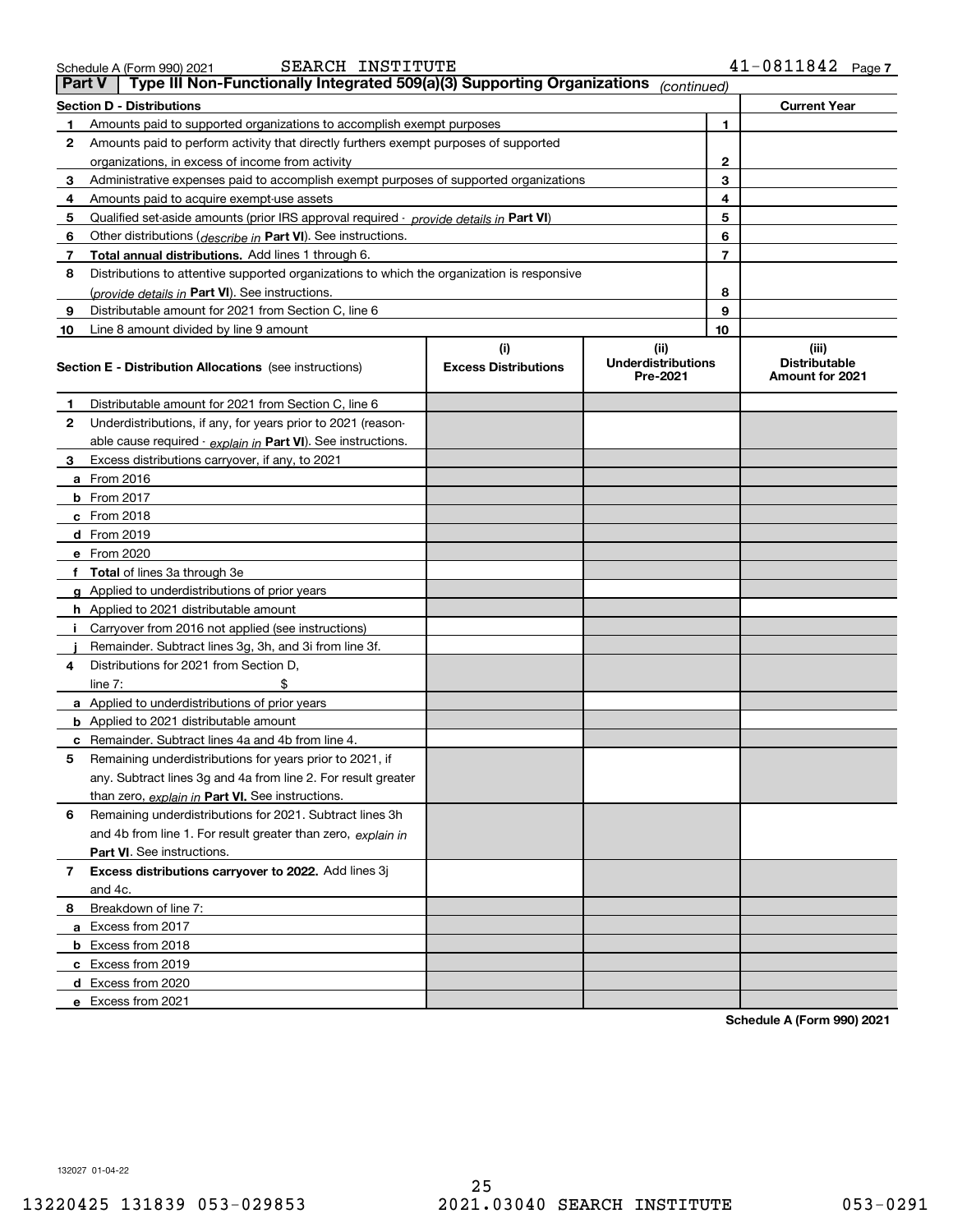| SCHEDULE A, PART III, LINE 12, EXPLANATION FOR OTHER INCOME: |  |             |  |    |  |                                                                                                                      |                            |  |
|--------------------------------------------------------------|--|-------------|--|----|--|----------------------------------------------------------------------------------------------------------------------|----------------------------|--|
| MISCELLANEOUS INCOME                                         |  |             |  |    |  | and the control of the control of the control of the control of the control of the control of the control of the     |                            |  |
|                                                              |  |             |  |    |  |                                                                                                                      |                            |  |
| 2021 AMOUNT: \$                                              |  | 331.        |  |    |  | <u> 1989 - Johann Harry Barn, mars ar breist fan de Amerikaanske kommunenter oant it fan de Amerikaanske kommune</u> |                            |  |
|                                                              |  |             |  |    |  |                                                                                                                      |                            |  |
| LEASE INCENTIVE REVENUE                                      |  |             |  |    |  |                                                                                                                      |                            |  |
| 2017 AMOUNT: \$                                              |  | $-13,083$ . |  |    |  |                                                                                                                      |                            |  |
|                                                              |  |             |  |    |  |                                                                                                                      |                            |  |
|                                                              |  |             |  |    |  |                                                                                                                      |                            |  |
|                                                              |  |             |  |    |  |                                                                                                                      |                            |  |
|                                                              |  |             |  |    |  |                                                                                                                      |                            |  |
|                                                              |  |             |  |    |  |                                                                                                                      |                            |  |
|                                                              |  |             |  |    |  |                                                                                                                      |                            |  |
|                                                              |  |             |  |    |  |                                                                                                                      |                            |  |
|                                                              |  |             |  |    |  |                                                                                                                      |                            |  |
|                                                              |  |             |  |    |  |                                                                                                                      |                            |  |
|                                                              |  |             |  |    |  |                                                                                                                      |                            |  |
|                                                              |  |             |  |    |  |                                                                                                                      |                            |  |
|                                                              |  |             |  |    |  |                                                                                                                      |                            |  |
|                                                              |  |             |  |    |  |                                                                                                                      |                            |  |
|                                                              |  |             |  |    |  |                                                                                                                      |                            |  |
|                                                              |  |             |  |    |  |                                                                                                                      |                            |  |
|                                                              |  |             |  |    |  |                                                                                                                      |                            |  |
|                                                              |  |             |  |    |  |                                                                                                                      |                            |  |
|                                                              |  |             |  |    |  |                                                                                                                      |                            |  |
|                                                              |  |             |  |    |  |                                                                                                                      |                            |  |
|                                                              |  |             |  |    |  |                                                                                                                      |                            |  |
|                                                              |  |             |  |    |  |                                                                                                                      |                            |  |
|                                                              |  |             |  |    |  |                                                                                                                      |                            |  |
|                                                              |  |             |  |    |  |                                                                                                                      |                            |  |
|                                                              |  |             |  |    |  |                                                                                                                      |                            |  |
|                                                              |  |             |  |    |  |                                                                                                                      |                            |  |
|                                                              |  |             |  |    |  |                                                                                                                      |                            |  |
|                                                              |  |             |  |    |  |                                                                                                                      |                            |  |
| 132028 01-04-22                                              |  |             |  |    |  |                                                                                                                      | Schedule A (Form 990) 2021 |  |
|                                                              |  |             |  | 26 |  |                                                                                                                      |                            |  |

Part VI | Supplemental Information. Provide the explanations required by Part II, line 10; Part II, line 17a or 17b; Part III, line 12;

SEARCH INSTITUTE

Part IV, Section A, lines 1, 2, 3b, 3c, 4b, 4c, 5a, 6, 9a, 9b, 9c, 11a, 11b, and 11c; Part IV, Section B, lines 1 and 2; Part IV, Section C,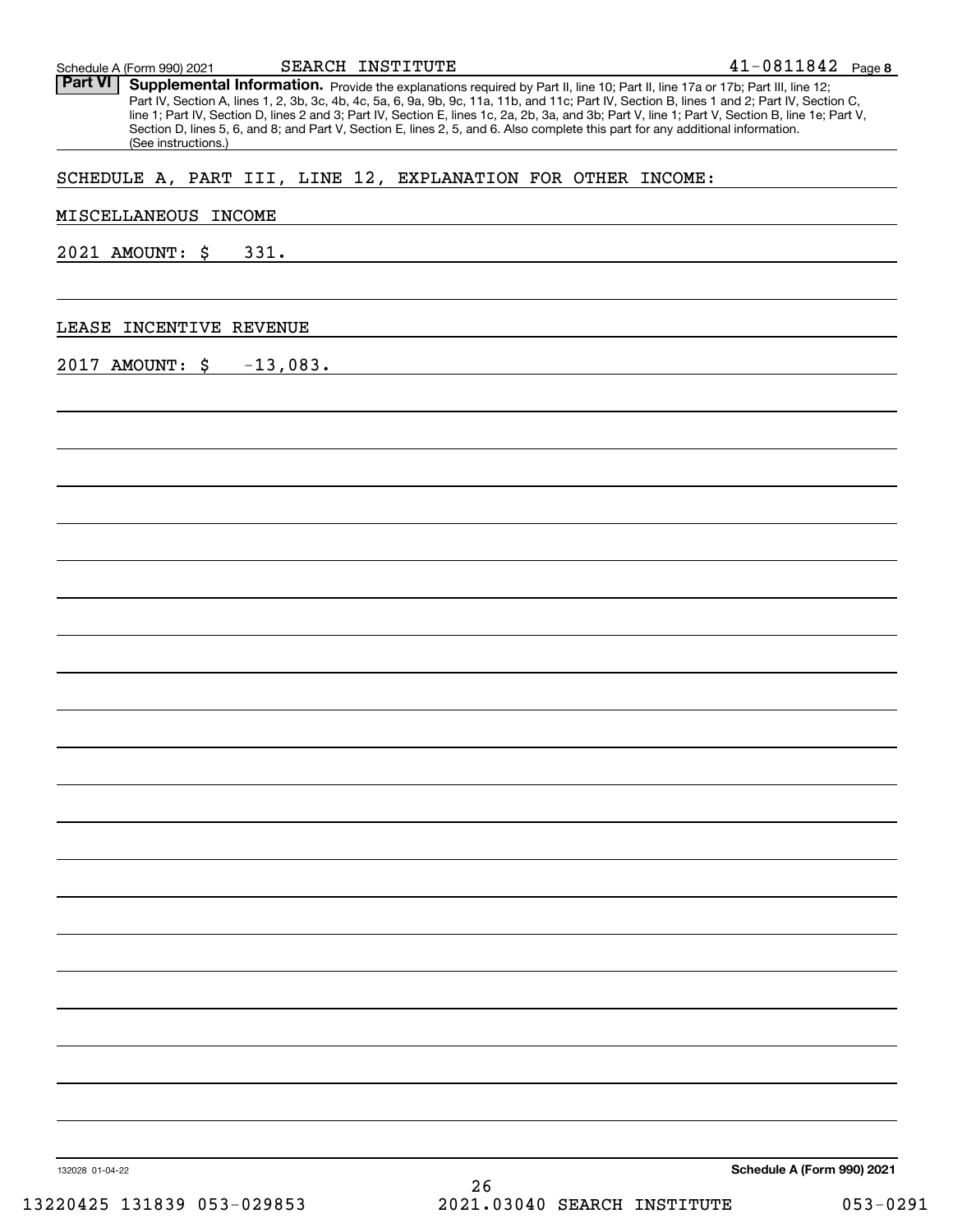Department of the Treasury Internal Revenue Service

Name of the organization

# **Schedule B Schedule of Contributors**

**(Form 990) | Attach to Form 990 or Form 990-PF. | Go to www.irs.gov/Form990 for the latest information.** OMB No. 1545-0047

**2021**

**Employer identification number**

41-0811842

| SEARCH INSTITUTE |  |
|------------------|--|
|------------------|--|

| <b>Organization type (check one):</b> |                                                                                    |  |  |  |  |  |  |
|---------------------------------------|------------------------------------------------------------------------------------|--|--|--|--|--|--|
| Filers of:                            | Section:                                                                           |  |  |  |  |  |  |
| Form 990 or 990-EZ                    | $\lfloor x \rfloor$ 501(c)( 3) (enter number) organization                         |  |  |  |  |  |  |
|                                       | $4947(a)(1)$ nonexempt charitable trust <b>not</b> treated as a private foundation |  |  |  |  |  |  |
|                                       | 527 political organization                                                         |  |  |  |  |  |  |
| Form 990-PF                           | 501(c)(3) exempt private foundation                                                |  |  |  |  |  |  |
|                                       | 4947(a)(1) nonexempt charitable trust treated as a private foundation              |  |  |  |  |  |  |
|                                       | 501(c)(3) taxable private foundation                                               |  |  |  |  |  |  |

Check if your organization is covered by the **General Rule** or a **Special Rule. Note:**  Only a section 501(c)(7), (8), or (10) organization can check boxes for both the General Rule and a Special Rule. See instructions.

## **General Rule**

 $\boxed{\textbf{X}}$  For an organization filing Form 990, 990-EZ, or 990-PF that received, during the year, contributions totaling \$5,000 or more (in money or property) from any one contributor. Complete Parts I and II. See instructions for determining a contributor's total contributions.

### **Special Rules**

| For an organization described in section 501(c)(3) filing Form 990 or 990-EZ that met the 33 1/3% support test of the regulations under       |
|-----------------------------------------------------------------------------------------------------------------------------------------------|
| sections 509(a)(1) and 170(b)(1)(A)(vi), that checked Schedule A (Form 990), Part II, line 13, 16a, or 16b, and that received from any one    |
| contributor, during the year, total contributions of the greater of (1) \$5,000; or (2) 2% of the amount on (i) Form 990, Part VIII, line 1h; |
| or (ii) Form 990-EZ, line 1. Complete Parts I and II.                                                                                         |

For an organization described in section 501(c)(7), (8), or (10) filing Form 990 or 990-EZ that received from any one contributor, during the year, total contributions of more than \$1,000 exclusively for religious, charitable, scientific, literary, or educational purposes, or for the prevention of cruelty to children or animals. Complete Parts I (entering "N/A" in column (b) instead of the contributor name and address), II, and III.  $\mathcal{L}^{\text{max}}$ 

purpose. Don't complete any of the parts unless the **General Rule** applies to this organization because it received *nonexclusively* year, contributions <sub>exclusively</sub> for religious, charitable, etc., purposes, but no such contributions totaled more than \$1,000. If this box is checked, enter here the total contributions that were received during the year for an  $\;$ exclusively religious, charitable, etc., For an organization described in section 501(c)(7), (8), or (10) filing Form 990 or 990-EZ that received from any one contributor, during the religious, charitable, etc., contributions totaling \$5,000 or more during the year  $\Box$ — $\Box$  =  $\Box$  $\mathcal{L}^{\text{max}}$ 

Caution: An organization that isn't covered by the General Rule and/or the Special Rules doesn't file Schedule B (Form 990), but it **must** answer "No" on Part IV, line 2, of its Form 990; or check the box on line H of its Form 990-EZ or on its Form 990-PF, Part I, line 2, to certify that it doesn't meet the filing requirements of Schedule B (Form 990).

LHA For Paperwork Reduction Act Notice, see the instructions for Form 990, 990-EZ, or 990-PF. **In the act and Schedule B** (Form 990) (2021)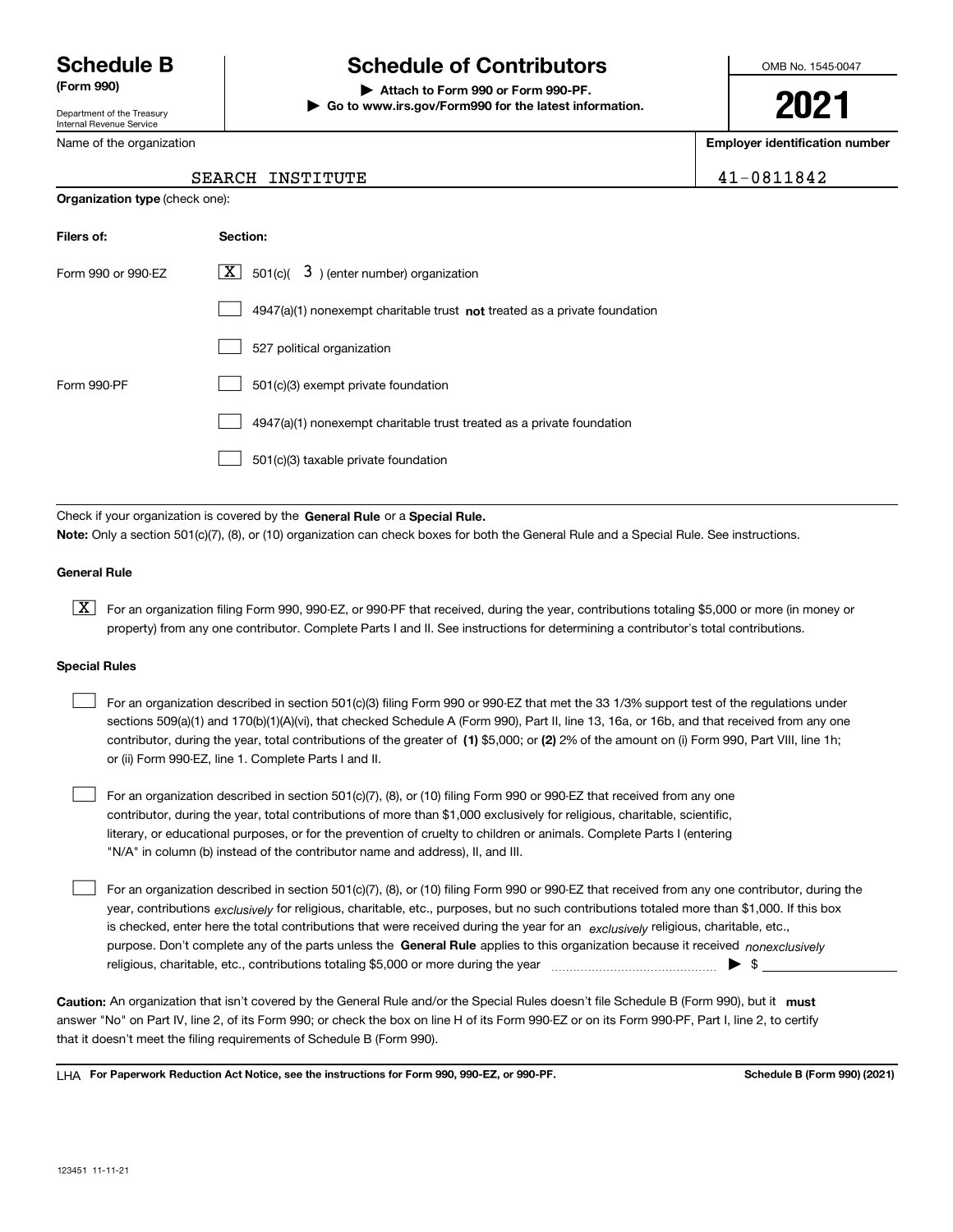## Schedule B (Form 990) (2021) Page 2

Name of organization

÷.

|                  | chedule B (Form 990) (2021)                                                                           |                                   | Page 2                                                                                                        |
|------------------|-------------------------------------------------------------------------------------------------------|-----------------------------------|---------------------------------------------------------------------------------------------------------------|
|                  | lame of organization                                                                                  |                                   | <b>Employer identification number</b>                                                                         |
| <b>EARCH</b>     | INSTITUTE                                                                                             |                                   | 41-0811842                                                                                                    |
| Part I           | <b>Contributors</b> (see instructions). Use duplicate copies of Part I if additional space is needed. |                                   |                                                                                                               |
| (a)<br>No.       | (b)<br>Name, address, and ZIP + 4                                                                     | (c)<br><b>Total contributions</b> | (d)<br>Type of contribution                                                                                   |
| 1                |                                                                                                       | 3,531,946.<br>\$                  | $\boxed{\text{X}}$<br>Person<br>Payroll<br>Noncash<br>(Complete Part II for<br>noncash contributions.)        |
| (a)<br>No.       | (b)<br>Name, address, and ZIP + 4                                                                     | (c)<br><b>Total contributions</b> | (d)<br>Type of contribution                                                                                   |
| $\boldsymbol{2}$ |                                                                                                       | 500,000.<br>$\mathfrak{S}$        | $\boxed{\text{X}}$<br>Person<br>Payroll<br>Noncash<br>(Complete Part II for<br>noncash contributions.)        |
| (a)<br>No.       | (b)<br>Name, address, and ZIP + 4                                                                     | (c)<br><b>Total contributions</b> | (d)<br>Type of contribution                                                                                   |
| $\mathbf{3}$     |                                                                                                       | 3,600,000.<br>\$                  | $\boxed{\text{X}}$<br>Person<br>Payroll<br>Noncash<br>(Complete Part II for<br>noncash contributions.)        |
| (a)<br>No.       | (b)<br>Name, address, and ZIP + 4                                                                     | (c)<br><b>Total contributions</b> | (d)<br>Type of contribution                                                                                   |
| 4                |                                                                                                       | 793,563.<br>\$                    | $\boxed{\text{X}}$<br>Person<br>Payroll<br>Noncash<br>(Complete Part II for<br>noncash contributions.)        |
| (a)<br>No.       | (b)<br>Name, address, and ZIP + 4                                                                     | (c)<br><b>Total contributions</b> | (d)<br>Type of contribution                                                                                   |
| 5                |                                                                                                       | 375,000.<br>\$                    | $\boxed{\text{X}}$<br>Person<br>Payroll<br><b>Noncash</b><br>(Complete Part II for<br>noncash contributions.) |
| (a)<br>No.       | (b)<br>Name, address, and ZIP + 4                                                                     | (c)<br><b>Total contributions</b> | (d)<br>Type of contribution                                                                                   |
|                  |                                                                                                       | \$                                | Person<br>Payroll<br>Noncash<br>(Complete Part II for<br>noncash contributions.)                              |

123452 11-11-21 **Schedule B (Form 990) (2021)**

25 13220425 131839 053-029853 2021.03040 SEARCH INSTITUTE 053-0291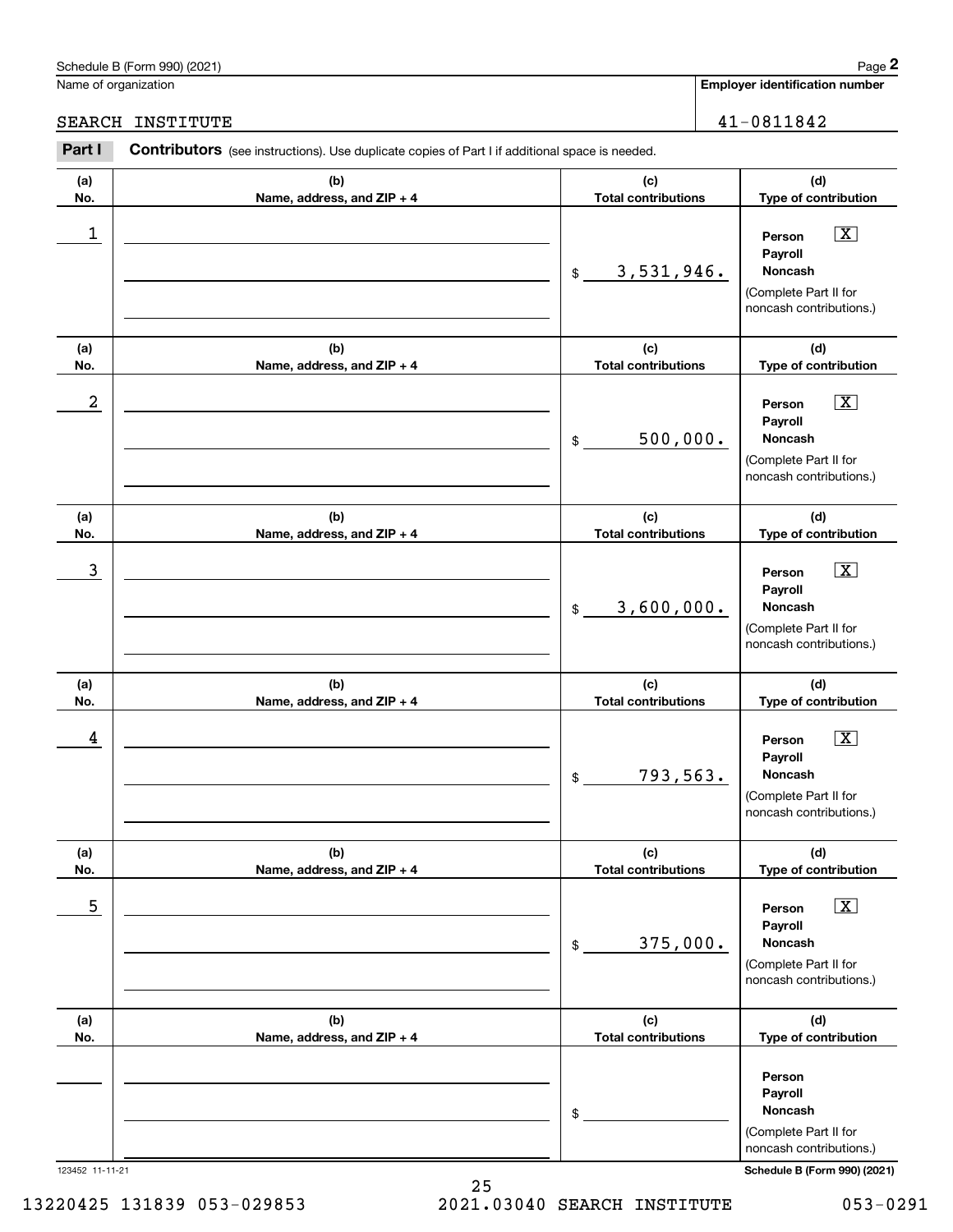|                              | Schedule B (Form 990) (2021)                                                                        |                                                 | Page 3                                |
|------------------------------|-----------------------------------------------------------------------------------------------------|-------------------------------------------------|---------------------------------------|
| Name of organization         |                                                                                                     |                                                 | <b>Employer identification number</b> |
|                              | SEARCH INSTITUTE                                                                                    |                                                 | $41 - 0811842$                        |
| Part II                      | Noncash Property (see instructions). Use duplicate copies of Part II if additional space is needed. |                                                 |                                       |
| (a)<br>No.<br>from<br>Part I | (b)<br>Description of noncash property given                                                        | (c)<br>FMV (or estimate)<br>(See instructions.) | (d)<br>Date received                  |
|                              |                                                                                                     | \$                                              |                                       |
| (a)<br>No.<br>from<br>Part I | (b)<br>Description of noncash property given                                                        | (c)<br>FMV (or estimate)<br>(See instructions.) | (d)<br>Date received                  |
|                              |                                                                                                     | \$                                              |                                       |
| (a)<br>No.<br>from<br>Part I | (b)<br>Description of noncash property given                                                        | (c)<br>FMV (or estimate)<br>(See instructions.) | (d)<br>Date received                  |
|                              |                                                                                                     | \$                                              |                                       |
| (a)<br>No.<br>from<br>Part I | (b)<br>Description of noncash property given                                                        | (c)<br>FMV (or estimate)<br>(See instructions.) | (d)<br>Date received                  |
|                              |                                                                                                     | \$                                              |                                       |
| (a)<br>No.<br>from<br>Part I | (b)<br>Description of noncash property given                                                        | (c)<br>FMV (or estimate)<br>(See instructions.) | (d)<br>Date received                  |
|                              |                                                                                                     | \$                                              |                                       |
| (a)<br>No.<br>from<br>Part I | (b)<br>Description of noncash property given                                                        | (c)<br>FMV (or estimate)<br>(See instructions.) | (d)<br>Date received                  |
|                              |                                                                                                     | \$                                              |                                       |
|                              |                                                                                                     |                                                 |                                       |

123453 11-11-21 **Schedule B (Form 990) (2021)**

13220425 131839 053-029853 2021.03040 SEARCH INSTITUTE 053-0291

26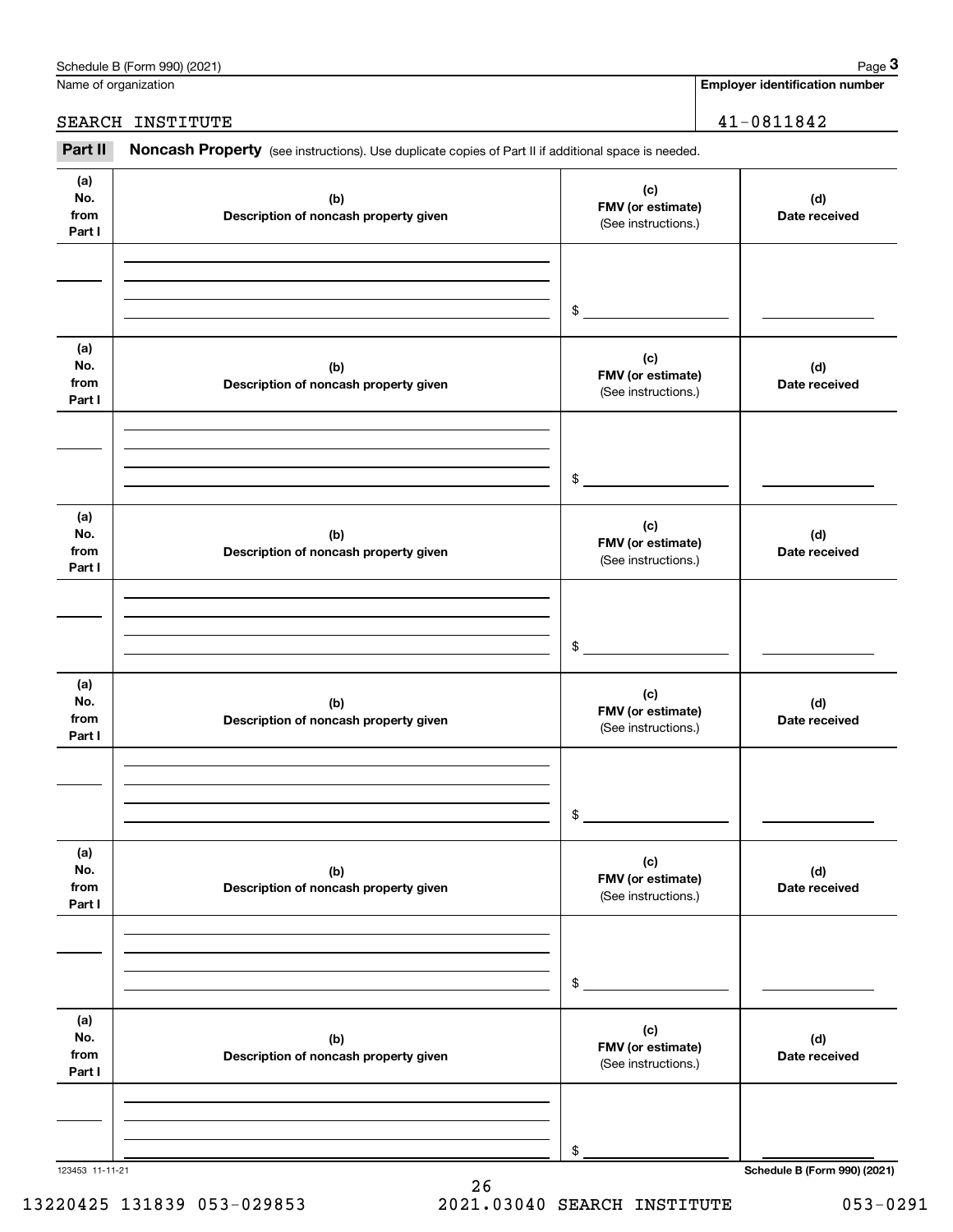|                           | Schedule B (Form 990) (2021)                                                                                                                                                                                                                                                                    |                      | Page 4                                   |
|---------------------------|-------------------------------------------------------------------------------------------------------------------------------------------------------------------------------------------------------------------------------------------------------------------------------------------------|----------------------|------------------------------------------|
| Name of organization      |                                                                                                                                                                                                                                                                                                 |                      | <b>Employer identification number</b>    |
|                           | SEARCH INSTITUTE                                                                                                                                                                                                                                                                                |                      | 41-0811842                               |
| Part III                  | Exclusively religious, charitable, etc., contributions to organizations described in section 501(c)(7), (8), or (10) that total more than \$1,000 for the year                                                                                                                                  |                      |                                          |
|                           | from any one contributor. Complete columns (a) through (e) and the following line entry. For organizations<br>completing Part III, enter the total of exclusively religious, charitable, etc., contributions of \$1,000 or less for the year. (Enter this info. once.) $\blacktriangleright$ \$ |                      |                                          |
|                           | Use duplicate copies of Part III if additional space is needed.                                                                                                                                                                                                                                 |                      |                                          |
| (a) No.<br>from<br>Part I | (b) Purpose of gift                                                                                                                                                                                                                                                                             | (c) Use of gift      | (d) Description of how gift is held      |
|                           |                                                                                                                                                                                                                                                                                                 |                      |                                          |
|                           |                                                                                                                                                                                                                                                                                                 |                      |                                          |
|                           |                                                                                                                                                                                                                                                                                                 | (e) Transfer of gift |                                          |
|                           | Transferee's name, address, and ZIP + 4                                                                                                                                                                                                                                                         |                      | Relationship of transferor to transferee |
|                           |                                                                                                                                                                                                                                                                                                 |                      |                                          |
| (a) No.<br>from           |                                                                                                                                                                                                                                                                                                 |                      |                                          |
| Part I                    | (b) Purpose of gift                                                                                                                                                                                                                                                                             | (c) Use of gift      | (d) Description of how gift is held      |
|                           |                                                                                                                                                                                                                                                                                                 |                      |                                          |
|                           |                                                                                                                                                                                                                                                                                                 | (e) Transfer of gift |                                          |
|                           | Transferee's name, address, and ZIP + 4                                                                                                                                                                                                                                                         |                      | Relationship of transferor to transferee |
|                           |                                                                                                                                                                                                                                                                                                 |                      |                                          |
|                           |                                                                                                                                                                                                                                                                                                 |                      |                                          |
| (a) No.<br>from<br>Part I | (b) Purpose of gift<br>(c) Use of gift                                                                                                                                                                                                                                                          |                      | (d) Description of how gift is held      |
|                           |                                                                                                                                                                                                                                                                                                 |                      |                                          |
|                           |                                                                                                                                                                                                                                                                                                 | (e) Transfer of gift |                                          |
|                           | Transferee's name, address, and ZIP + 4                                                                                                                                                                                                                                                         |                      | Relationship of transferor to transferee |
|                           |                                                                                                                                                                                                                                                                                                 |                      |                                          |
| (a) No.<br>from<br>Part I | (b) Purpose of gift                                                                                                                                                                                                                                                                             | (c) Use of gift      | (d) Description of how gift is held      |
|                           |                                                                                                                                                                                                                                                                                                 |                      |                                          |
|                           |                                                                                                                                                                                                                                                                                                 | (e) Transfer of gift |                                          |
|                           | Transferee's name, address, and ZIP + 4                                                                                                                                                                                                                                                         |                      | Relationship of transferor to transferee |
|                           |                                                                                                                                                                                                                                                                                                 |                      |                                          |
| 123454 11-11-21           |                                                                                                                                                                                                                                                                                                 |                      | Schedule B (Form 990) (2021)             |
|                           |                                                                                                                                                                                                                                                                                                 | 27                   |                                          |

## 13220425 131839 053-029853 2021.03040 SEARCH INSTITUTE 053-0291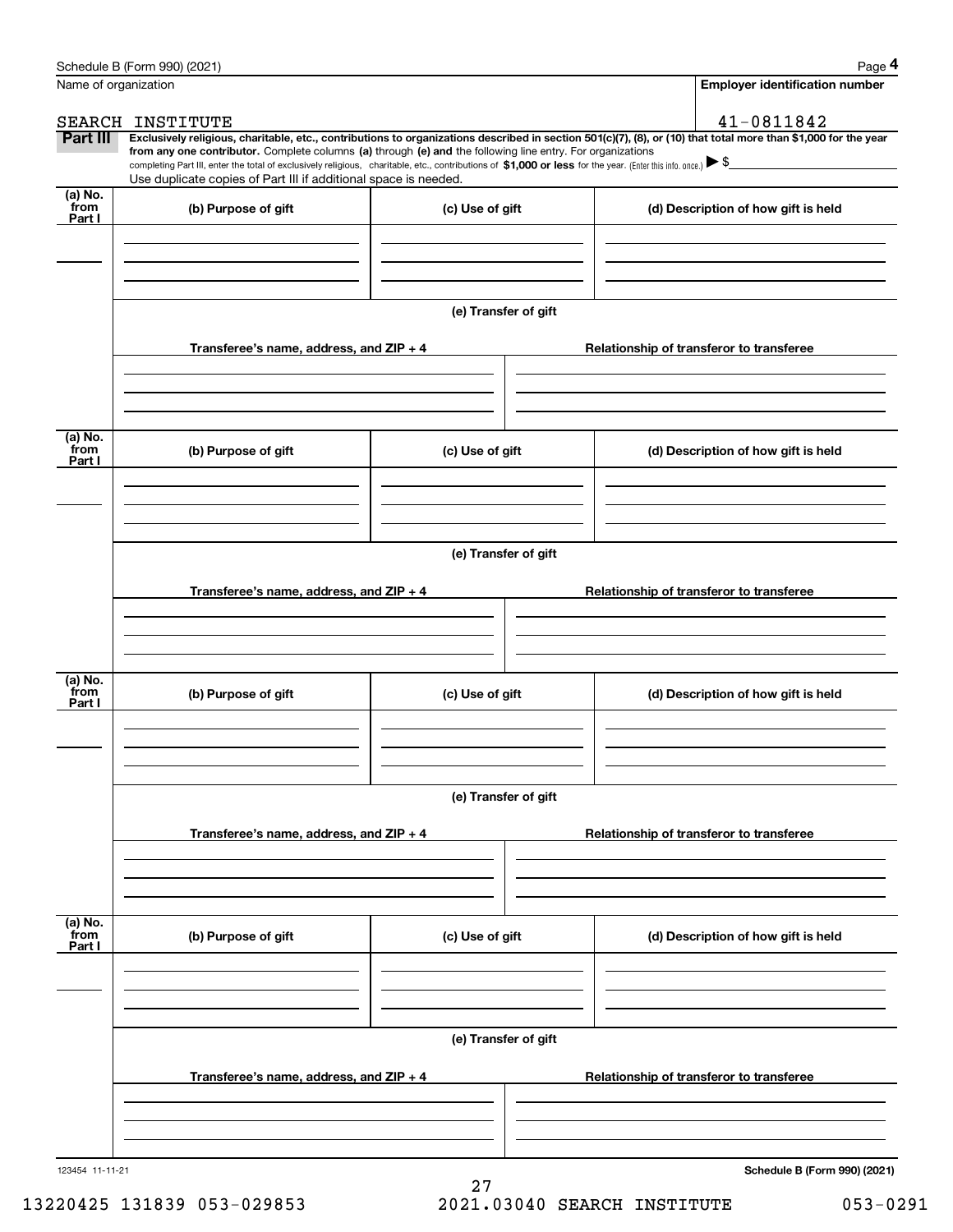| <b>SCHEDULE D</b> |  |  |  |
|-------------------|--|--|--|
|-------------------|--|--|--|

# **Supplemental Financial Statements**

**| Complete if the organization answered "Yes" on Form 990, Part IV, line 6, 7, 8, 9, 10, 11a, 11b, 11c, 11d, 11e, 11f, 12a, or 12b. | Attach to Form 990.** OMB No. 1545-0047 **Open to Public Inspection2021**

|          | Department of the Treasury<br>Internal Revenue Service | Go to www.irs.gov/Form990 for instructions and the latest information.                                                                                                                                                         | Allach to Form 990.     |  |                         | Inspection                                         | UNGH IV FUNIIV |
|----------|--------------------------------------------------------|--------------------------------------------------------------------------------------------------------------------------------------------------------------------------------------------------------------------------------|-------------------------|--|-------------------------|----------------------------------------------------|----------------|
|          | Name of the organization                               |                                                                                                                                                                                                                                |                         |  |                         | <b>Employer identification number</b>              |                |
|          |                                                        | SEARCH INSTITUTE                                                                                                                                                                                                               |                         |  |                         | 41-0811842                                         |                |
| Part I   |                                                        | Organizations Maintaining Donor Advised Funds or Other Similar Funds or Accounts. Complete if the                                                                                                                              |                         |  |                         |                                                    |                |
|          |                                                        | organization answered "Yes" on Form 990, Part IV, line 6.                                                                                                                                                                      |                         |  |                         |                                                    |                |
|          |                                                        |                                                                                                                                                                                                                                | (a) Donor advised funds |  |                         | (b) Funds and other accounts                       |                |
| 1.       |                                                        |                                                                                                                                                                                                                                |                         |  |                         |                                                    |                |
| 2        |                                                        | Aggregate value of contributions to (during year)                                                                                                                                                                              |                         |  |                         |                                                    |                |
| з        |                                                        |                                                                                                                                                                                                                                |                         |  |                         |                                                    |                |
| 4        |                                                        |                                                                                                                                                                                                                                |                         |  |                         |                                                    |                |
| 5        |                                                        | Did the organization inform all donors and donor advisors in writing that the assets held in donor advised funds                                                                                                               |                         |  |                         |                                                    |                |
|          |                                                        |                                                                                                                                                                                                                                |                         |  |                         | Yes                                                | No             |
| 6        |                                                        | Did the organization inform all grantees, donors, and donor advisors in writing that grant funds can be used only                                                                                                              |                         |  |                         |                                                    |                |
|          |                                                        | for charitable purposes and not for the benefit of the donor or donor advisor, or for any other purpose conferring                                                                                                             |                         |  |                         |                                                    |                |
| Part II  | impermissible private benefit?                         |                                                                                                                                                                                                                                |                         |  |                         | Yes                                                | No             |
|          |                                                        | Conservation Easements. Complete if the organization answered "Yes" on Form 990, Part IV, line 7.                                                                                                                              |                         |  |                         |                                                    |                |
| 1.       |                                                        | Purpose(s) of conservation easements held by the organization (check all that apply).                                                                                                                                          |                         |  |                         |                                                    |                |
|          |                                                        | Preservation of land for public use (for example, recreation or education)                                                                                                                                                     |                         |  |                         | Preservation of a historically important land area |                |
|          |                                                        | Protection of natural habitat                                                                                                                                                                                                  |                         |  |                         | Preservation of a certified historic structure     |                |
|          |                                                        | Preservation of open space                                                                                                                                                                                                     |                         |  |                         |                                                    |                |
| 2        | day of the tax year.                                   | Complete lines 2a through 2d if the organization held a qualified conservation contribution in the form of a conservation easement on the last                                                                                 |                         |  |                         | Held at the End of the Tax Year                    |                |
|          |                                                        | Total number of conservation easements                                                                                                                                                                                         |                         |  | 2a                      |                                                    |                |
| а<br>b   |                                                        | Total acreage restricted by conservation easements                                                                                                                                                                             |                         |  | 2 <sub>b</sub>          |                                                    |                |
| с        |                                                        | Number of conservation easements on a certified historic structure included in (a) <i>mummumumumum</i>                                                                                                                         |                         |  | 2c                      |                                                    |                |
| d        |                                                        | Number of conservation easements included in (c) acquired after 7/25/06, and not on a historic structure                                                                                                                       |                         |  |                         |                                                    |                |
|          |                                                        | listed in the National Register [11, 11] The Marian Community of the National Property of the National Register [11] The Marian Community of the National Register [11] The Marian Community of the National Register [11] The |                         |  | 2d                      |                                                    |                |
| 3        |                                                        | Number of conservation easements modified, transferred, released, extinguished, or terminated by the organization during the tax                                                                                               |                         |  |                         |                                                    |                |
|          | $year \triangleright$                                  |                                                                                                                                                                                                                                |                         |  |                         |                                                    |                |
| 4        |                                                        | Number of states where property subject to conservation easement is located >                                                                                                                                                  |                         |  |                         |                                                    |                |
| 5        |                                                        | Does the organization have a written policy regarding the periodic monitoring, inspection, handling of                                                                                                                         |                         |  |                         |                                                    |                |
|          |                                                        | violations, and enforcement of the conservation easements it holds?                                                                                                                                                            |                         |  |                         | Yes                                                | No             |
| 6        |                                                        | Staff and volunteer hours devoted to monitoring, inspecting, handling of violations, and enforcing conservation easements during the year                                                                                      |                         |  |                         |                                                    |                |
|          |                                                        |                                                                                                                                                                                                                                |                         |  |                         |                                                    |                |
| 7        |                                                        | Amount of expenses incurred in monitoring, inspecting, handling of violations, and enforcing conservation easements during the year                                                                                            |                         |  |                         |                                                    |                |
|          | ► \$                                                   |                                                                                                                                                                                                                                |                         |  |                         |                                                    |                |
| 8        |                                                        | Does each conservation easement reported on line 2(d) above satisfy the requirements of section 170(h)(4)(B)(i)                                                                                                                |                         |  |                         |                                                    |                |
|          | and section 170(h)(4)(B)(ii)?                          |                                                                                                                                                                                                                                |                         |  |                         | Yes                                                | _∣ No          |
| 9        |                                                        | In Part XIII, describe how the organization reports conservation easements in its revenue and expense statement and                                                                                                            |                         |  |                         |                                                    |                |
|          |                                                        | balance sheet, and include, if applicable, the text of the footnote to the organization's financial statements that describes the                                                                                              |                         |  |                         |                                                    |                |
| Part III |                                                        | organization's accounting for conservation easements.<br>Organizations Maintaining Collections of Art, Historical Treasures, or Other Similar Assets.                                                                          |                         |  |                         |                                                    |                |
|          |                                                        | Complete if the organization answered "Yes" on Form 990, Part IV, line 8.                                                                                                                                                      |                         |  |                         |                                                    |                |
|          |                                                        | 1a If the organization elected, as permitted under FASB ASC 958, not to report in its revenue statement and balance sheet works                                                                                                |                         |  |                         |                                                    |                |
|          |                                                        | of art, historical treasures, or other similar assets held for public exhibition, education, or research in furtherance of public                                                                                              |                         |  |                         |                                                    |                |
|          |                                                        | service, provide in Part XIII the text of the footnote to its financial statements that describes these items.                                                                                                                 |                         |  |                         |                                                    |                |
|          |                                                        | <b>b</b> If the organization elected, as permitted under FASB ASC 958, to report in its revenue statement and balance sheet works of                                                                                           |                         |  |                         |                                                    |                |
|          |                                                        | art, historical treasures, or other similar assets held for public exhibition, education, or research in furtherance of public service,                                                                                        |                         |  |                         |                                                    |                |
|          |                                                        | provide the following amounts relating to these items:                                                                                                                                                                         |                         |  |                         |                                                    |                |
|          |                                                        |                                                                                                                                                                                                                                |                         |  |                         |                                                    |                |
|          |                                                        | (ii) Assets included in Form 990, Part X                                                                                                                                                                                       |                         |  | ► \$                    |                                                    |                |
| 2        |                                                        | If the organization received or held works of art, historical treasures, or other similar assets for financial gain, provide                                                                                                   |                         |  |                         |                                                    |                |
|          |                                                        | the following amounts required to be reported under FASB ASC 958 relating to these items:                                                                                                                                      |                         |  |                         |                                                    |                |
| а        |                                                        |                                                                                                                                                                                                                                |                         |  | - \$                    |                                                    |                |
|          |                                                        |                                                                                                                                                                                                                                |                         |  | $\blacktriangleright$ s |                                                    |                |
|          |                                                        |                                                                                                                                                                                                                                |                         |  |                         |                                                    |                |

132051 10-28-21 **For Paperwork Reduction Act Notice, see the Instructions for Form 990. Schedule D (Form 990) 2021** LHA

13220425 131839 053-029853 2021.03040 SEARCH INSTITUTE 053-0291

27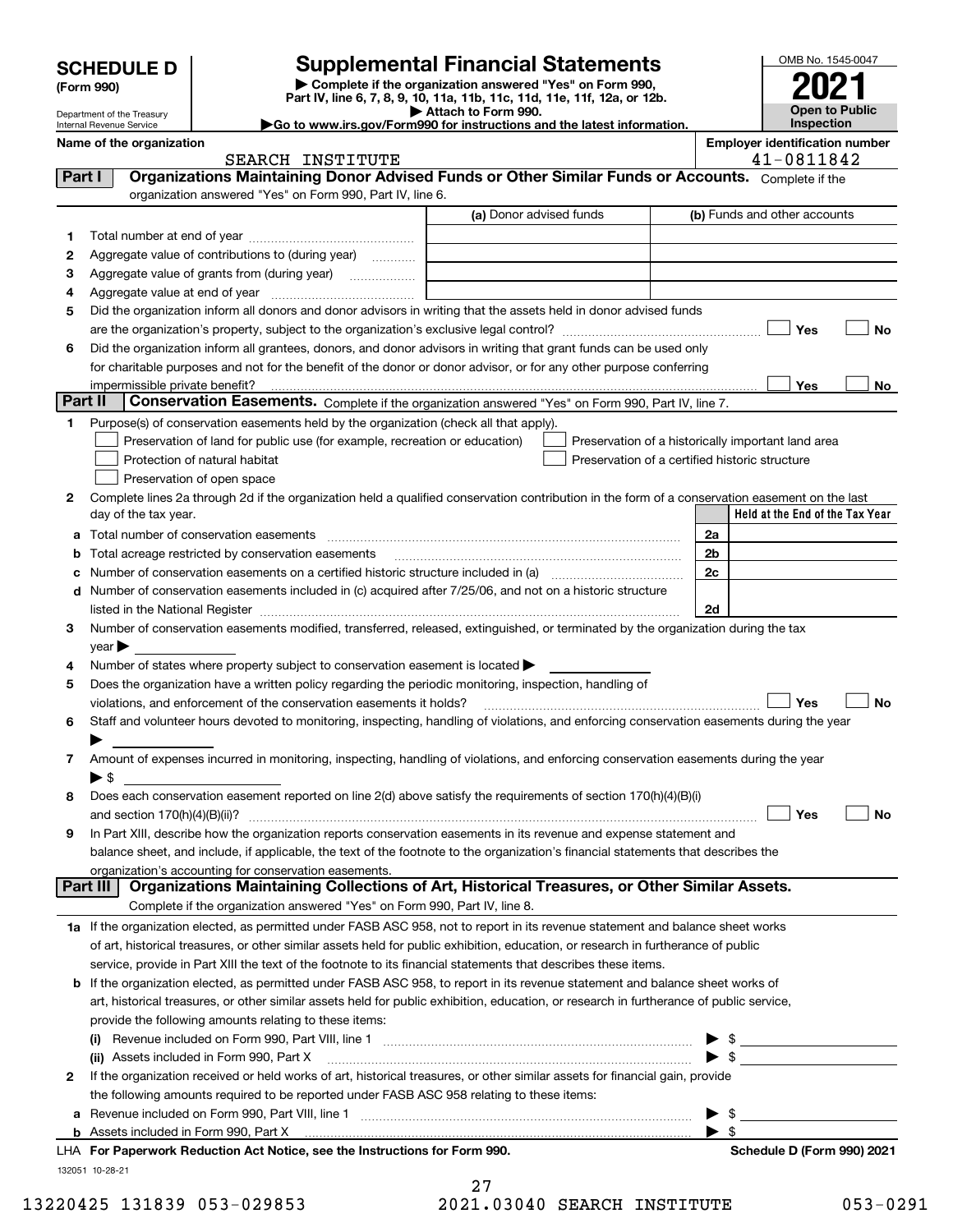|        | Schedule D (Form 990) 2021                                                                                                                                                                                                     | SEARCH INSTITUTE                        |                |                                                                                                                                                                                                                               |                    |                                 | $41 - 0811842$ Page 2 |                     |                        |    |
|--------|--------------------------------------------------------------------------------------------------------------------------------------------------------------------------------------------------------------------------------|-----------------------------------------|----------------|-------------------------------------------------------------------------------------------------------------------------------------------------------------------------------------------------------------------------------|--------------------|---------------------------------|-----------------------|---------------------|------------------------|----|
|        | Organizations Maintaining Collections of Art, Historical Treasures, or Other Similar Assets (continued)<br>Part III                                                                                                            |                                         |                |                                                                                                                                                                                                                               |                    |                                 |                       |                     |                        |    |
| 3      | Using the organization's acquisition, accession, and other records, check any of the following that make significant use of its                                                                                                |                                         |                |                                                                                                                                                                                                                               |                    |                                 |                       |                     |                        |    |
|        | collection items (check all that apply):                                                                                                                                                                                       |                                         |                |                                                                                                                                                                                                                               |                    |                                 |                       |                     |                        |    |
| a      | Public exhibition                                                                                                                                                                                                              |                                         |                | Loan or exchange program                                                                                                                                                                                                      |                    |                                 |                       |                     |                        |    |
| b      | Scholarly research                                                                                                                                                                                                             | е                                       |                | Other and the contract of the contract of the contract of the contract of the contract of the contract of the contract of the contract of the contract of the contract of the contract of the contract of the contract of the |                    |                                 |                       |                     |                        |    |
| с      | Preservation for future generations                                                                                                                                                                                            |                                         |                |                                                                                                                                                                                                                               |                    |                                 |                       |                     |                        |    |
| 4      | Provide a description of the organization's collections and explain how they further the organization's exempt purpose in Part XIII.                                                                                           |                                         |                |                                                                                                                                                                                                                               |                    |                                 |                       |                     |                        |    |
| 5      | During the year, did the organization solicit or receive donations of art, historical treasures, or other similar assets                                                                                                       |                                         |                |                                                                                                                                                                                                                               |                    |                                 |                       |                     |                        |    |
|        | to be sold to raise funds rather than to be maintained as part of the organization's collection?                                                                                                                               |                                         |                |                                                                                                                                                                                                                               |                    |                                 |                       | Yes                 |                        | No |
|        | <b>Part IV</b><br>Escrow and Custodial Arrangements. Complete if the organization answered "Yes" on Form 990, Part IV, line 9, or                                                                                              |                                         |                |                                                                                                                                                                                                                               |                    |                                 |                       |                     |                        |    |
|        | reported an amount on Form 990, Part X, line 21.                                                                                                                                                                               |                                         |                |                                                                                                                                                                                                                               |                    |                                 |                       |                     |                        |    |
|        | 1a Is the organization an agent, trustee, custodian or other intermediary for contributions or other assets not included                                                                                                       |                                         |                |                                                                                                                                                                                                                               |                    |                                 |                       |                     |                        |    |
|        | on Form 990, Part X? [11] matter contracts and contracts and contracts are contracted and contracts are contracted and contract and contract of the contract of the contract of the contract of the contract of the contract o |                                         |                |                                                                                                                                                                                                                               |                    |                                 |                       | Yes                 |                        | No |
|        | b If "Yes," explain the arrangement in Part XIII and complete the following table:                                                                                                                                             |                                         |                |                                                                                                                                                                                                                               |                    |                                 |                       |                     |                        |    |
|        |                                                                                                                                                                                                                                |                                         |                |                                                                                                                                                                                                                               |                    |                                 |                       | Amount              |                        |    |
| c      | Beginning balance material content contracts and all the content of the content of the content of the content of the content of the content of the content of the content of the content of the content of the content of the  |                                         |                |                                                                                                                                                                                                                               |                    | 1c                              |                       |                     |                        |    |
|        | Additions during the year manufactured and an account of the state of the state of the state of the state of the state of the state of the state of the state of the state of the state of the state of the state of the state |                                         |                |                                                                                                                                                                                                                               |                    | 1d                              |                       |                     |                        |    |
|        | Distributions during the year measurement contains and all the state of the state of the state of the state of                                                                                                                 |                                         |                |                                                                                                                                                                                                                               |                    | 1e                              |                       |                     |                        |    |
| Ť.     |                                                                                                                                                                                                                                |                                         |                |                                                                                                                                                                                                                               |                    | 1f                              |                       |                     |                        |    |
|        | 2a Did the organization include an amount on Form 990, Part X, line 21, for escrow or custodial account liability?                                                                                                             |                                         |                |                                                                                                                                                                                                                               |                    |                                 |                       | Yes                 |                        | No |
| Part V | <b>b</b> If "Yes," explain the arrangement in Part XIII. Check here if the explanation has been provided on Part XIII<br>Endowment Funds. Complete if the organization answered "Yes" on Form 990, Part IV, line 10.           |                                         |                |                                                                                                                                                                                                                               |                    |                                 |                       |                     |                        |    |
|        |                                                                                                                                                                                                                                | (a) Current year                        | (b) Prior year |                                                                                                                                                                                                                               | (c) Two years back | (d) Three years back            |                       | (e) Four years back |                        |    |
|        |                                                                                                                                                                                                                                |                                         |                |                                                                                                                                                                                                                               |                    |                                 |                       |                     |                        |    |
| 1a     | Beginning of year balance                                                                                                                                                                                                      | 793,563.                                |                |                                                                                                                                                                                                                               |                    |                                 |                       |                     |                        |    |
|        |                                                                                                                                                                                                                                |                                         |                |                                                                                                                                                                                                                               |                    |                                 |                       |                     |                        |    |
|        | Net investment earnings, gains, and losses                                                                                                                                                                                     |                                         |                |                                                                                                                                                                                                                               |                    |                                 |                       |                     |                        |    |
| d      | Grants or scholarships<br>e Other expenditures for facilities                                                                                                                                                                  |                                         |                |                                                                                                                                                                                                                               |                    |                                 |                       |                     |                        |    |
|        |                                                                                                                                                                                                                                |                                         |                |                                                                                                                                                                                                                               |                    |                                 |                       |                     |                        |    |
|        | and programs<br>f Administrative expenses                                                                                                                                                                                      |                                         |                |                                                                                                                                                                                                                               |                    |                                 |                       |                     |                        |    |
|        | End of year balance                                                                                                                                                                                                            | 793,563.                                |                |                                                                                                                                                                                                                               |                    |                                 |                       |                     |                        |    |
| g<br>2 | Provide the estimated percentage of the current year end balance (line 1g, column (a)) held as:                                                                                                                                |                                         |                |                                                                                                                                                                                                                               |                    |                                 |                       |                     |                        |    |
| а      | Board designated or quasi-endowment >                                                                                                                                                                                          | .0000                                   | %              |                                                                                                                                                                                                                               |                    |                                 |                       |                     |                        |    |
|        | 100<br>Permanent endowment >                                                                                                                                                                                                   | %                                       |                |                                                                                                                                                                                                                               |                    |                                 |                       |                     |                        |    |
|        | .0000<br>Term endowment $\blacktriangleright$                                                                                                                                                                                  | %                                       |                |                                                                                                                                                                                                                               |                    |                                 |                       |                     |                        |    |
|        | The percentages on lines 2a, 2b, and 2c should equal 100%.                                                                                                                                                                     |                                         |                |                                                                                                                                                                                                                               |                    |                                 |                       |                     |                        |    |
|        | 3a Are there endowment funds not in the possession of the organization that are held and administered for the organization                                                                                                     |                                         |                |                                                                                                                                                                                                                               |                    |                                 |                       |                     |                        |    |
|        | by:                                                                                                                                                                                                                            |                                         |                |                                                                                                                                                                                                                               |                    |                                 |                       |                     | Yes                    | No |
| (i)    |                                                                                                                                                                                                                                |                                         |                |                                                                                                                                                                                                                               |                    |                                 |                       | 3a(i)               |                        | х  |
| 3a(ii) |                                                                                                                                                                                                                                |                                         |                |                                                                                                                                                                                                                               |                    |                                 |                       |                     |                        | X  |
|        | 3b                                                                                                                                                                                                                             |                                         |                |                                                                                                                                                                                                                               |                    |                                 |                       |                     |                        |    |
|        | Describe in Part XIII the intended uses of the organization's endowment funds.                                                                                                                                                 |                                         |                |                                                                                                                                                                                                                               |                    |                                 |                       |                     |                        |    |
|        | Land, Buildings, and Equipment.<br>Part VI                                                                                                                                                                                     |                                         |                |                                                                                                                                                                                                                               |                    |                                 |                       |                     |                        |    |
|        | Complete if the organization answered "Yes" on Form 990, Part IV, line 11a. See Form 990, Part X, line 10.                                                                                                                     |                                         |                |                                                                                                                                                                                                                               |                    |                                 |                       |                     |                        |    |
|        | Description of property                                                                                                                                                                                                        | (a) Cost or other<br>basis (investment) |                | (b) Cost or other<br>basis (other)                                                                                                                                                                                            |                    | (c) Accumulated<br>depreciation |                       | (d) Book value      |                        |    |
|        |                                                                                                                                                                                                                                |                                         |                |                                                                                                                                                                                                                               |                    |                                 |                       |                     |                        |    |
| b      |                                                                                                                                                                                                                                |                                         |                |                                                                                                                                                                                                                               |                    |                                 |                       |                     |                        |    |
|        |                                                                                                                                                                                                                                |                                         |                | 263,950.                                                                                                                                                                                                                      |                    | 213,610.                        |                       |                     | 50,340.                |    |
|        |                                                                                                                                                                                                                                |                                         |                | 414, 223.                                                                                                                                                                                                                     |                    | 189,644.                        |                       |                     | $\overline{224,579}$ . |    |
|        | e Other.                                                                                                                                                                                                                       |                                         |                |                                                                                                                                                                                                                               |                    |                                 |                       |                     |                        |    |
|        |                                                                                                                                                                                                                                |                                         |                |                                                                                                                                                                                                                               |                    |                                 |                       |                     | 274,919.               |    |
|        |                                                                                                                                                                                                                                |                                         |                |                                                                                                                                                                                                                               |                    |                                 |                       |                     |                        |    |

**Schedule D (Form 990) 2021**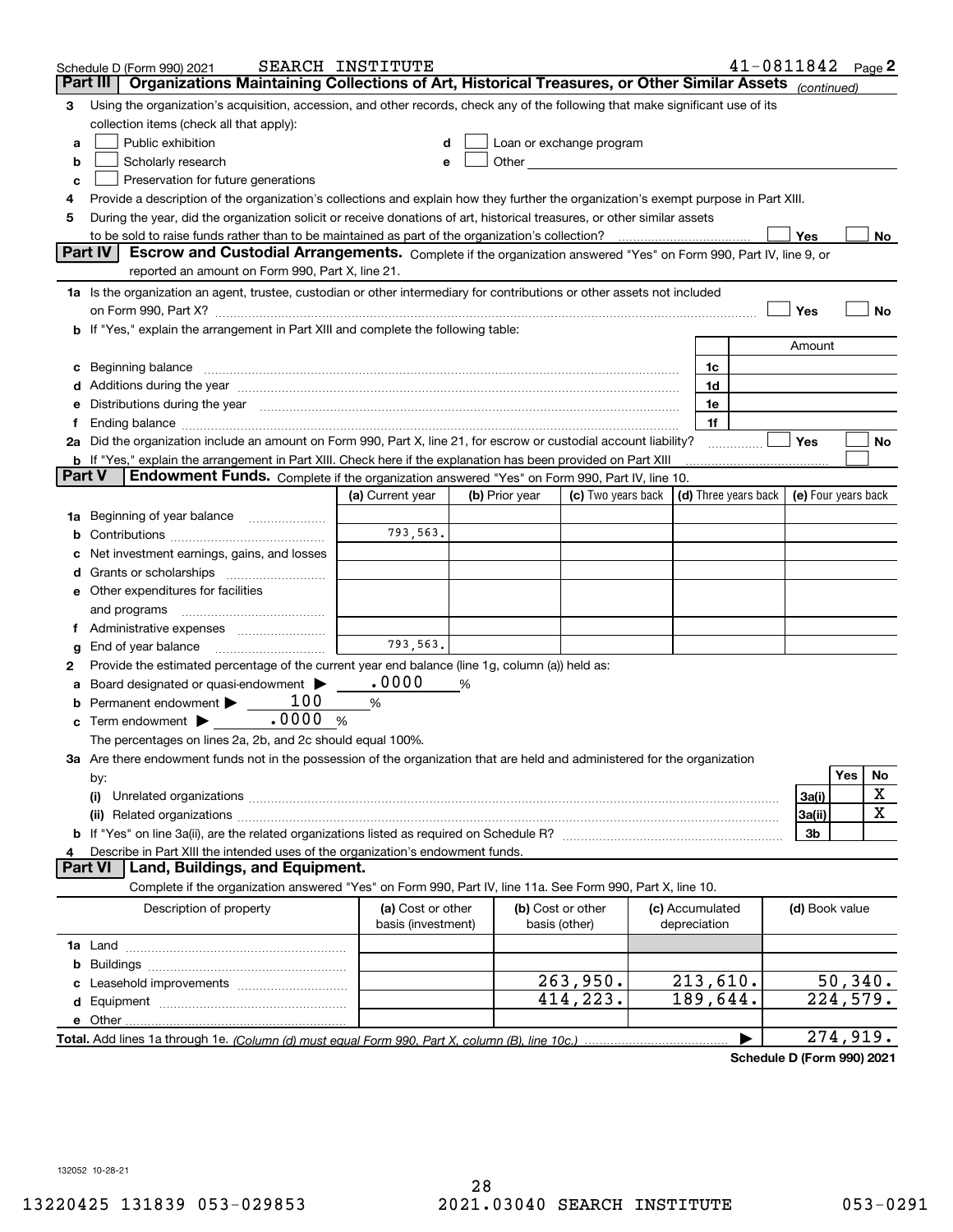| SEARCH<br>INSTITU.<br>Schedule D (Form 990) 2021 |
|--------------------------------------------------|
|--------------------------------------------------|

| Schedule D (Form 990) 2021                                           | SEARCH INSTITUTE |                |                                                                                                                   | 41-0811842<br>Page $3$ |
|----------------------------------------------------------------------|------------------|----------------|-------------------------------------------------------------------------------------------------------------------|------------------------|
| <b>Investments - Other Securities.</b><br><b>Part VII</b>            |                  |                |                                                                                                                   |                        |
|                                                                      |                  |                | Complete if the organization answered "Yes" on Form 990, Part IV, line 11b. See Form 990, Part X, line 12.        |                        |
| (a) Description of security or category (including name of security) |                  | (b) Book value | (c) Method of valuation: Cost or end-of-year market value                                                         |                        |
| (1) Financial derivatives                                            |                  |                |                                                                                                                   |                        |
|                                                                      |                  |                |                                                                                                                   |                        |
| (3) Other                                                            |                  |                |                                                                                                                   |                        |
| (A)                                                                  |                  |                |                                                                                                                   |                        |
| (B)                                                                  |                  |                |                                                                                                                   |                        |
| (C)                                                                  |                  |                |                                                                                                                   |                        |
|                                                                      |                  |                |                                                                                                                   |                        |
| (D)                                                                  |                  |                |                                                                                                                   |                        |
| (E)                                                                  |                  |                |                                                                                                                   |                        |
| (F)                                                                  |                  |                |                                                                                                                   |                        |
| (G)                                                                  |                  |                |                                                                                                                   |                        |
| (H)                                                                  |                  |                |                                                                                                                   |                        |
| Total. (Col. (b) must equal Form 990, Part X, col. (B) line 12.)     |                  |                |                                                                                                                   |                        |
| Part VIII Investments - Program Related.                             |                  |                |                                                                                                                   |                        |
|                                                                      |                  |                | Complete if the organization answered "Yes" on Form 990, Part IV, line 11c. See Form 990, Part X, line 13.        |                        |
| (a) Description of investment                                        |                  | (b) Book value | (c) Method of valuation: Cost or end-of-year market value                                                         |                        |
| (1)                                                                  |                  |                |                                                                                                                   |                        |
| (2)                                                                  |                  |                |                                                                                                                   |                        |
| (3)                                                                  |                  |                |                                                                                                                   |                        |
| (4)                                                                  |                  |                |                                                                                                                   |                        |
| (5)                                                                  |                  |                |                                                                                                                   |                        |
| (6)                                                                  |                  |                |                                                                                                                   |                        |
| (7)                                                                  |                  |                |                                                                                                                   |                        |
| (8)                                                                  |                  |                |                                                                                                                   |                        |
| (9)                                                                  |                  |                |                                                                                                                   |                        |
| Total. (Col. (b) must equal Form 990, Part X, col. (B) line 13.)     |                  |                |                                                                                                                   |                        |
| <b>Other Assets.</b><br><b>Part IX</b>                               |                  |                |                                                                                                                   |                        |
|                                                                      |                  |                | Complete if the organization answered "Yes" on Form 990, Part IV, line 11d. See Form 990, Part X, line 15.        |                        |
|                                                                      | (a) Description  |                |                                                                                                                   | (b) Book value         |
| (1)                                                                  |                  |                |                                                                                                                   |                        |
| (2)                                                                  |                  |                |                                                                                                                   |                        |
| (3)                                                                  |                  |                |                                                                                                                   |                        |
| (4)                                                                  |                  |                |                                                                                                                   |                        |
| (5)                                                                  |                  |                |                                                                                                                   |                        |
| (6)                                                                  |                  |                |                                                                                                                   |                        |
| (7)                                                                  |                  |                |                                                                                                                   |                        |
| (8)                                                                  |                  |                |                                                                                                                   |                        |
| (9)                                                                  |                  |                |                                                                                                                   |                        |
| Total. (Column (b) must equal Form 990, Part X, col. (B) line 15.)   |                  |                |                                                                                                                   |                        |
| <b>Part X</b><br><b>Other Liabilities.</b>                           |                  |                |                                                                                                                   |                        |
|                                                                      |                  |                | Complete if the organization answered "Yes" on Form 990, Part IV, line 11e or 11f. See Form 990, Part X, line 25. |                        |
| (a) Description of liability<br>1.                                   |                  |                |                                                                                                                   | (b) Book value         |
| (1)<br>Federal income taxes                                          |                  |                |                                                                                                                   |                        |
| (2)                                                                  |                  |                |                                                                                                                   |                        |
| (3)                                                                  |                  |                |                                                                                                                   |                        |
| (4)                                                                  |                  |                |                                                                                                                   |                        |
| (5)                                                                  |                  |                |                                                                                                                   |                        |
| (6)                                                                  |                  |                |                                                                                                                   |                        |
| (7)                                                                  |                  |                |                                                                                                                   |                        |
| (8)                                                                  |                  |                |                                                                                                                   |                        |
| (9)                                                                  |                  |                |                                                                                                                   |                        |
|                                                                      |                  |                |                                                                                                                   |                        |
| Total. (Column (b) must equal Form 990. Part X, col. (B) line 25.    |                  |                |                                                                                                                   |                        |

**2.** Liability for uncertain tax positions. In Part XIII, provide the text of the footnote to the organization's financial statements that reports the organization's liability for uncertain tax positions under FASB ASC 740. Check here if the text of the footnote has been provided in Part XIII

**Schedule D (Form 990) 2021**

132053 10-28-21

 $\boxed{\text{X}}$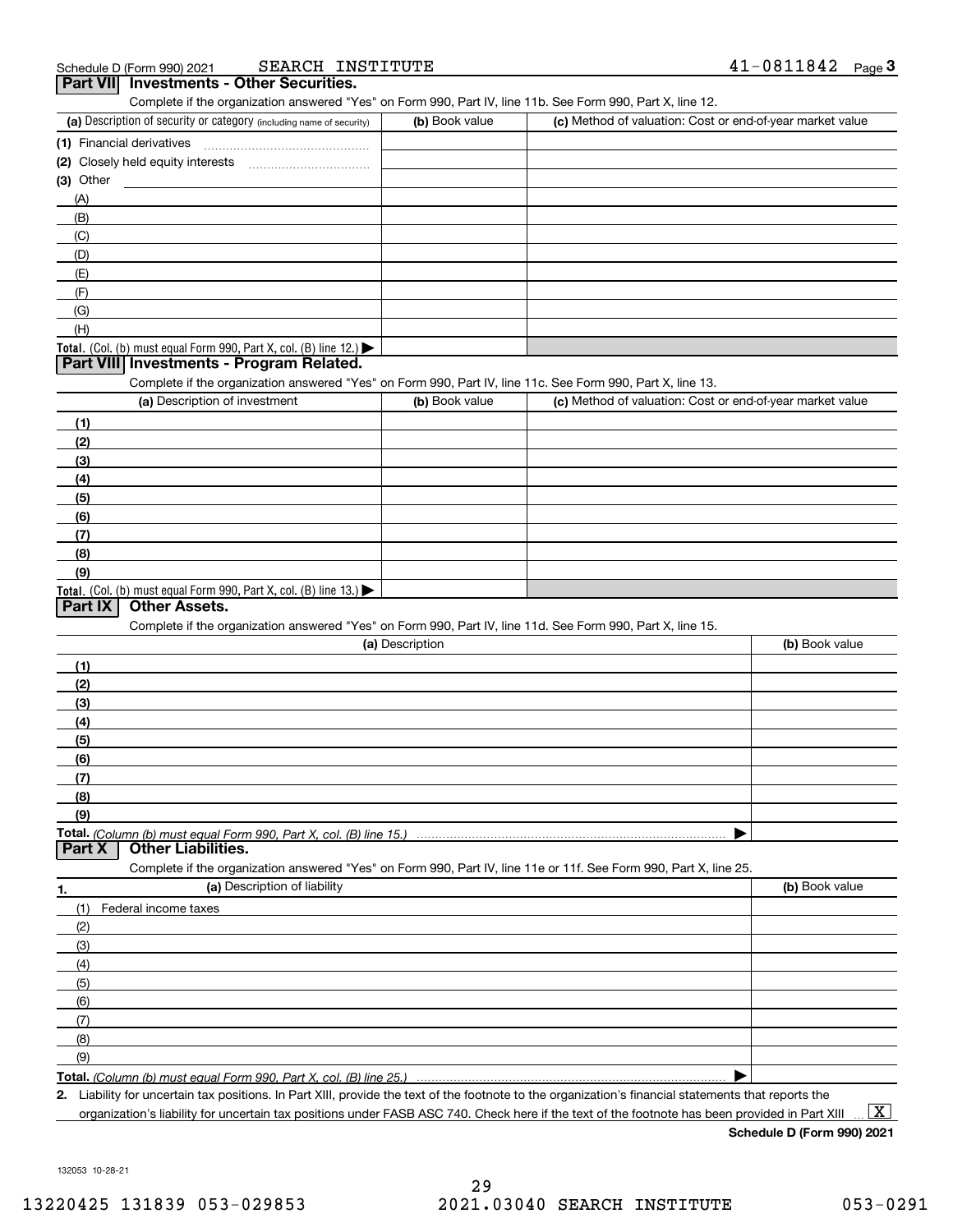|    | SEARCH INSTITUTE<br>Schedule D (Form 990) 2021                                                                                                                                                                                      |                |            |                | $41 - 0811842$ Page 4 |
|----|-------------------------------------------------------------------------------------------------------------------------------------------------------------------------------------------------------------------------------------|----------------|------------|----------------|-----------------------|
|    | Reconciliation of Revenue per Audited Financial Statements With Revenue per Return.<br>Part XI                                                                                                                                      |                |            |                |                       |
|    | Complete if the organization answered "Yes" on Form 990, Part IV, line 12a.                                                                                                                                                         |                |            |                |                       |
| 1. | Total revenue, gains, and other support per audited financial statements                                                                                                                                                            |                |            | $\blacksquare$ | 10,525,616.           |
| 2  | Amounts included on line 1 but not on Form 990, Part VIII, line 12:                                                                                                                                                                 |                |            |                |                       |
| a  | Net unrealized gains (losses) on investments [11] matter contracts and the unrealized gains (losses) on investments                                                                                                                 | 2a             | $-22,538.$ |                |                       |
|    |                                                                                                                                                                                                                                     | 2 <sub>b</sub> |            |                |                       |
| с  |                                                                                                                                                                                                                                     | 2c             |            |                |                       |
|    | <b>d</b> Other (Describe in Part XIII.)                                                                                                                                                                                             | 2d             | 30,522.    |                |                       |
| е  | Add lines 2a through 2d                                                                                                                                                                                                             |                |            | 2e             | 7,984.                |
| 3  |                                                                                                                                                                                                                                     |                |            | $\overline{3}$ | 10, 517, 632.         |
| 4  | Amounts included on Form 990, Part VIII, line 12, but not on line 1:                                                                                                                                                                |                |            |                |                       |
|    | Investment expenses not included on Form 990, Part VIII, line 7b [1000000000000000000000000000000000                                                                                                                                | 4a             |            |                |                       |
| b  | Other (Describe in Part XIII.) (2000) (2000) (2000) (2010) (2010) (2010) (2010) (2010) (2010) (2010) (2010) (20                                                                                                                     | 4 <sub>b</sub> |            |                |                       |
| c. | Add lines 4a and 4b                                                                                                                                                                                                                 |                |            | 4с             |                       |
|    |                                                                                                                                                                                                                                     |                |            | $\overline{5}$ | 10, 517, 632.         |
|    |                                                                                                                                                                                                                                     |                |            |                |                       |
|    | Part XII   Reconciliation of Expenses per Audited Financial Statements With Expenses per Return.                                                                                                                                    |                |            |                |                       |
|    | Complete if the organization answered "Yes" on Form 990, Part IV, line 12a.                                                                                                                                                         |                |            |                |                       |
| 1  | Total expenses and losses per audited financial statements [11] [11] Total expenses and losses per audited financial statements [11] [11] Total expenses and losses per audited financial statements                                |                |            | $\blacksquare$ | 3,937,423.            |
| 2  | Amounts included on line 1 but not on Form 990, Part IX, line 25:                                                                                                                                                                   |                |            |                |                       |
| a  |                                                                                                                                                                                                                                     | 2a             |            |                |                       |
| b  |                                                                                                                                                                                                                                     | 2 <sub>b</sub> |            |                |                       |
| c. |                                                                                                                                                                                                                                     | 2c             |            |                |                       |
| d  |                                                                                                                                                                                                                                     | 2d             | 25,440.    |                |                       |
| е  | Add lines 2a through 2d <b>contained a contained a contained a contained a</b> contained a contained a contained a contained a contained a contained a contained a contained a contained a contained a contained a contained a cont |                |            | 2e             | <u>25,440.</u>        |
| 3  |                                                                                                                                                                                                                                     |                |            | $\overline{3}$ | 3,911,983.            |
| 4  | Amounts included on Form 990, Part IX, line 25, but not on line 1:                                                                                                                                                                  |                |            |                |                       |
| a  |                                                                                                                                                                                                                                     | 4a             |            |                |                       |
|    | <b>b</b> Other (Describe in Part XIII.)                                                                                                                                                                                             | 4b.            |            |                |                       |
| C. | Add lines 4a and 4b                                                                                                                                                                                                                 |                |            | 4c             |                       |
|    | Part XIII Supplemental Information.                                                                                                                                                                                                 |                |            | 5              | 3,911,983             |

Provide the descriptions required for Part II, lines 3, 5, and 9; Part III, lines 1a and 4; Part IV, lines 1b and 2b; Part V, line 4; Part X, line 2; Part XI, lines 2d and 4b; and Part XII, lines 2d and 4b. Also complete this part to provide any additional information.

### PART V, LINE 4:

## SEARCH INSTITUTE HAS ESTABLISHED AN ENDOWMENT TO SUPPORT NATIONAL YOUTH

### TRAINING PROGRAMS.

PART X, LINE 2:

THE INSTITUTE QUALIFIES AS A TAX-EXEMPT ORGANIZATION DESCRIBED IN SECTION

501(C)(3) AND IS NOT A PRIVATE FOUNDATION UNDER SECTION 509(A)(2) OF THE

INTERNAL REVENUE CODE. AS SUCH, IT IS SUBJECT TO FEDERAL AND STATE INCOME

30

TAXES ON NET UNRELATED BUSINESS INCOME. THE INSTITUTE CURRENTLY HAS NO

UNRELATED BUSINESS INCOME.

|  |  |  |  |  |  |  |  |  | THE INSTITUTE FOLLOWS A POLICY THAT CLARIFIES THE ACCOUNTING FOR |  |
|--|--|--|--|--|--|--|--|--|------------------------------------------------------------------|--|
|--|--|--|--|--|--|--|--|--|------------------------------------------------------------------|--|

**Schedule D (Form 990) 2021**

13220425 131839 053-029853 2021.03040 SEARCH INSTITUTE 053-0291

132054 10-28-21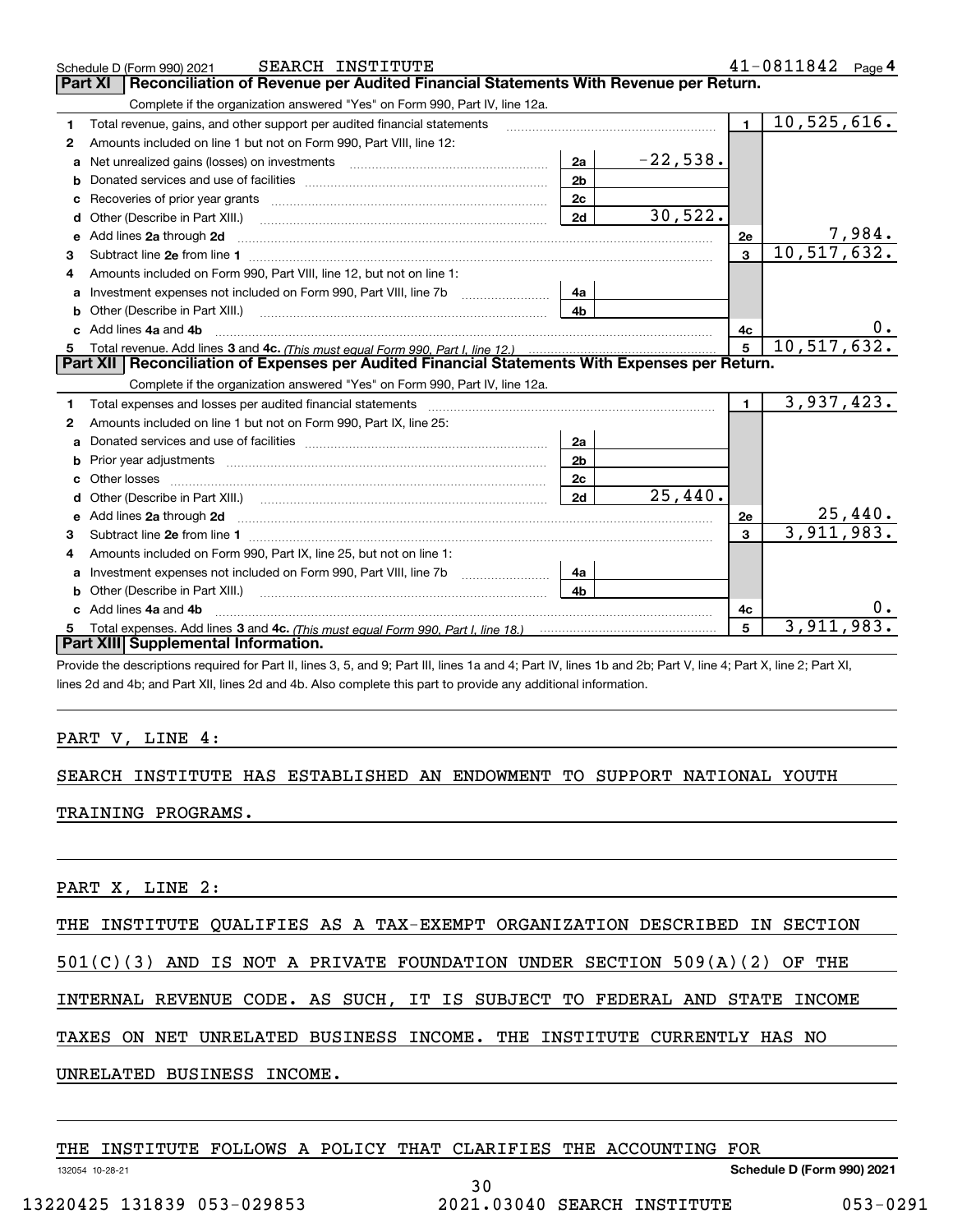| PRINCIPLES FOR THE FINANCIAL STATEMENT RECOGNITION AND MEASUREMENT OF TAX |                                             |
|---------------------------------------------------------------------------|---------------------------------------------|
| POSITIONS TAKEN OR EXPECTED TO BE TAKEN ON A TAX RETURN THAT ARE NOT      |                                             |
| CERTAIN TO BE REALIZED.                                                   |                                             |
|                                                                           |                                             |
| PART XI, LINE 2D - OTHER ADJUSTMENTS:                                     |                                             |
| COST OF GOODS SOLD                                                        | 25,440.                                     |
| CHANGE IN VALUE IN BENEFICIAL INTEREST                                    | 5,082.                                      |
| TOTAL TO SCHEDULE D, PART XI, LINE 2D                                     | 30,522.                                     |
| PART XII, LINE 2D - OTHER ADJUSTMENTS:                                    |                                             |
| COST OF GOODS SOLD                                                        | 25,440.                                     |
|                                                                           |                                             |
|                                                                           |                                             |
|                                                                           |                                             |
|                                                                           |                                             |
|                                                                           |                                             |
|                                                                           |                                             |
|                                                                           |                                             |
|                                                                           |                                             |
|                                                                           |                                             |
|                                                                           |                                             |
|                                                                           |                                             |
|                                                                           |                                             |
|                                                                           |                                             |
|                                                                           |                                             |
|                                                                           |                                             |
|                                                                           | Schedule D (Form 990) 2021                  |
| 132055 10-28-21<br>31                                                     |                                             |
| 13220425 131839 053-029853                                                | 2021.03040 SEARCH INSTITUTE<br>$053 - 0291$ |

*(continued)*

UNCERTAINTY IN INCOME TAXES RECOGNIZED IN AN ORGANIZATION'S FINANCIAL

**Part XIII Supplemental Information** 

**5** Schedule D (Form 990) 2021 SEARCH INSTITUTE 4 L-U 8 L I 8 4 Z Page SEARCH INSTITUTE 41-0811842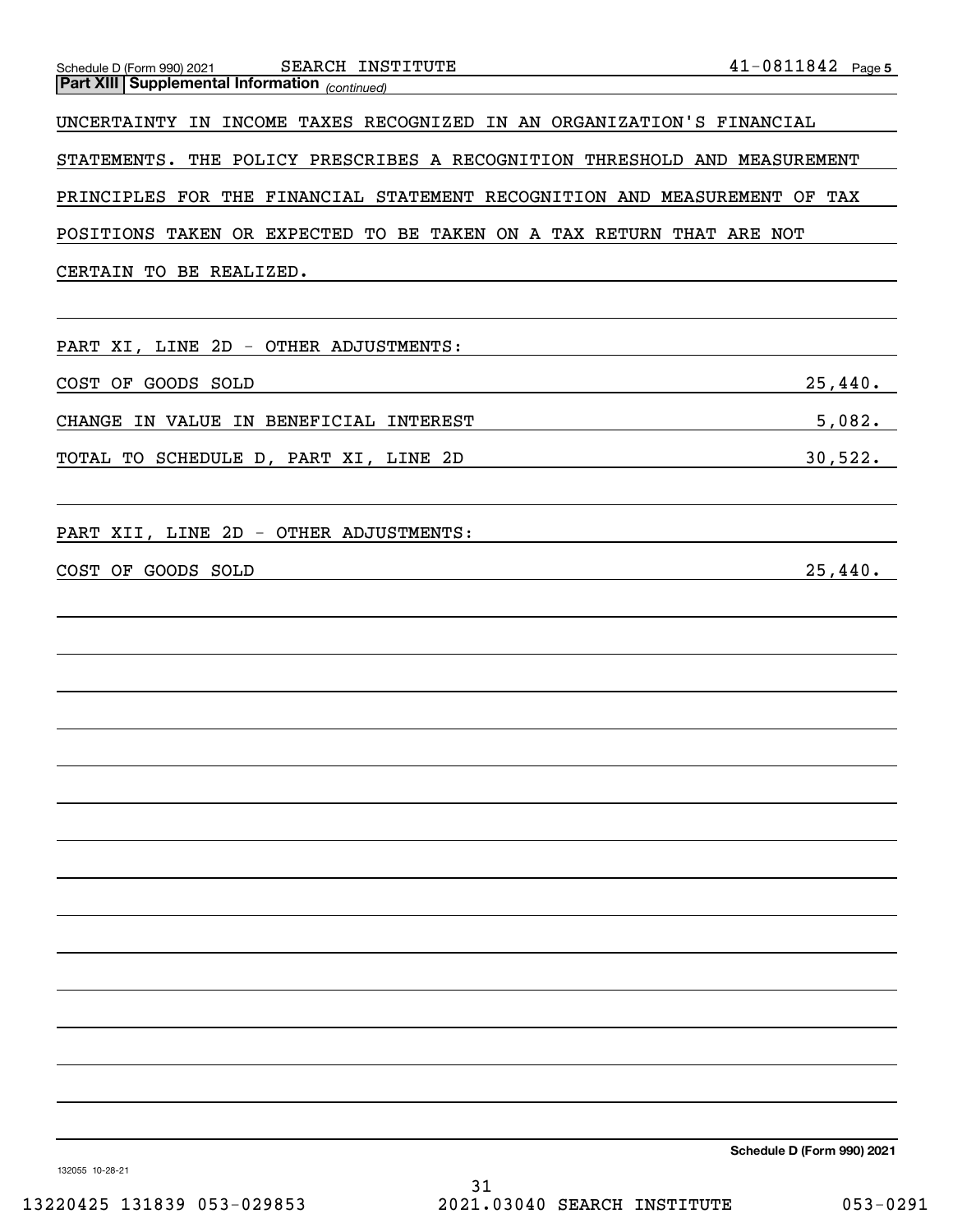| <b>SCHEDULE I</b>                                                                                                                                                                                                                                                                    |                   | <b>Grants and Other Assistance to Organizations,</b>                             |                                                       |                                        |                                                                |                                          | OMB No. 1545-0047                                   |
|--------------------------------------------------------------------------------------------------------------------------------------------------------------------------------------------------------------------------------------------------------------------------------------|-------------------|----------------------------------------------------------------------------------|-------------------------------------------------------|----------------------------------------|----------------------------------------------------------------|------------------------------------------|-----------------------------------------------------|
| (Form 990)                                                                                                                                                                                                                                                                           |                   | Governments, and Individuals in the United States                                |                                                       |                                        |                                                                |                                          |                                                     |
| Department of the Treasury                                                                                                                                                                                                                                                           |                   | Complete if the organization answered "Yes" on Form 990, Part IV, line 21 or 22. | Attach to Form 990.                                   |                                        |                                                                |                                          | <b>Open to Public</b>                               |
| Internal Revenue Service                                                                                                                                                                                                                                                             |                   |                                                                                  | Go to www.irs.gov/Form990 for the latest information. |                                        |                                                                |                                          | Inspection                                          |
| Name of the organization<br>SEARCH INSTITUTE                                                                                                                                                                                                                                         |                   |                                                                                  |                                                       |                                        |                                                                |                                          | <b>Employer identification number</b><br>41-0811842 |
| Part I<br><b>General Information on Grants and Assistance</b>                                                                                                                                                                                                                        |                   |                                                                                  |                                                       |                                        |                                                                |                                          |                                                     |
| Does the organization maintain records to substantiate the amount of the grants or assistance, the grantees' eligibility for the grants or assistance, and the selection<br>1.                                                                                                       |                   |                                                                                  |                                                       |                                        |                                                                |                                          |                                                     |
|                                                                                                                                                                                                                                                                                      |                   |                                                                                  |                                                       |                                        |                                                                |                                          | $\boxed{\text{X}}$ Yes<br>l No                      |
| 2 Describe in Part IV the organization's procedures for monitoring the use of grant funds in the United States.                                                                                                                                                                      |                   |                                                                                  |                                                       |                                        |                                                                |                                          |                                                     |
| Grants and Other Assistance to Domestic Organizations and Domestic Governments. Complete if the organization answered "Yes" on Form 990, Part IV, line 21, for any<br>Part II<br>recipient that received more than \$5,000. Part II can be duplicated if additional space is needed. |                   |                                                                                  |                                                       |                                        |                                                                |                                          |                                                     |
| 1 (a) Name and address of organization<br>or government                                                                                                                                                                                                                              | $(b)$ EIN         | (c) IRC section<br>(if applicable)                                               | (d) Amount of<br>cash grant                           | (e) Amount of<br>noncash<br>assistance | (f) Method of<br>valuation (book,<br>FMV, appraisal,<br>other) | (g) Description of<br>noncash assistance | (h) Purpose of grant<br>or assistance               |
| CAMP FIRE                                                                                                                                                                                                                                                                            |                   |                                                                                  |                                                       |                                        |                                                                |                                          |                                                     |
| 1801 MAIN STREET, SUITE 200                                                                                                                                                                                                                                                          |                   |                                                                                  |                                                       |                                        |                                                                |                                          |                                                     |
| KANSAS CITY, MO 64108                                                                                                                                                                                                                                                                | 13-1623921 501C3  |                                                                                  | 10,000,                                               |                                        | 1. N/A                                                         | N/A                                      | ROI PARTNER GRANT                                   |
| ALDINE INDEPENDENT SCHOOL DISTRICT<br>2520 W.W. THORNE BLVD<br>HOUSTON, TX 77073                                                                                                                                                                                                     | 74-6001110 ENTITY | GOVERNMENT                                                                       | 40,000                                                |                                        | 1. N/A                                                         | N/A                                      | ROI PARTNER GRANT                                   |
| BIG BROTHERS BIG SISTERS OF<br>AMERICA - 2502 N ROCKY POINT<br>DRIVE, SUITE 550 - TAMPA, FL 33607                                                                                                                                                                                    | 23-1365190 501C3  |                                                                                  | 45,000                                                |                                        | 1. N/A                                                         | N/A                                      | ROI PARTNER GRANT                                   |
| COMMUNITIES IN SCHOOLS SAN ANTONIO<br>1616 E COMMERCE BUILDING 1<br>SAN ANTONIO, TX 78205                                                                                                                                                                                            | 74-2393714 501C3  |                                                                                  | 7,500                                                 |                                        | 1. N/A                                                         | N/A                                      | ROI PARTNER GRANT                                   |
| KANSAS STATE UNIVERSITY<br>1810 KERR AVENUE<br>MANHATTAN, KS 66506                                                                                                                                                                                                                   | 48-0771751 ENTITY | GOVERNMENT                                                                       | 10,000                                                |                                        | 1. N/A                                                         | N/A                                      | ROI PARTNER GRANT                                   |
| PENNSYLVANIA STATE UNIVERSITY<br>408 OLD MAIN<br>UNIVERSITY PARK, PA 16802                                                                                                                                                                                                           | 24-6000376 ENTITY | GOVERNMENT                                                                       | 135,006.                                              |                                        | 1. N/A                                                         | N/A                                      | ROI PARTNER GRANT                                   |
| Enter total number of section 501(c)(3) and government organizations listed in the line 1 table<br>2                                                                                                                                                                                 |                   |                                                                                  |                                                       |                                        |                                                                |                                          | 10.                                                 |
| Enter total number of other organizations listed in the line 1 table<br>3.                                                                                                                                                                                                           |                   |                                                                                  |                                                       |                                        |                                                                |                                          | 0.                                                  |

**For Paperwork Reduction Act Notice, see the Instructions for Form 990. Schedule I (Form 990) 2021** LHA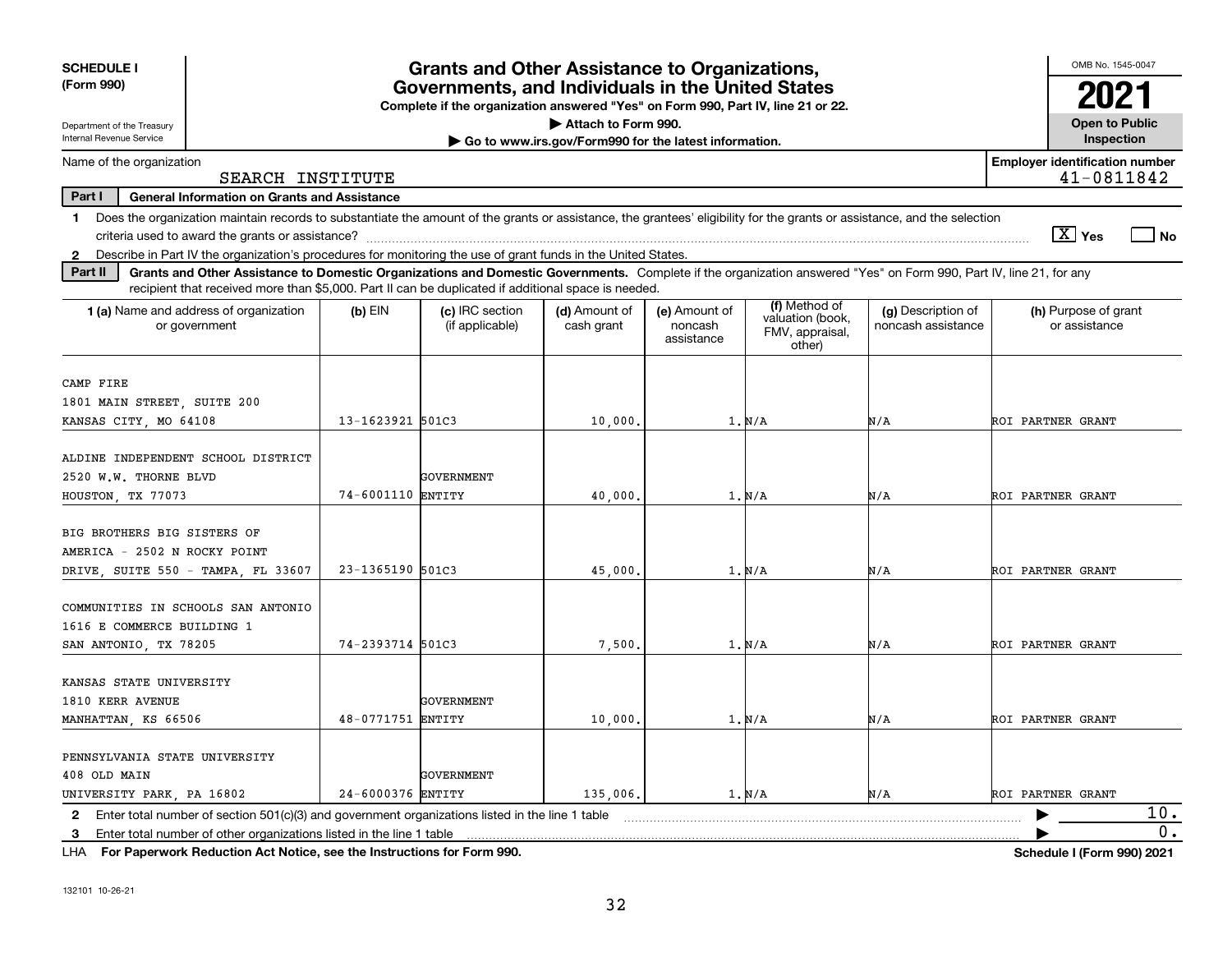| (a) Name and address of<br>organization or government                     | $(b)$ EIN        | (c) IRC section<br>if applicable | (d) Amount of<br>cash grant | (e) Amount of<br>noncash<br>assistance | (f) Method of<br>valuation<br>(book, FMV,<br>appraisal, other) | (g) Description of<br>non-cash assistance | (h) Purpose of grant<br>or assistance |
|---------------------------------------------------------------------------|------------------|----------------------------------|-----------------------------|----------------------------------------|----------------------------------------------------------------|-------------------------------------------|---------------------------------------|
| THE SANNEH FOUNDATION INC.<br>2090 CONWAY STREET<br>SAINT PAUL, MN 55119  | 56-2332269 501C3 |                                  | 5,000.                      |                                        | 1. N/A                                                         | N/A                                       | ROI PARTNER GRANT                     |
| UNIVERSITY OF LYNCHBURG<br>1501 LAKESIDE DRIVE<br>LYNCHBURG, VA 24501     | 54-0505922 501C3 |                                  | 13,900.                     |                                        | $1. N/A$                                                       | N/A                                       | ROI PARTNER GRANT                     |
| VILLANOVA UNIVERSITY<br>800 LANCASTER AVE<br>VILLANOVA, PA 19085          | 23-1352688 501C3 |                                  | 124,275.                    |                                        | $1. N/A$                                                       | N/A                                       | ROI PARTNER GRANT                     |
| YOUTHBUILD USA<br>1111 SOUTH ALPINE ROAD, SUITE 602<br>ROCKFORD, IL 61108 | 36-4462871 501C3 |                                  | 5,000.                      |                                        | $1. N/A$                                                       | N/A                                       | ROI PARTNER GRANT                     |
|                                                                           |                  |                                  |                             |                                        |                                                                |                                           |                                       |
|                                                                           |                  |                                  |                             |                                        |                                                                |                                           |                                       |
|                                                                           |                  |                                  |                             |                                        |                                                                |                                           |                                       |
|                                                                           |                  |                                  |                             |                                        |                                                                |                                           |                                       |
|                                                                           |                  |                                  |                             |                                        |                                                                |                                           |                                       |

Schedule I (Form 990) Page 1 SEARCH INSTITUTE

**Part II Continuation of Grants and Other Assistance to Domestic Organizations and Domestic Governments**  (Schedule I (Form 990), Part II.)

**Schedule I (Form 990)**

41-0811842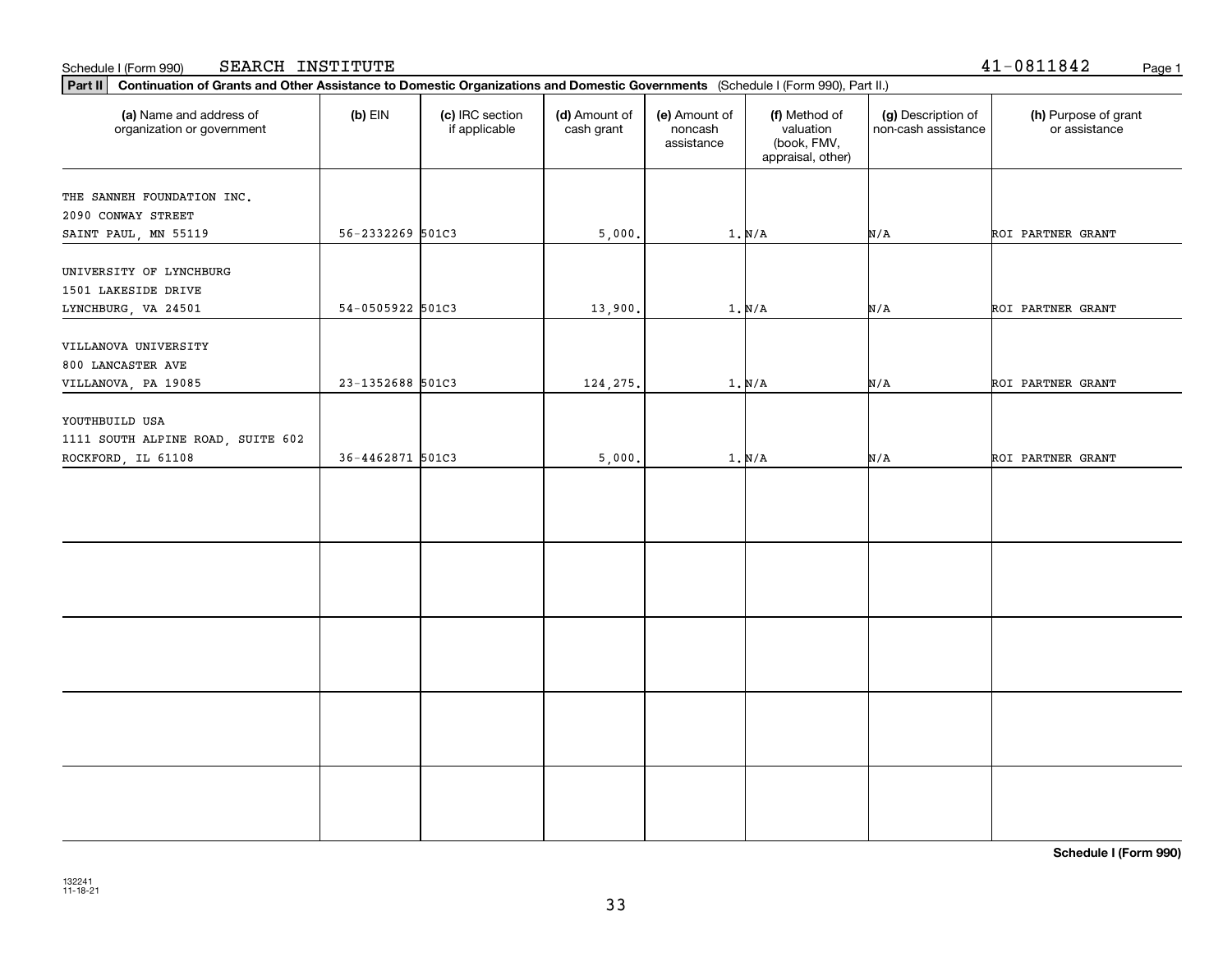**Part III | Grants and Other Assistance to Domestic Individuals. Complete if the organization answered "Yes" on Form 990, Part IV, line 22.** Part III can be duplicated if additional space is needed.

| (a) Type of grant or assistance | (b) Number of<br>recipients | (c) Amount of<br>cash grant | (d) Amount of non-<br>cash assistance | (e) Method of valuation<br>(book, FMV, appraisal, other) | (f) Description of noncash assistance |
|---------------------------------|-----------------------------|-----------------------------|---------------------------------------|----------------------------------------------------------|---------------------------------------|
|                                 |                             |                             |                                       |                                                          |                                       |
|                                 |                             |                             |                                       |                                                          |                                       |
|                                 |                             |                             |                                       |                                                          |                                       |
|                                 |                             |                             |                                       |                                                          |                                       |
|                                 |                             |                             |                                       |                                                          |                                       |
|                                 |                             |                             |                                       |                                                          |                                       |
|                                 |                             |                             |                                       |                                                          |                                       |
|                                 |                             |                             |                                       |                                                          |                                       |
|                                 |                             |                             |                                       |                                                          |                                       |
|                                 |                             |                             |                                       |                                                          |                                       |

Part IV | Supplemental Information. Provide the information required in Part I, line 2; Part III, column (b); and any other additional information.

PART I, LINE 2:

SEARCH INSTITUTE HAS GRANTS THAT HAVE SUB GRANTS TO PARTNERS THAT

PARTCIPATE WITH GRANT FUNDED PROJECTS. ALL PARTNERS REPORT BACK TO SEARCH

ON THE USE OF FUNDS AND STATUS OF PROGRAM OBJECTIVES.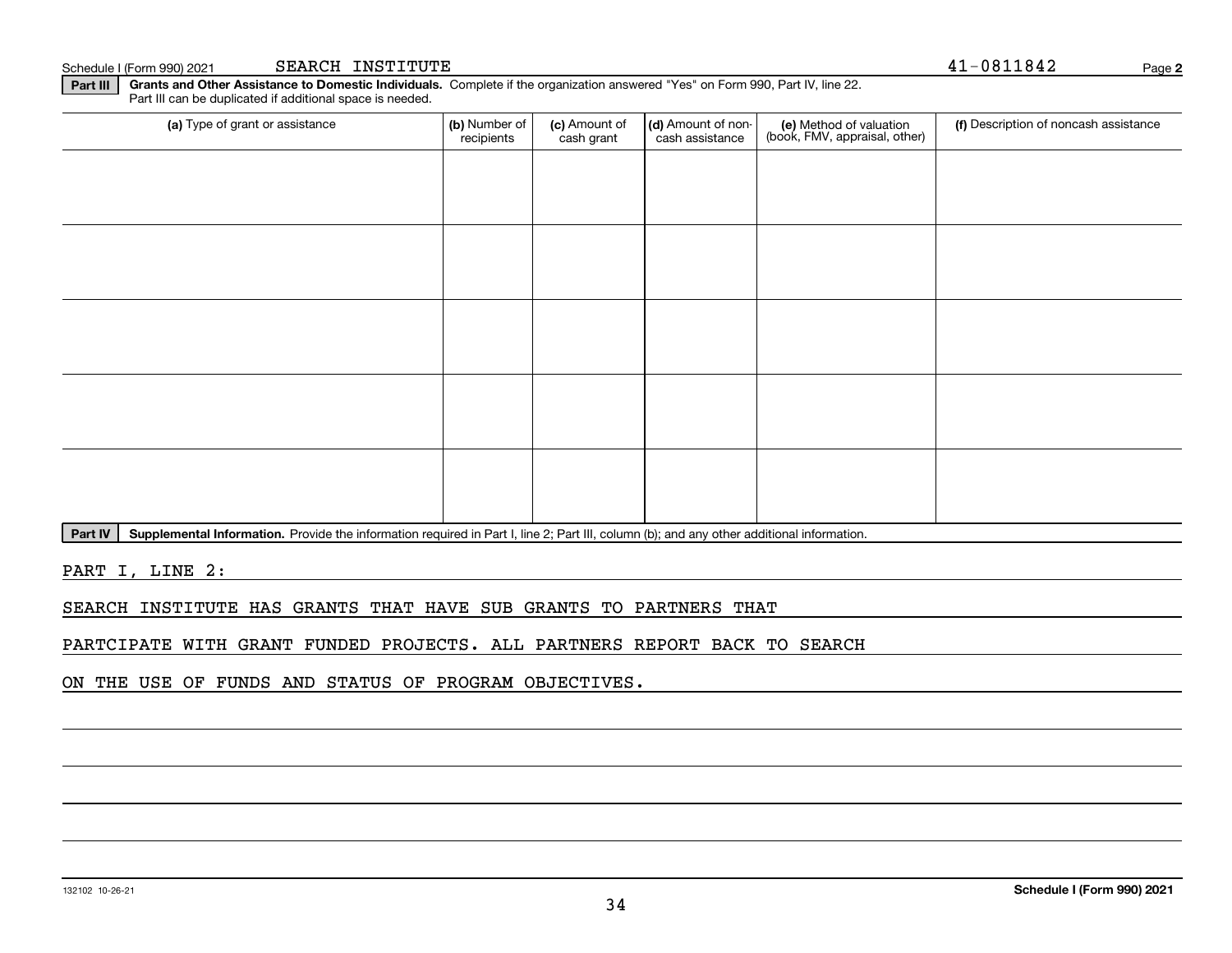|        | <b>Compensation Information</b><br><b>SCHEDULE J</b>                                                                                                                                                                                 |                                       | OMB No. 1545-0047     |     |                         |
|--------|--------------------------------------------------------------------------------------------------------------------------------------------------------------------------------------------------------------------------------------|---------------------------------------|-----------------------|-----|-------------------------|
|        | (Form 990)<br>For certain Officers, Directors, Trustees, Key Employees, and Highest                                                                                                                                                  |                                       |                       |     |                         |
|        | <b>Compensated Employees</b>                                                                                                                                                                                                         |                                       | 2021                  |     |                         |
|        | Complete if the organization answered "Yes" on Form 990, Part IV, line 23.<br>Attach to Form 990.                                                                                                                                    |                                       | <b>Open to Public</b> |     |                         |
|        | Department of the Treasury<br>Go to www.irs.gov/Form990 for instructions and the latest information.<br>Internal Revenue Service                                                                                                     |                                       | Inspection            |     |                         |
|        | Name of the organization                                                                                                                                                                                                             | <b>Employer identification number</b> |                       |     |                         |
|        | SEARCH INSTITUTE                                                                                                                                                                                                                     | 41-0811842                            |                       |     |                         |
| Part I | <b>Questions Regarding Compensation</b>                                                                                                                                                                                              |                                       |                       |     |                         |
|        |                                                                                                                                                                                                                                      |                                       |                       | Yes | No                      |
|        | Check the appropriate box(es) if the organization provided any of the following to or for a person listed on Form 990,                                                                                                               |                                       |                       |     |                         |
|        | Part VII, Section A, line 1a. Complete Part III to provide any relevant information regarding these items.                                                                                                                           |                                       |                       |     |                         |
|        | First-class or charter travel<br>Housing allowance or residence for personal use                                                                                                                                                     |                                       |                       |     |                         |
|        | Travel for companions<br>Payments for business use of personal residence                                                                                                                                                             |                                       |                       |     |                         |
|        | Tax indemnification and gross-up payments<br>Health or social club dues or initiation fees                                                                                                                                           |                                       |                       |     |                         |
|        | Discretionary spending account<br>Personal services (such as maid, chauffeur, chef)                                                                                                                                                  |                                       |                       |     |                         |
|        |                                                                                                                                                                                                                                      |                                       |                       |     |                         |
|        | <b>b</b> If any of the boxes on line 1a are checked, did the organization follow a written policy regarding payment or                                                                                                               |                                       |                       |     |                         |
|        |                                                                                                                                                                                                                                      |                                       | 1b                    |     |                         |
| 2      | Did the organization require substantiation prior to reimbursing or allowing expenses incurred by all directors,                                                                                                                     |                                       |                       |     |                         |
|        |                                                                                                                                                                                                                                      |                                       | $\mathbf{2}$          |     |                         |
|        |                                                                                                                                                                                                                                      |                                       |                       |     |                         |
| З      | Indicate which, if any, of the following the organization used to establish the compensation of the organization's                                                                                                                   |                                       |                       |     |                         |
|        | CEO/Executive Director. Check all that apply. Do not check any boxes for methods used by a related organization to                                                                                                                   |                                       |                       |     |                         |
|        | establish compensation of the CEO/Executive Director, but explain in Part III.                                                                                                                                                       |                                       |                       |     |                         |
|        | $ \mathbf{X} $ Compensation committee<br>Written employment contract                                                                                                                                                                 |                                       |                       |     |                         |
|        | $\boxed{\textbf{X}}$ Independent compensation consultant<br>$\overline{X}$ Compensation survey or study                                                                                                                              |                                       |                       |     |                         |
|        | $\boxed{\textbf{X}}$ Form 990 of other organizations<br>$\boxed{\textbf{X}}$ Approval by the board or compensation committee                                                                                                         |                                       |                       |     |                         |
|        |                                                                                                                                                                                                                                      |                                       |                       |     |                         |
| 4      | During the year, did any person listed on Form 990, Part VII, Section A, line 1a, with respect to the filing                                                                                                                         |                                       |                       |     |                         |
|        | organization or a related organization:                                                                                                                                                                                              |                                       |                       |     |                         |
| а      | Receive a severance payment or change-of-control payment?                                                                                                                                                                            |                                       | 4a                    |     | Χ                       |
|        | Participate in or receive payment from a supplemental nonqualified retirement plan?                                                                                                                                                  |                                       | 4b                    |     | $\overline{\textbf{X}}$ |
|        | Participate in or receive payment from an equity-based compensation arrangement?                                                                                                                                                     |                                       | 4c                    |     | $\mathbf X$             |
|        | If "Yes" to any of lines 4a-c, list the persons and provide the applicable amounts for each item in Part III.                                                                                                                        |                                       |                       |     |                         |
|        |                                                                                                                                                                                                                                      |                                       |                       |     |                         |
|        | Only section 501(c)(3), 501(c)(4), and 501(c)(29) organizations must complete lines 5-9.                                                                                                                                             |                                       |                       |     |                         |
|        | For persons listed on Form 990, Part VII, Section A, line 1a, did the organization pay or accrue any compensation                                                                                                                    |                                       |                       |     |                         |
|        | contingent on the revenues of:                                                                                                                                                                                                       |                                       |                       |     |                         |
| a      |                                                                                                                                                                                                                                      |                                       | 5a                    |     | x                       |
|        |                                                                                                                                                                                                                                      |                                       | 5b                    |     | $\overline{\mathbf{x}}$ |
|        | If "Yes" on line 5a or 5b, describe in Part III.                                                                                                                                                                                     |                                       |                       |     |                         |
|        | 6 For persons listed on Form 990, Part VII, Section A, line 1a, did the organization pay or accrue any compensation                                                                                                                  |                                       |                       |     |                         |
|        | contingent on the net earnings of:                                                                                                                                                                                                   |                                       |                       |     |                         |
| a      | The organization? <b>With the contract of the contract of the contract of the contract of the contract of the contract of the contract of the contract of the contract of the contract of the contract of the contract of the co</b> |                                       | 6a                    |     | х                       |
|        |                                                                                                                                                                                                                                      |                                       | 6b                    |     | $\overline{\mathbf{x}}$ |
|        | If "Yes" on line 6a or 6b, describe in Part III.                                                                                                                                                                                     |                                       |                       |     |                         |
|        | 7 For persons listed on Form 990, Part VII, Section A, line 1a, did the organization provide any nonfixed payments                                                                                                                   |                                       |                       |     |                         |
|        |                                                                                                                                                                                                                                      |                                       | 7                     |     | х                       |
| 8      | Were any amounts reported on Form 990, Part VII, paid or accrued pursuant to a contract that was subject to the                                                                                                                      |                                       |                       |     |                         |
|        | initial contract exception described in Regulations section 53.4958-4(a)(3)? If "Yes," describe in Part III                                                                                                                          |                                       | 8                     |     | х                       |
| 9      | If "Yes" on line 8, did the organization also follow the rebuttable presumption procedure described in                                                                                                                               |                                       |                       |     |                         |
|        |                                                                                                                                                                                                                                      |                                       | 9                     |     |                         |
|        | LHA For Paperwork Reduction Act Notice, see the Instructions for Form 990.                                                                                                                                                           | Schedule J (Form 990) 2021            |                       |     |                         |

132111 11-02-21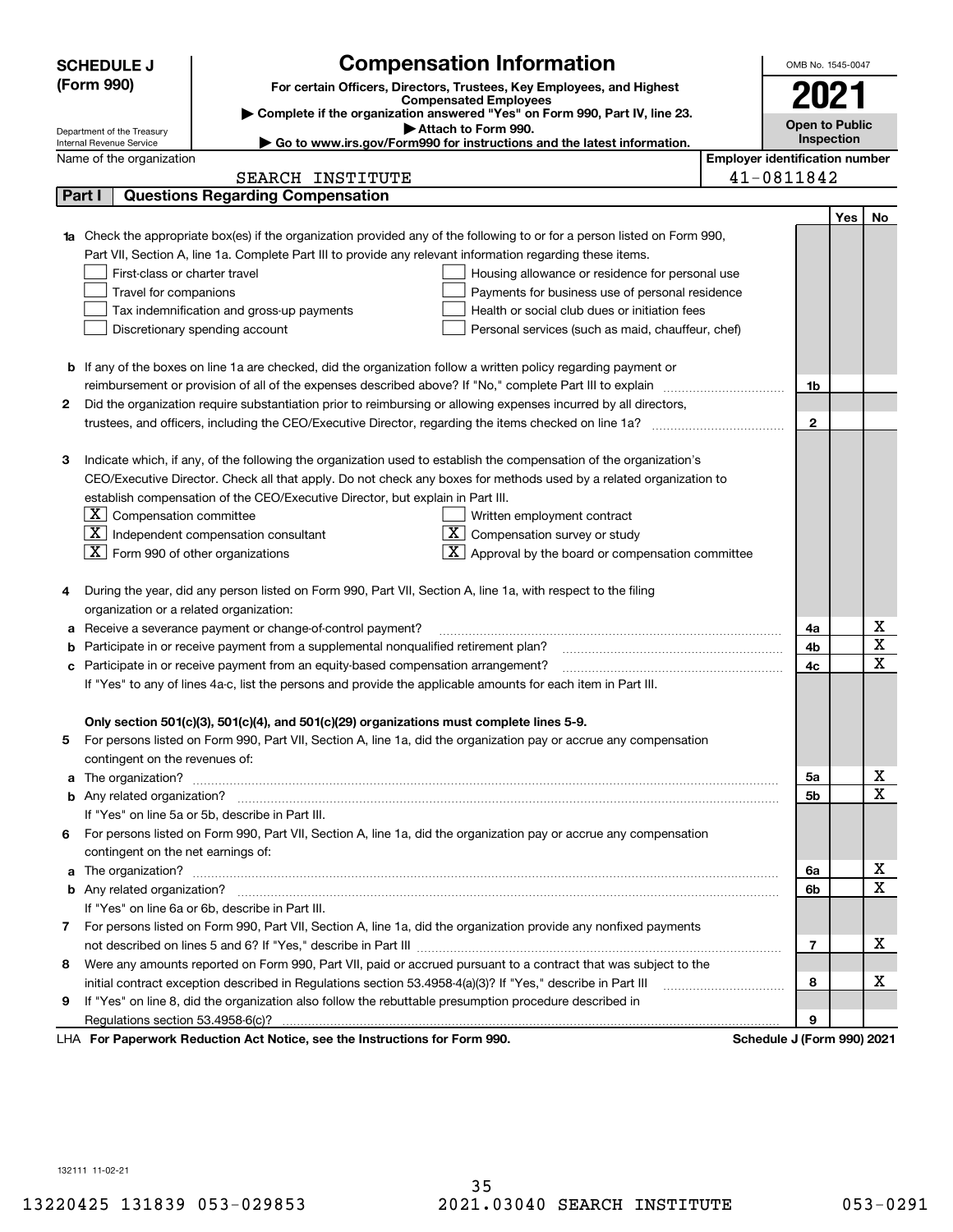### 41-0811842

# **Part II Officers, Directors, Trustees, Key Employees, and Highest Compensated Employees.**  Schedule J (Form 990) 2021 Page Use duplicate copies if additional space is needed.

For each individual whose compensation must be reported on Schedule J, report compensation from the organization on row (i) and from related organizations, described in the instructions, on row (ii). Do not list any individuals that aren't listed on Form 990, Part VII.

**Note:**  The sum of columns (B)(i)-(iii) for each listed individual must equal the total amount of Form 990, Part VII, Section A, line 1a, applicable column (D) and (E) amounts for that individual.

|                              |      |                          | (B) Breakdown of W-2 and/or 1099-MISC and/or 1099-NEC<br>compensation |                                           | (C) Retirement and<br>other deferred | (D) Nontaxable<br>benefits | (E) Total of columns<br>$(B)(i)-(D)$ | (F) Compensation<br>in column (B)         |
|------------------------------|------|--------------------------|-----------------------------------------------------------------------|-------------------------------------------|--------------------------------------|----------------------------|--------------------------------------|-------------------------------------------|
| (A) Name and Title           |      | (i) Base<br>compensation | (ii) Bonus &<br>incentive<br>compensation                             | (iii) Other<br>reportable<br>compensation | compensation                         |                            |                                      | reported as deferred<br>on prior Form 990 |
| BEN HOUTLBERG<br>(1)         | (i)  | 164, 782.                | 0.                                                                    | $\overline{0}$ .                          | 1,500.                               | 2, 242.                    | 168,524.                             | 0.                                        |
| PRESIDENT AND CEO            | (ii) | 0.                       | 0.                                                                    | $\overline{0}$ .                          | $\overline{0}$ .                     | 0.                         | 0.                                   | $\overline{0}$ .                          |
| CHERYL MAYBERRY<br>(2)       | (i)  | 155, 827.                | 0.                                                                    | 0.                                        | 1,500.                               | 13,400.                    | 170, 727.                            | $\overline{0}$ .                          |
| VICE PRESIDENT               | (ii) | 0.                       | $\overline{0}$ .                                                      | $\overline{0}$ .                          | $\overline{0}$ .                     | 0.                         | $\overline{0}$ .                     | $\overline{0}$ .                          |
| EUGENE ROEHLKEPARTAIN<br>(3) | (i)  | 138,415.                 | $\overline{0}$ .                                                      | $\overline{0}$ .                          | 1,500.                               | 21,086.                    | 161,001.                             | $\overline{0}$ .                          |
| VICE PRESIDENT               | (ii) | $\mathbf 0$ .            | $\overline{0}$ .                                                      | $\overline{0}$ .                          | 0.                                   | 0.                         | 0.                                   | $\overline{0}$ .                          |
|                              | (i)  |                          |                                                                       |                                           |                                      |                            |                                      |                                           |
|                              | (ii) |                          |                                                                       |                                           |                                      |                            |                                      |                                           |
|                              | (i)  |                          |                                                                       |                                           |                                      |                            |                                      |                                           |
|                              | (ii) |                          |                                                                       |                                           |                                      |                            |                                      |                                           |
|                              | (i)  |                          |                                                                       |                                           |                                      |                            |                                      |                                           |
|                              | (ii) |                          |                                                                       |                                           |                                      |                            |                                      |                                           |
|                              | (i)  |                          |                                                                       |                                           |                                      |                            |                                      |                                           |
|                              | (ii) |                          |                                                                       |                                           |                                      |                            |                                      |                                           |
|                              | (i)  |                          |                                                                       |                                           |                                      |                            |                                      |                                           |
|                              | (ii) |                          |                                                                       |                                           |                                      |                            |                                      |                                           |
|                              | (i)  |                          |                                                                       |                                           |                                      |                            |                                      |                                           |
|                              | (ii) |                          |                                                                       |                                           |                                      |                            |                                      |                                           |
|                              | (i)  |                          |                                                                       |                                           |                                      |                            |                                      |                                           |
|                              | (ii) |                          |                                                                       |                                           |                                      |                            |                                      |                                           |
|                              | (i)  |                          |                                                                       |                                           |                                      |                            |                                      |                                           |
|                              | (ii) |                          |                                                                       |                                           |                                      |                            |                                      |                                           |
|                              | (i)  |                          |                                                                       |                                           |                                      |                            |                                      |                                           |
|                              | (ii) |                          |                                                                       |                                           |                                      |                            |                                      |                                           |
|                              | (i)  |                          |                                                                       |                                           |                                      |                            |                                      |                                           |
|                              | (ii) |                          |                                                                       |                                           |                                      |                            |                                      |                                           |
|                              | (i)  |                          |                                                                       |                                           |                                      |                            |                                      |                                           |
|                              | (ii) |                          |                                                                       |                                           |                                      |                            |                                      |                                           |
|                              | (i)  |                          |                                                                       |                                           |                                      |                            |                                      |                                           |
|                              | (ii) |                          |                                                                       |                                           |                                      |                            |                                      |                                           |
|                              | (i)  |                          |                                                                       |                                           |                                      |                            |                                      |                                           |
|                              | (ii) |                          |                                                                       |                                           |                                      |                            |                                      |                                           |

**Schedule J (Form 990) 2021**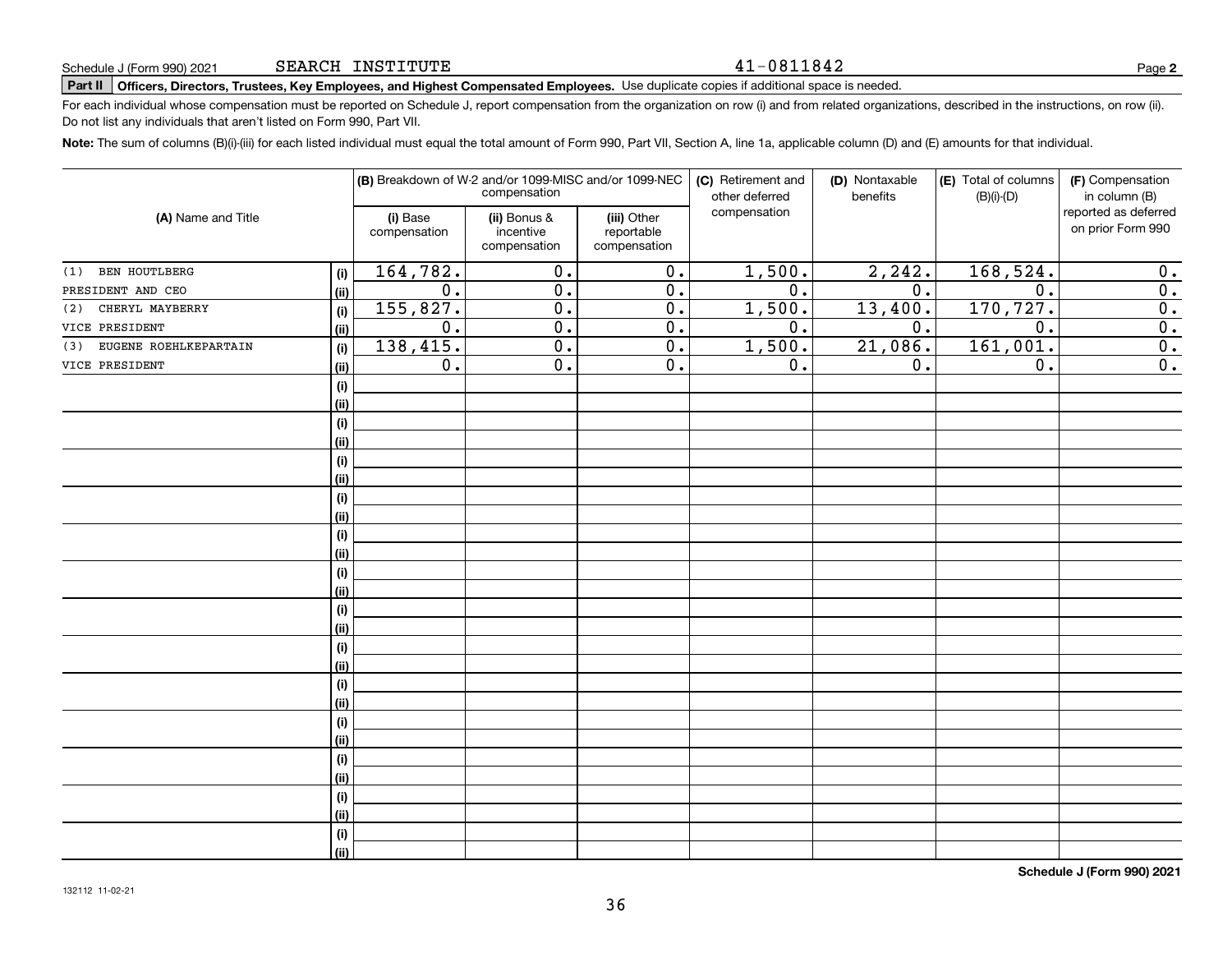## **Part III Supplemental Information**

Schedule J (Form 990) 2021 SEARCH INSTITUTE 41 - 0811842<br>Part III Supplemental Information<br>Provide the information, explanation, or descriptions required for Part I, lines 1a, 1b, 3, 4a, 4b, 4c, 5a, 5b, 6a, 6b, 7, and 8, a

**Schedule J (Form 990) 2021**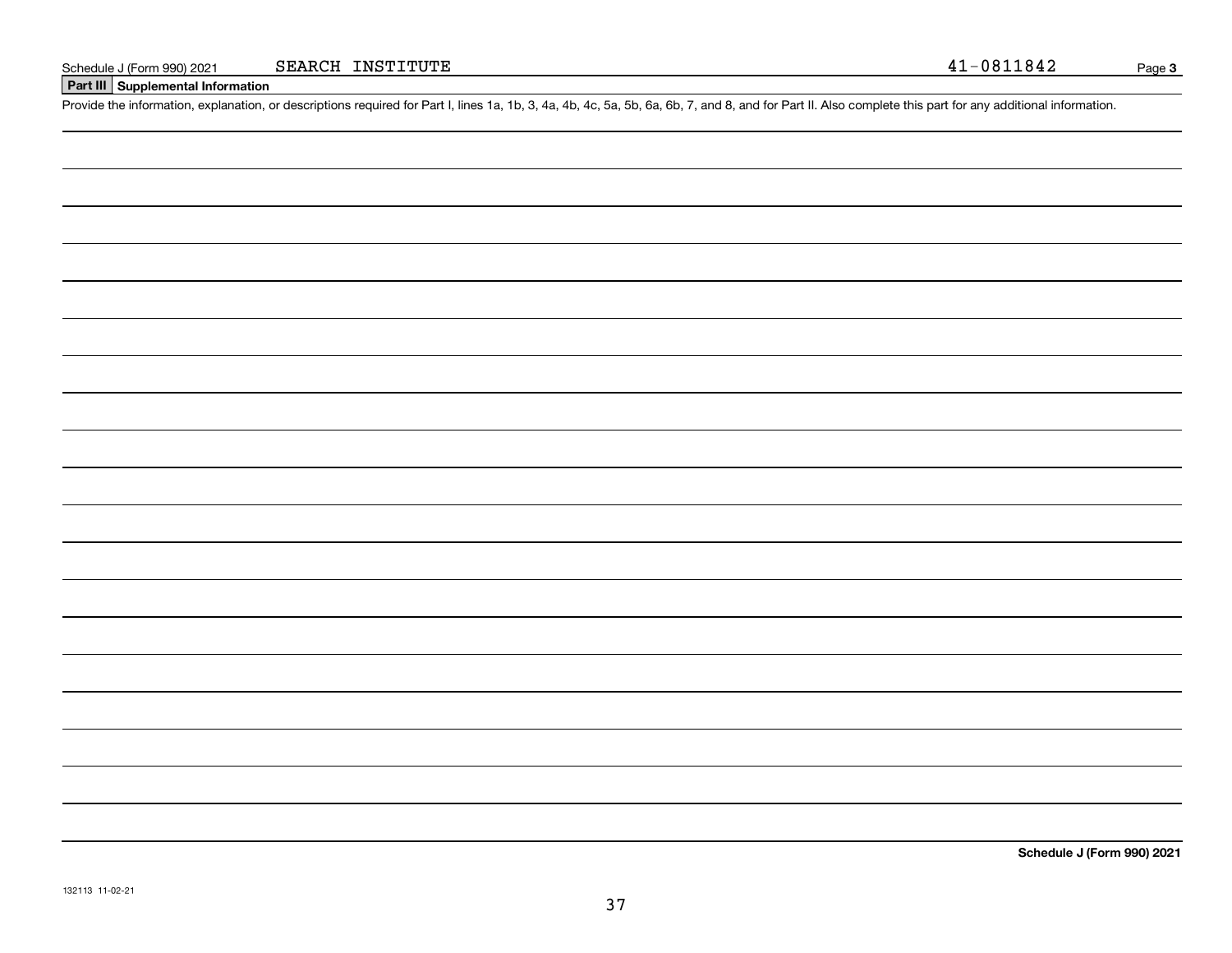**(Form 990)**

**Complete to provide information for responses to specific questions on Form 990 or 990-EZ or to provide any additional information. | Attach to Form 990 or Form 990-EZ. | Go to www.irs.gov/Form990 for the latest information. SCHEDULE O Supplemental Information to Form 990 or 990-EZ**



SEARCH INSTITUTE  $\vert 41-0811842 \vert$ 

FORM 990, PART I, LINE 1, DESCRIPTION OF ORGANIZATION MISSION:

YOUTH DEVELOPMENT AND EQUITY.

FORM 990, PART III, LINE 1, DESCRIPTION OF ORGANIZATION MISSION:

UNDERSTANDING OF AND REFRAME CRITICAL ISSUES IN YOUTH DEVELOPMENT AND

EDUCATION, (2) DESIGNING AND DELIVERING WORKSHOPS, SURVEYS, AND OTHER

PRACTICAL RESOURCES THAT HELP ADULTS IMPROVE THE CONNECTIONS THEY BUILD

AND THE SUPPORT THEY PROVIDE TO YOUNG PEOPLE, AND (3) PARTNERING WITH

YOUTH-SERVING ORGANIZATIONS TO STRENGTHEN PROGRAMS, POLICIES,

PRACTICES, AND CULTURES TO PROVIDE ALL YOUNG PEOPLE WITH WHAT THEY NEED

TO THRIVE.

FORM 990, PART III, LINE 4A, PROGRAM SERVICE ACCOMPLISHMENTS:

INSTITUTE IS A NATIONAL TREASURE. IT PROVIDES THE NEW IDEAS AND THE

RESEARCH AMERICA NEEDS TO GROW HEALTHY AND SUCCESSFUL YOUTH." TODAY

SEARCH INSTITUTE IS FOCUSED ON STUDYING AND STRENGTHENING THE

DEVELOPMENTAL RELATIONSHIPS IN YOUNG PEOPLE'S LIVES THAT PUT THEM ON

THE PATH TO BECOMING THRIVING AND CONTRIBUTING ADULTS.

FORM 990, PART VI, SECTION A, LINE 1A:

THE EXECUTIVE COMMITTEE CONSISTS OF THE BOARD CO-CHAIRS, SECRETARY,

TREASURER, TWO MEMBERS-AT-LARGE, AND THE CEO OF SEARCH INSTITUTE. THE

EXECUTIVE COMMITTEE PERFORMS INVESTIGATIVE AND INFORMATION GATHERING

PROJECTS ON BEHALF OF THE BOARD OF DIRECTORS AS A WHOLE AND REPORTS ITS

FINDINGS AND MAKES RECOMMENDATIONS BACK TO THE BOARD. THE EXECUTIVE

132211 11-11-21 LHA For Paperwork Reduction Act Notice, see the Instructions for Form 990 or 990-EZ. Schedule O (Form 990) 2021 COMMITTEE ALSO PERFORMS BOARD ADMINISTRATIVE TASKS ON BEHALF OF THE BOARD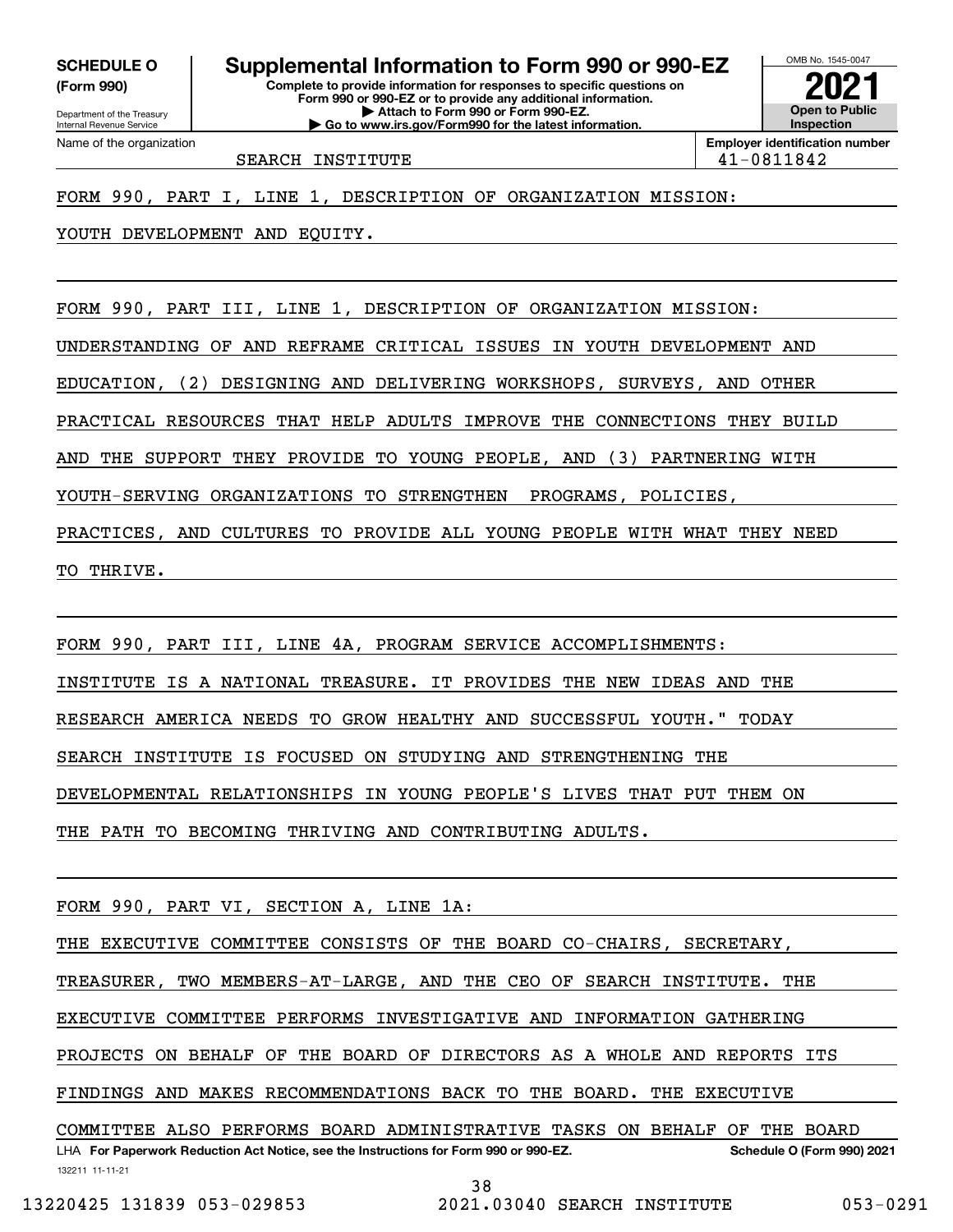| Schedule O (Form 990) 2021 | Page <b>2</b>                         |
|----------------------------|---------------------------------------|
| Name of the organization   | <b>Employer identification number</b> |
| SEARCH INSTITUTE           | 41-0811842                            |

AS A WHOLE. THE EXECUTIVE COMMITTEE HAS LIMITED DECISION MAKING AUTHORITY APART FROM THE BOARD AS A WHOLE.

FORM 990, PART VI, SECTION B, LINE 11B:

EACH INDIVIDUAL BOARD MEMBER IS PROVIDED WITH A DRAFT COPY OF THE COMPLETED FORM 990 PRIOR TO FILING. MEMBERS HAVE SUFFICIENT TIME TO COMPLETE THEIR INDIVIDUAL REVIEW AND COMMENT BEFORE THE FORM IS PRESENTED TO THE WHOLE BOARD FOR APPROVAL. THE FINAL FORM IS PRESENTED FOR DISCUSSION AND APPROVAL AT A REGULAR BOARD MEETING. FORM 990 IS FILED AFTER BOARD APPROVAL.

FORM 990, PART VI, SECTION B, LINE 12C:

EACH MEMBER OF THE BOARD OF DIRECTORS MUST ANNUALLY COMPLETE A CONFLICT OF INTEREST DISCLOSURE FORM. COMPLETED FORMS ARE INITIALLY REVIEWED BY THE HR MANAGER AND RETURNED TO THE EXECUTIVE COMMITTEE TO DETERMINE IF ANY CONFLICT OF INTEREST EXISTS AND FORMULATE ANY RECOMMENDED ACTION OR FOLLOW-UP. APPARENT CONFLICTS ARE REPORTED TO THE FULL BOARD WITH THE EXECUTIVE COMMITTEE RECOMMENDATIONS. THE BOARD REVIEWS, DISCUSSES AND MAY ADOPT A RESOLUTION OR TAKE OTHER ACTION TO ELIMINATE A REAL OR POTENTIAL CONFLICT. CONFLICTS OF INTEREST ARE DECIDED OR RESOLVED BY MAJORITY VOTE AT A REGULAR BOARD MEETING WITH A QUORUM, NOT INCLUDING THE CONFLICTED MEMBER, PRESENT. THE CONFLICTED MEMBER MAY BE PRESENT FOR DISCUSSION BUT NOT ADVOCATE FOR THE CONFLICT AND MUST LEAVE FOR THE VOTE. THE PROCESS IS DOCUMENTED IN THE MEETING MINUTES OF THE BOARD. FILES OF ALL FORMS AND DOCUMENTS RELATED TO CONFLICTS OF INTEREST ARE MAINTAINED BY SEARCH INSTITUTE'S HUMAN RESOURCES MANAGER.

FORM 990, PART VI, SECTION B, LINE 15:

132212 11-11-21 **Schedule O (Form 990) 2021** THE EXECUTIVE COMMITTEE ANNUALLY REVIEWS AND APPROVES THE SALARY OF THE 39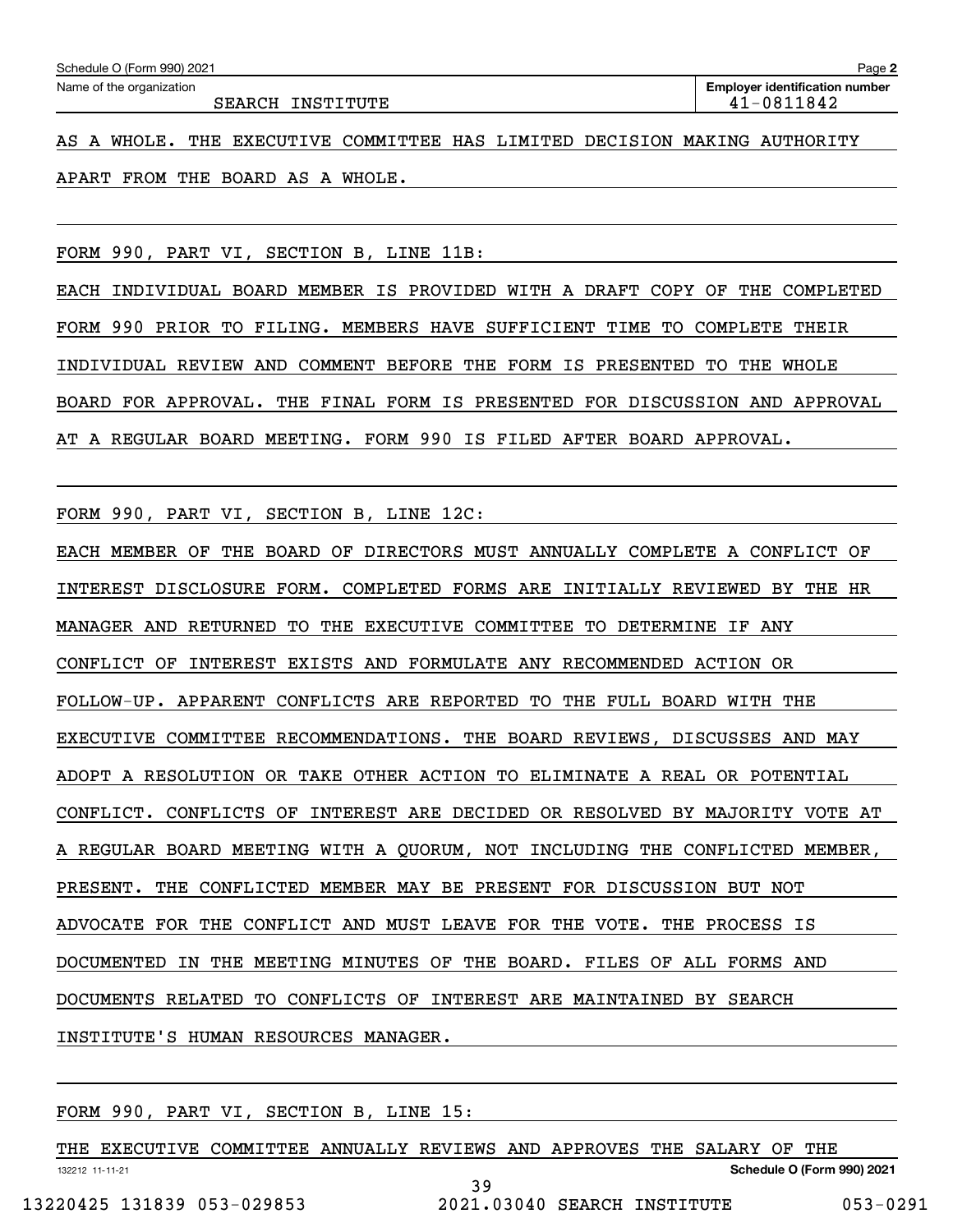| Schedule O (Form 990) 2021                                                  | Page 2                                              |
|-----------------------------------------------------------------------------|-----------------------------------------------------|
| Name of the organization<br>SEARCH INSTITUTE                                | <b>Employer identification number</b><br>41-0811842 |
| PRESIDENT & CEO USING A NUMBER OF SALARY STUDIES FOR SIMILAR POSITIONS IN   |                                                     |
| COMPARABLE ORGANIZATIONS. THE EXECUTIVE COMMITEE WILL MAKE A RECOMMENDATION |                                                     |
| TO THE FULL BOARD FOR APPROVAL. THE REVIEW PROCESS FOR THE PRESIDENT & CEO  |                                                     |
| WAS MOST RECENTLY CONDUCTED IN 2021.                                        |                                                     |
|                                                                             |                                                     |
| THE CEO ANNUALLY REVIEWS AND APPROVES THE SALARIES OF THE EXECUTIVE         |                                                     |
| LEADERSHIP TEAM USING A NUMBER OF SALARY STUDIES FOR SIMILAR POSITIONS IN   |                                                     |
| COMPARABLE ORGANIZATIONS. THE REVIEW PROCESS WAS MOST RECENTLY CONDUCTED IN |                                                     |
| 2021.                                                                       |                                                     |
|                                                                             |                                                     |
| FORM 990, PART VI, SECTION C, LINE 19:                                      |                                                     |
| THE INSTITUTE MAKES ITS GOVERNING DOCUMENTS, CONFLICT OF INTEREST POLICY,   |                                                     |
| FINANCIAL STATEMENTS, AND FORM 990 AVAILABLE TO THE PUBLIC ON THE           |                                                     |
| INSTITUTE'S WEBSITE AND UPON REQUEST.                                       |                                                     |
|                                                                             |                                                     |
| FORM 990, PART IX, LINE 11G, OTHER FEES:                                    |                                                     |
| SPEAKERS:                                                                   |                                                     |
| PROGRAM SERVICE EXPENSES                                                    | 162,954.                                            |
| MANAGEMENT AND GENERAL EXPENSES                                             | 0.                                                  |
| FUNDRAISING EXPENSES                                                        | 0.                                                  |
| TOTAL EXPENSES                                                              | 162,954.                                            |
|                                                                             |                                                     |
| WRITERS:                                                                    |                                                     |
| PROGRAM SERVICE EXPENSES                                                    | 19,300.                                             |
| MANAGEMENT AND GENERAL EXPENSES                                             | 0.                                                  |
| FUNDRAISING EXPENSES                                                        | 0.                                                  |
| TOTAL EXPENSES                                                              | 19,300.                                             |
|                                                                             |                                                     |

132212 11-11-21